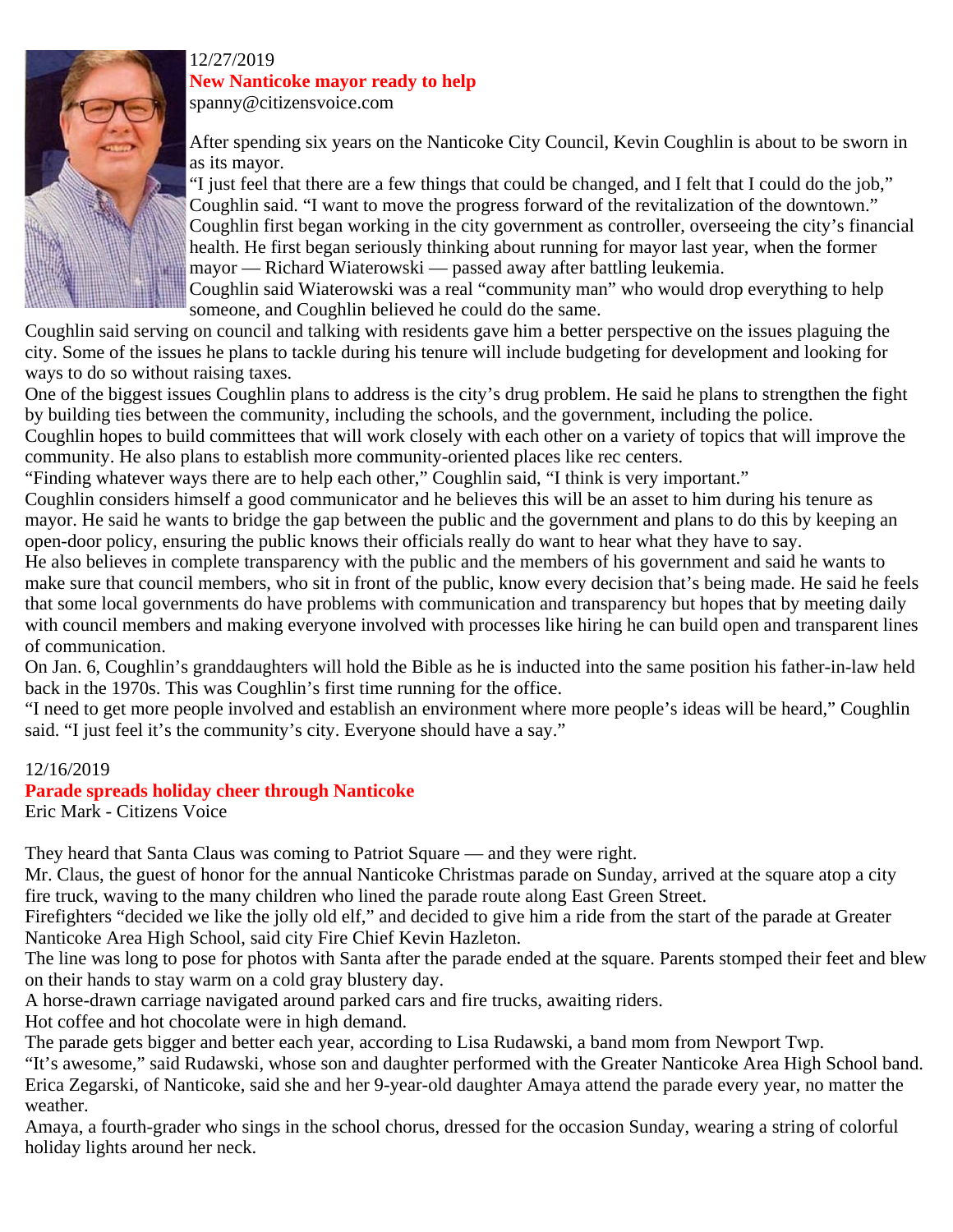She said she hopes to be part of the parade as a member of the high school band someday. Amaya and her mom said they enjoy coming to the parade "to spread holiday cheer."

### 12/16/2019 **Nanticoke rings in the season**

kcarroll@timesleader.com

Christmas came early to the city on Sunday afternoon, as Nanticoke hosted its annual Christmas parade and Santa meetand-greet.

The parade started at the Greater Nanticoke Area High School and made its way down Green Street to Patriot Square. Along the way, a large crowd of townspeople were gathered to take in the scene and partake in the holiday tradition. Fire trucks, police cars and more processed down the street to thunderous cheers and applause from the citizens of Nanticoke, as the paraders tossed candy out of the windows of their vehicles for the young children to snatch up. The parade also featured appearances from 570 Jeeps, as a large contingent of the vehicles took part in the parade as

well, with drivers donning Santa hats and featuring Christmas lights on their Jeeps.

Children and their parents watched in awe as Santa Claus made his way down the street in the last vehicle of the procession, waving and smiling.

But that wasn't all that Saint Nick had to do on Sunday, as he sat in his big red chair in the middle of the square and greeted all of the children, taking pictures and getting their Christmas wishes.

The parade featured a performance from the Greater Nanticoke Area marching band, who braved a light snowfall to provide a soundtrack to the parade.

Rylie Lewis is a member of the Marching Trojans.

"It's a lot of fun, but it's so cold," Lewis said after the parade was completed.

The elements didn't stop Tom Wall from coming out to enjoy the festivities with his two rescue dogs, Bella and Sadie. "We've been waiting for today to come," Wall said. "The dogs enjoyed it until the fire trucks came in and then they got a little scared."

### 12/6/2019

### **Nanticoke Area board won't raise taxes past state index**

Michael P. Buffer - Citizens Voice

The Greater Nanticoke Area School Board will not approve a property tax increase in 2020 that exceeds the state index amount, according to a resolution approved at Thursday's board meeting.

The index amount for Greater Nanticoke in 2020 is 3.9%, according the state Department of Education. The state establishes an index amount each year for school districts based on various financial factors.

In June, the school board approved an annual budget with nearly \$31 million in expenditures and no increase in the property tax rate. The board voted to keep the tax rate at 11.9113 mills. A mill is \$1 on every \$1,000 in property assessment.

School districts can exceed index amounts with voter approval through a referendum or by getting exceptions for certain costs approved by the state.

Also Thursday, the board had a reorganization meeting and chose Tony Prushinski as board president for another year. Kenny James is vice president of the board.

Prushinski, James, Mark Cardone and Len Olzinski and Kenny James were sworn in for new terms. They won four-year terms in last month's election.

The board also appointed Vito DeLuca as district solicitor for another year at an annual salary of \$24,000.

### 11/14/2019

### **Local principal hired as Northwest Area super**

mbuffer@citizensvoice.com

Joe Long, an elementary school principal for the Wyoming Area School District, will start as Northwest Area School District superintendent in mid-January.

The Northwest Area School Board voted Tuesday to appoint Long as superintendent. Long said he has a three-year contract as superintendent and his annual salary will be \$110,000.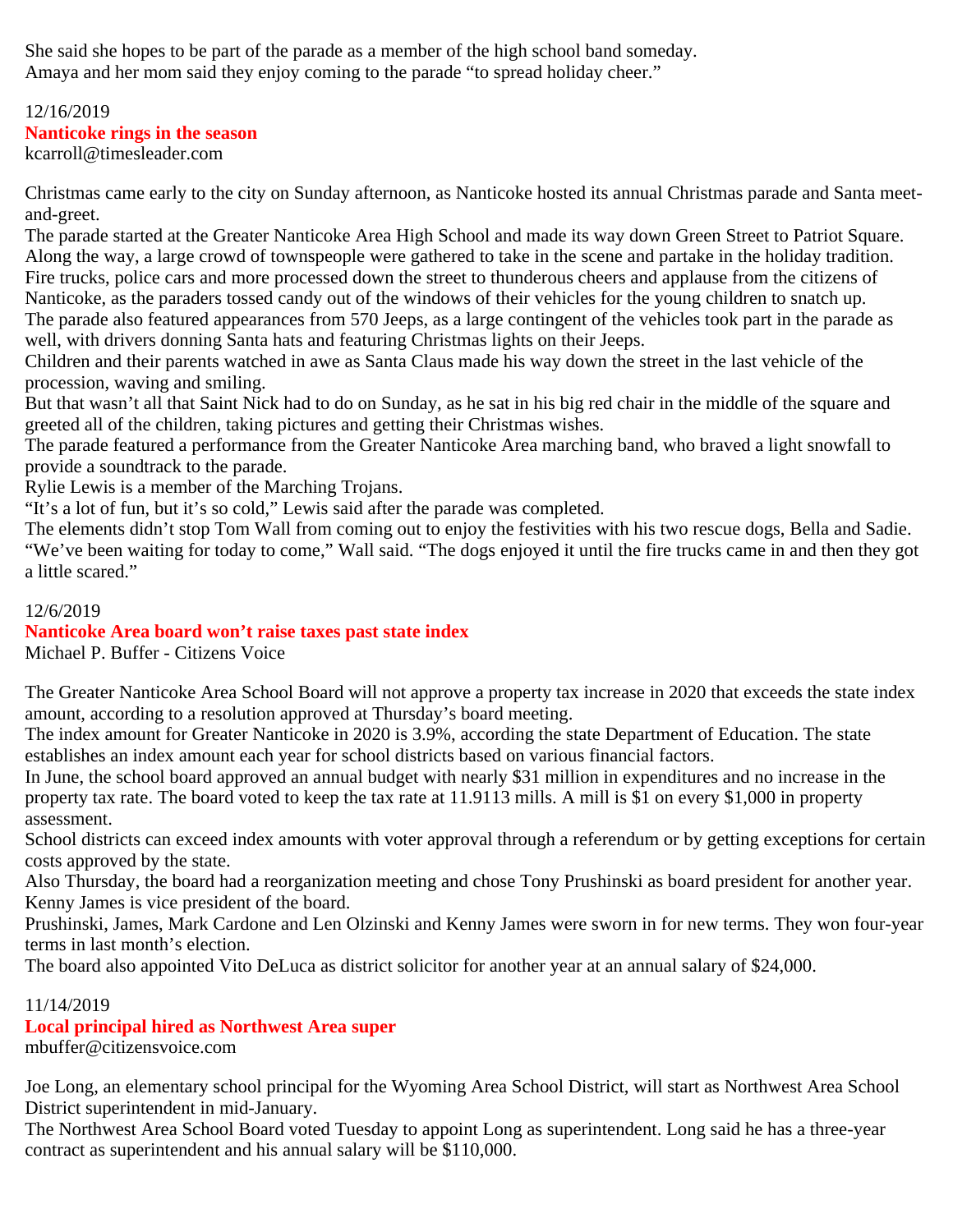Long, 55, lives in Jenkins Twp. Before he began working for Wyoming Area in 2015, Long worked for the Greater Nanticoke Area School District as the middle school principal for six years and high school principal for two years. Prior to that, Long was an elementary school teacher for the Pittston Area School District for five years and at St. Mary's Assumption School in Pittston for five years.

In August, the Northwest Area School Board decided to go back to having a full-time superintendent and began a search for a new superintendent. Former Hanover Area Superintendent Andrew Kuhl has been the interim superintendent at Northwest Area.

The district had not had a full-time superintendent since Ronald Grevera resigned in 2014 to become Greater Nanticoke Area superintendent. Lake-Lehman Superintendent James McGovern had been working as Northwest Area's superintendent of record in a part-time capacity.

Long said taking over in the middle of the school year will be a bit of a challenge. He said he plans to "observe the programs" after becoming "part of the Northwest Area team."

### 11/13/2019

### **Six Luzerne County projects awarded state funding**

dallabaugh@citizensvoice.com

Sen. John Yudichak, D-14, Plymouth Twp. announced six projects in Luzerne County have received more than \$1.3 million in state funding from the Multimodal Transportation Fund, which is administered by the state's Commonwealth Financing Authority.

Among the projects, Valley Crest Real Estate LP will receive \$300,000 for the Kidder Street/PA 309/Mundy Street area improvement project.

Robert Tamburro of Valley Crest Real Estate LP said the funding will allow "safer and more efficient access through the corridor" as infrastructure upgrades are made to state Route 309 near Mundy and Kidder streets.

The project also will create better access to the Department of Veterans Affairs Medical Center in Plains Twp. and "unlock the economic development opportunities at the former Valley Crest nursing home," Tamburro said. According to Tamburro, the proposed Valley Crest Commons at Route 309 is a 62-acre mixed use project that would

feature retailers, restaurants, other commercial users and residential communities. **Among the other grants, the City of Nanticoke will receive \$250,000 for the Kosciuszko and Main Street reconstruction and sidewalk project that will create improved access to the new Hanover 9 Industrial Park. Nanticoke city manager Donna Wall said the city is "experiencing unprecedented economic growth and job growth," including the Hanover 9 project which has brought Spreetail and True Value to the region. "The funding received today will help us manage that growth and keep residents and visitors safe as they traverse through the city," Wall said.**

Other projects receiving funding:

• The Greater Wilkes-Barre Industrial Fund Inc.: \$500,000 for the multimodal transportation improvement project.

• Plymouth Borough: \$150,000 for the Plymouth Borough Main Street improvement project.

• Luzerne County, on behalf of NorthPoint Development, LLC: \$100,000 for the new Hanover Street and New

Commerce Boulevard intersection improvement project.

• Hanover Twp.: \$50,000 for the Safe Route for School and Travel project.

State Reps. Gerald Mullery, D-119, Newport Twp.; Eddie Day Pashinski, D-121, Wilkes-Barre; and Mike Carroll, D-118, Avoca, assisted Yudichak with securing funding for the 14th Senatorial District projects.

**Mullery said the \$250,000 that Nanticoke will receive will replace severely deteriorated sidewalks and install curbing and ADA-compliant ramps on Main Street from Lawrence and Dewey to Kosciuszko Street. The project also will include street reconstruction and widening, curbing and ADA-compliant ramps and striping**

**on Kosciuszko Street near the Hanover 9 park. The total cost of this project is \$966,258, he said.**

The \$150,000 Plymouth Borough will receive will make pedestrian safety and streetscape improvements along Main Street, including crosswalks and a bus shelter, after the borough repairs and replaces manholes and storm drains along the street. The total cost for this project is \$537,147, Mullery said.

### 11/10/2019

**Historic grandfather clock returns to Nanticoke**

dallabaugh@citizensvoice.com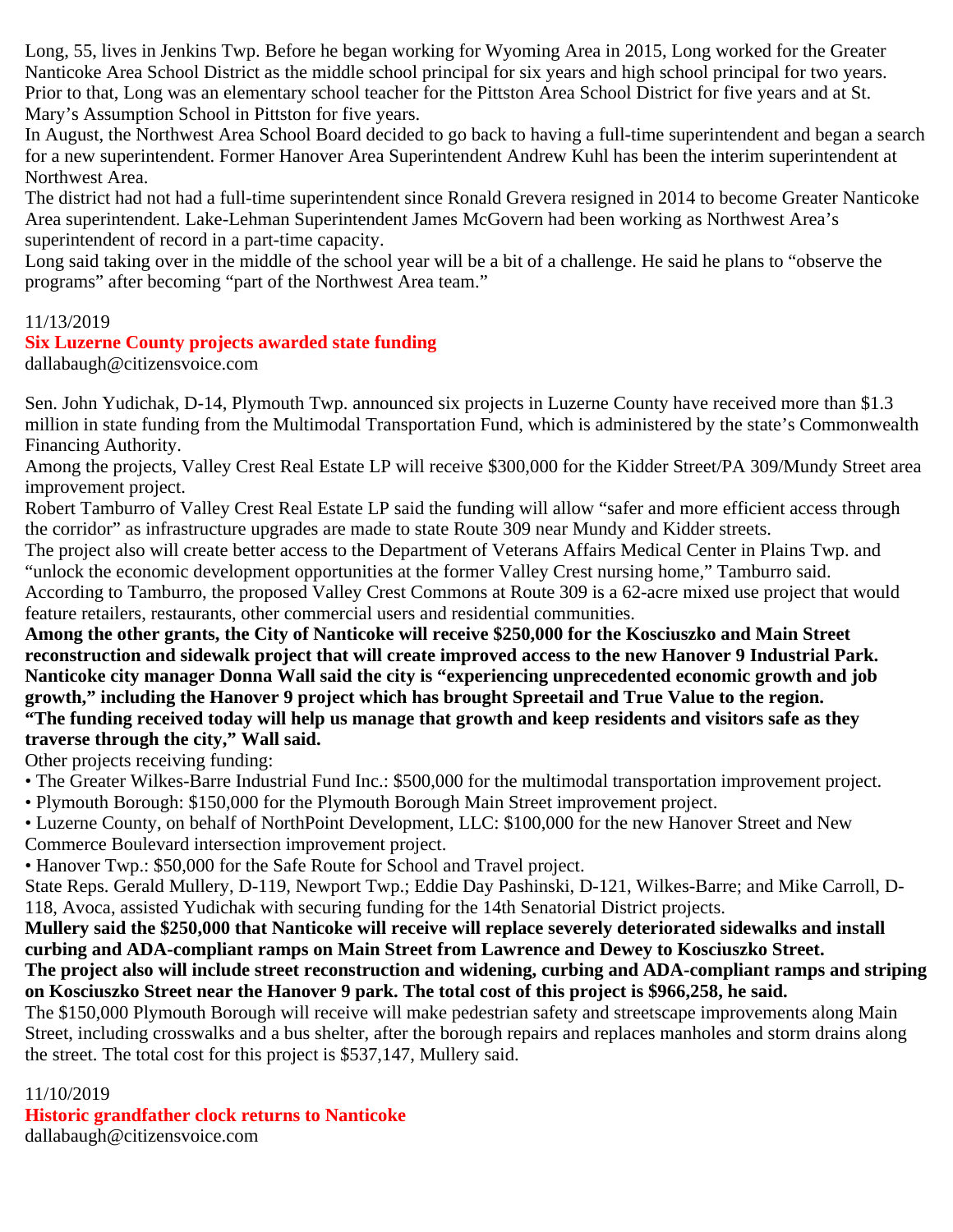A 98-year-old Herschede grandfather clock has returned to its original home in Nanticoke.

During an open house Saturday, members of the Nanticoke Historical Society displayed the grandfather clock that was originally in Nanticoke State Hospital.

The clock's most recent home was Misericordia University and Donna Ayers Snelson, director of the Center for Nursing History for Northeastern Pennsylvania, donated it to the Nanticoke Historical Society.

The Nanticoke State Hospital started out as a private institution in 1909, was taken over by the state in 1911 and became part of Mercy Health System in 1990.

Chester Zaremba, vice president of the Nanticoke Historical Society, said the clock later went to the nursing school at Misericordia University.

Research from the Center for Nursing History of Northeastern Pennsylvania revealed the clock is worth approximately \$3,000 to \$5,000. The clock doesn't work and needs repairs.

"Our intentions are to have it repaired," Zaremba said. "We are going to definitely get it fixed."

The clock is named in memory of Charles E. Jones, a businessman who formerly owned Jones Boston Store on East Main Street in Nanticoke, said Nanticoke Historical Archivist John Sherrick.

Jones' store closed in 1918. The businessman formerly lived where American Legion Post 350 is now located on West Broad Street in Nanticoke. His house was demolished to accommodate the American Legion, Sherrick said.

Sherrick said the clock is unique because of its age and the craftsmanship and artistry that went into making it.

"We've had a lot of people come and go and they look at that clock," he said. "It's just a beautiful clock. When you manage to have something like this that has lasted all this time, it's just amazing that we have it."

In addition to the grandfather clock, Sherrick showed a coal-burning kitchen stove that also drew interest at the open house Saturday.

A West Nanticoke man donated the stove called a "Nanticoke stove" that was manufactured for the former C.H. Lecher Hardware Store in Nanticoke.

"We cleaned it up the best we could. I think it's from 1913. They actually cooked on it. My grandmother had one of these," Sherrick said. "I've since heard other people in the area have them. They put the coal in the bottom and just heated it up."

Sherrick said when he was growing up in the 1950s, his mother also had a coal stove in the kitchen.

"She cooked all her food on the kitchen stove and it was a coal stove," he said. "Our new place had a gas stove so that was the end of that. You didn't have to bring all the buckets up to put the coal in the stove. We had a tall thin one which was for heating only. These were quite common up until the 1950s."

### 11/9/2019

### **Eyesore former bowling alley in Nanticoke sold in tax auction**

jandes@timesleader.com

The former L.S. Bowl-A-Rama in Nanticoke was purchased at Thursday' Luzerne County back-tax auction. Tamara Dunn|Times Leader The former L.S. Bowl-A-Rama in Nanticoke was purchased at Thursday's Luzerne County back-tax auction. - Tamara Dunn|Times Leader

A mammoth Nanticoke eyesore was snatched up by an arm of city government in Thursday's Luzerne County back-tax auction, with officials assuring residents the move will ensure the troubled property is finally addressed. "We made a good first step in acquisition of this property," said Kenneth Malia, who made the lone auction bid on behalf of the Nanticoke Municipal Authority. "I think the residents will be ecstatic when they hear about this." The former L.S. Bowl-A-Rama closed about 14 years ago and was found to be the site of a marijuana growing operation during a raid a decade ago this month, records show. A Hazleton-based company bought the property from a 2014 tax auction for \$70,000 but never carried out promises to remove the structure so the 1.6-acre parcel could be developed, officials said. The accrual of \$24,233 in unpaid real estate taxes dating back to 2015 brought the property to auction again.

City officials say the property has been plagued with code issues.

The decaying structure dominates a largely residential neighborhood because it is nearly 122,000 square feet and runs the entire length of East Washington Street between South Prospect and South Walnut streets.

The municipal authority, which was established to focus on city improvement initiatives, secured the property for the minimum bid of \$1,803 with no competition in the free-and-clear auction held at the King's College Scandlon Physical Education Center in Wilkes-Barre.

Malia, an authority board member, said a consultant will help the board come up with a feasibility plan and funding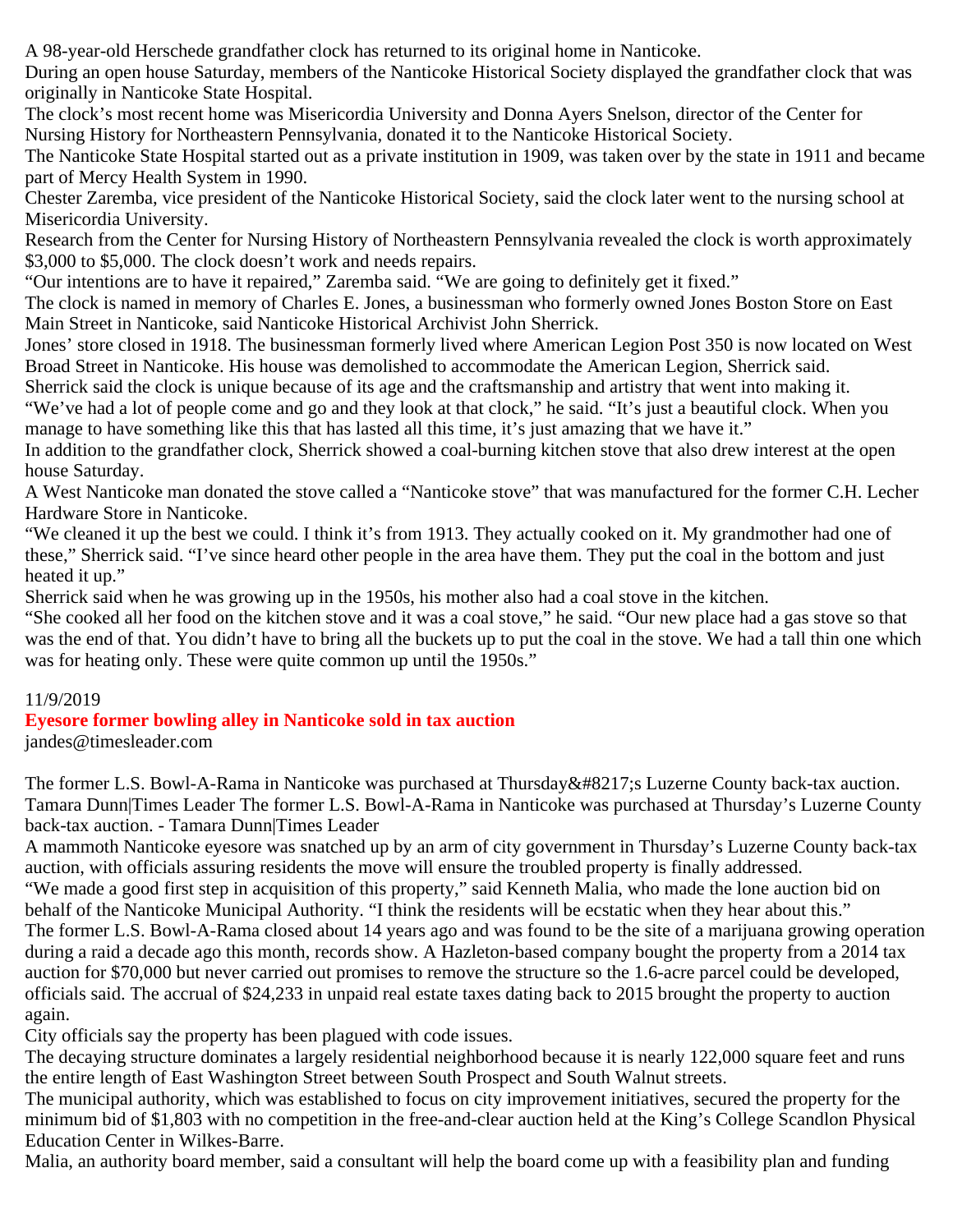options. He anticipates demolition will be necessary, saying the structure appears to be "too far gone." The authority has no specific plans for reuse yet, he said.

"It will be something for the overall good of the community," he said.

Authority Solicitor Christopher Slusser said Thursday he is "excited" to be involved in addressing the problem. "What a source of consternation that building has been for the community over the last several years," Slusser said. City Manager Donna Wall said city officials have been trying to come up with a plan for years to address the property, which she described as a "threat to public safety."

"It's been a long ride with that building, and finally we'll have an opportunity to work as a team to get rid of this eyesore."

The municipal authority currently owns approximately 17 properties in the city, including several linked to a proposed housing and public transportation project on East Main Street called the "Nantego Development." Praised by some, that project also received criticism from some property owners impacted by an eminent domain effort to make way for the development. Malia said Thursday those project plans are still ongoing.

### 11/8/2019

### **Officials set do-over for SCI-Retreat forum**

bkalinowski@citizensvoice.com

Let's try this again.

A new public hearing about the fate of State Correctional Institution at Retreat in Newport Twp. has been scheduled for Nov. 21 at the Nanticoke City Municipal Building.

The forum is a do-over from a similar hearing held in October that was marred by controversy after insensitive open microphone comments from the Department of Corrections leader later surfaced online.

DOC Secretary John Wetzel was overheard whispering to a deputy that he was only pretending to pay attention to those urging him to keep SCI-Retreat open, which drew criticism from area elected officials, some who called for his firing. They believe the comments showed Wetzel and the administration of Gov. Tom Wolf already made the decision to close the prison, which would be in violation of Act 133 of 2018, which requires a thorough review, including a public hearing, before a decision is made to close a state facility.

In response, Wolf removed Wetzel from the decision-making process about SCI-Retreat and promised a more thorough, transparent review prior to a final decision.

Wetzel previously said a decision would be made the first week of December. It's not clear if that remains the deadline. The hearing will run from 5:30 to 7 p.m. Nov. 21.

Wolf has selected Tabb Bickell, DOC executive deputy secretary for institutional operations, to take over leadership of the effort to evaluate SCI-Retreat

### 11/5/2019

# **Eyesore former Nanticoke bowling alley in tax auction Thursday**

jandes@timesleader.com

The former L.S. Bowl-A-Rama in Nanticoke is one of several properties that will be part of the Luzerne County backtax auction Thursday. The former L.S. Bowl-A-Rama in Nanticoke is one of several properties that will be part of the Luzerne County back-tax auction Thursday. -

The fate of a massive, decaying former bowling alley in Nanticoke may be decided in Thursday's Luzerne County backtax auction.

Once the L.S. Bowl-A-Rama, the nearly 122,000-square-foot structure runs the entire length of East Washington Street between South Prospect and South Walnut streets.

City Code Enforcement Officer Jack Minsavage said Monday he has received multiple complaints about the property over the years and processed various code violations at the site.

"It's been an ongoing issue," he said.

The property was in the limelight a decade ago this month when law enforcement raided the structure and discovered marijuana plants growing in the basement of the facility, which had closed down about four years before, according to past published reports. George Ellis, of Ellis Investment Inc., owned the building at that time and ended up pleading guilty to possessing more than 1,100 marijuana plants and money laundering, reports said.

After years of tax delinquency and continued deterioration, the property was listed in the county's 2014 free-and-clear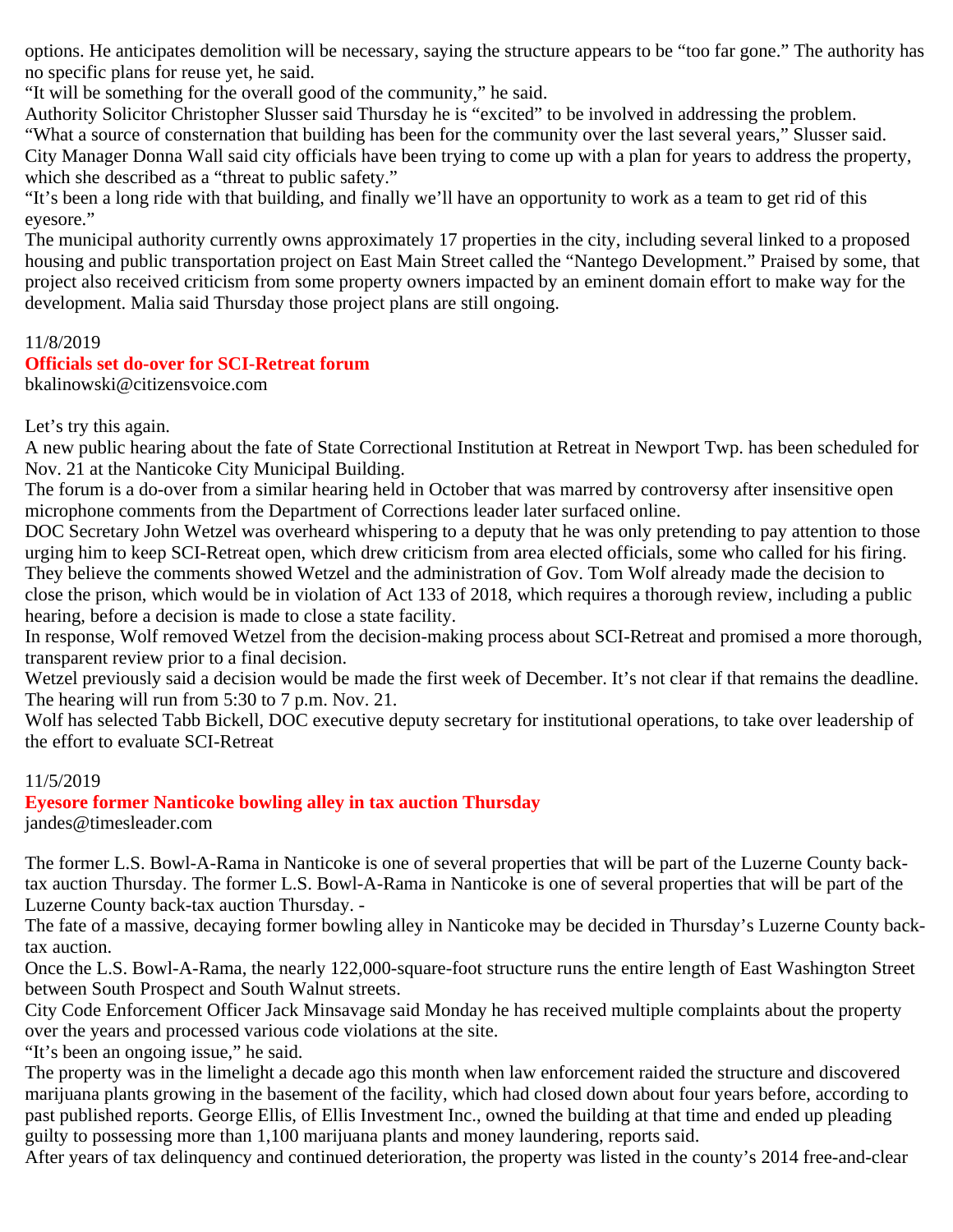auction at \$856 and ended up fetching the highest bid of the sale — \$70,000 — following heated competition between Hazleton area resident Pasquale Scalleat and businessmen affiliated with a nearby market and deli.

Scalleat prevailed and purchased the property through PS Capital Ventures Inc., saying the demolition and salvage company he operates would remove the eyesore structure so the 1.6-acre parcel could be developed. Scalleat could not be reached for comment Monday.

The promised demolition never happened, and the property is up for sale again because it now carries \$24,233 in unpaid real estate taxes dating back to 2015, according to officials and records.

With no takers at a prior first-stage auction, the property is now listed in Thursday's free-and-clear sale in which liens and back taxes are no longer attached.

Bidding starts at \$1,803. If the property does not sell, it will go into a repository pool and may be purchased at any time with approval from taxing bodies.

Nanticoke Councilman Kevin Coughlin said Monday he and his council colleagues have long been troubled by the property but could not secure funds to acquire and demolish it. He is hopeful a responsible buyer with financial resources will successfully bid on the structure so the site can be redeveloped.

"I feel sorry for the people who live around it," Coughlin said. "It's such a blighted building. It's terrible." Auction details

Thursday's sale, which begins at 10 a.m., is the last of the year and designed to address properties previously removed from auctions due to court orders or notification issues, according to Sean Shamany, a representative of county taxclaim overseer Northeast Revenue Service LLC.

Both types of auctions — first-stage "upset" and free-and-clear "judicial" ones — will be held Thursday at the King's College Scandlon Physical Education Center, 150 N. Main St., in Wilkes-Barre.

A listing of the available properties and information on bidding is posted at [www.luzernecountytaxclaim.com](http://www.luzernecountytaxclaim.com/).

### 11/1/2019

### **Newest roundabout opens in Nanticoke**

dallabaugh@citizensvoice.com

After weeks of road closures and detours, a new roundabout opened Thursday at Prospect Street and Middle Road in Nanticoke.

It marks the sixth roundabout to open in the Nanticoke and Hanover Twp. areas since work on the \$90 million South Valley Parkway began in 2016.

State Rep. Gerald Mullery, D-119, Newport Twp., said Nanticoke and Newport Twp. residents and students at Luzerne County Community College who are happy that the new roundabout is open.

"It's probably one of the most asked questions I have been receiving lately about when will the roads be open and what are the timelines," Mullery said.

Construction continues on a seventh roundabout that will connect to an access road to huge warehouses at the Hanover 9 site near Luzerne County Community College. That roundabout is expected to open in mid-November, said PennDOT spokesman Mike Taluto.

Missouri-based NorthPoint Development received a permit to construct the access road that connects to the latest roundabout.

Hanover Twp. received a \$1 million gaming grant on behalf of the Lower South Valley Council of Governments that includes the township, Nanticoke, Ashley, Sugar Notch, Newport Township, Plymouth and the Earth Conservancy to construct the access road leading into new warehouses for Spreetail and True Value that are creating hundreds of jobs on reclaimed land.

Mike Dziak, president and CEO of the Earth Conservancy, said the Earth Conservancy and NorthPoint Development are paying part of the costs for the new roundabout.

The Earth Conservancy also received a \$2 million grant from the state's Multimodal Transportation Fund to assist with costs, according to State Sen. John Yudichak, D-14, Plymouth Twp.

Yudichak announced in 2017 that the grant would be used to fund the construction of access roads from the South Valley Parkway to key properties of reclaimed Earth Conservancy land.

Dziak said \$1.1 million of the grant is being used for the latest roundabout connected to an access road to the Hanover 9 project. Kriger Construction was the low bidder and was awarded the contract to construct the roundabout, he said. The remaining funds will be used toward constructing an access road to a new state police headquarters planned in Hanover Twp. and another access road to the roundabout that opened Thursday on Prospect Street, he said.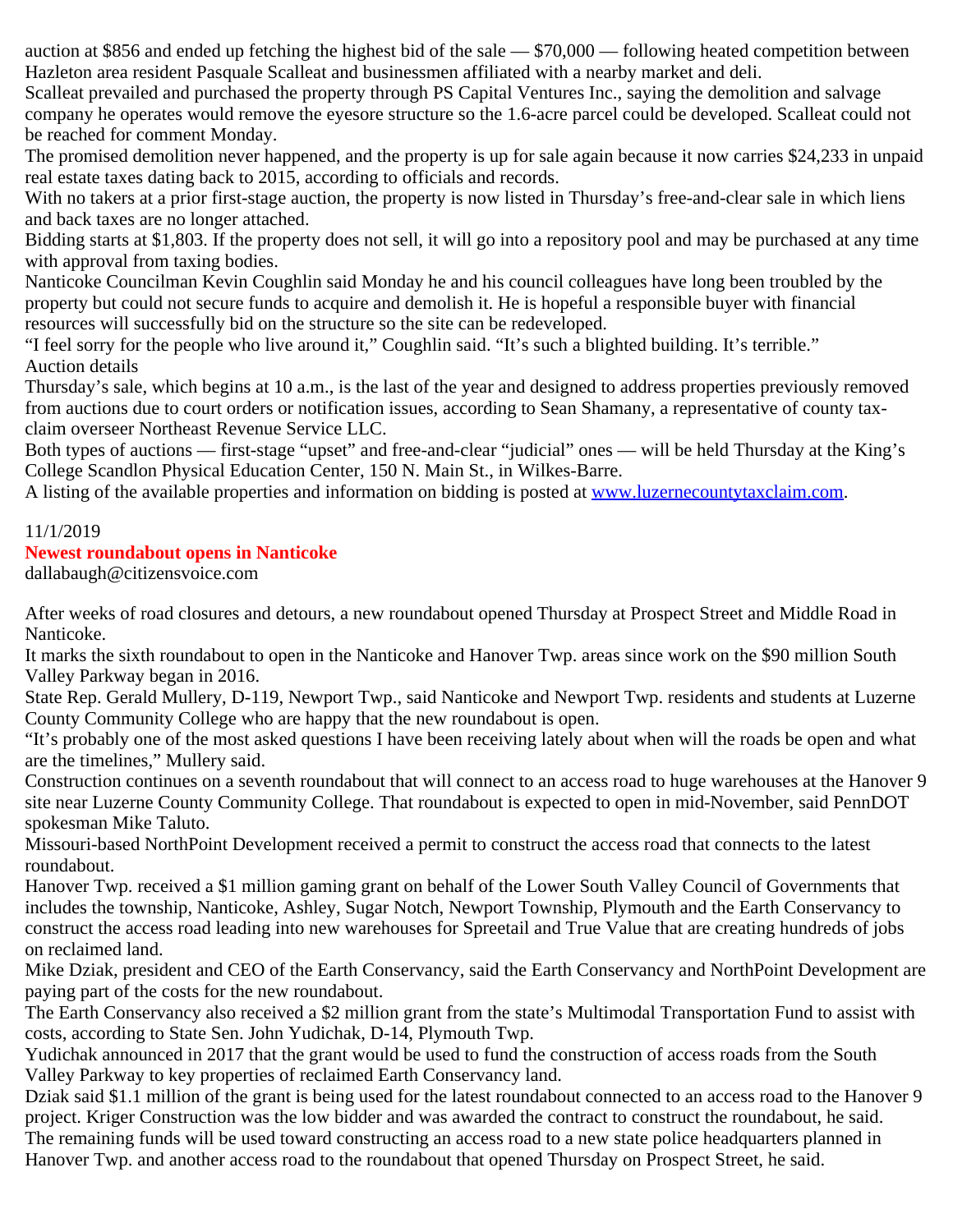As work continues on the seventh roundabout, Mullery said he has heard from residents who said they have been "very frustrated with the construction and perceived waste of taxpayer dollars but satisfied with the traffic flow provided by the new roundabouts."

"The gripes I get on social media or when people see me in public are that this is a waste of money and then when I ask them if the commute is better, it's almost universal that it is clearly safer," Mullery said.

Mullery also hears different opinions about the roundabouts from different generations.

"For younger drivers, if that's the road they're going to travel, it doesn't matter if it's a roundabout," he said. "Older drivers aren't as welcoming to change but they get used to them."

Dziak has been working on the South Valley Parkway project for 20 years and now that the project is finally coming to fruition, he said he thinks "it's terrific" and it "increases safety."

"People are going to have an easy way to traverse across the areas and connect to Route 29 and I-81," he said. "It's also going to help the people in the Askam area to get back to a residential area as opposed to having the traffic they have always had there."

For years, long-time Lower Askam resident Don Casterline has complained about the heavy traffic speeding over the narrow Middle Road where he lives.

While the South Valley Parkway has taken traffic off Middle Road, he said road closures from the construction of the two roundabouts have led to it being busy again. He can't wait until work on the seventh roundabout is completed and he and his neighbors are looking forward to it being quiet again, he said.

Yudichak, who also has been working on the South Valley Parkway for years, said he thinks it has been a "tremendous catalyst for job creation and public safety improvements along the South Valley corridor."

"As work on this \$90 million infrastructure project nears completion, it is important to recognize how investments in improving our public infrastructure systems are changing the mine scarred landscape of Luzerne County into a prosperous regional economy that is attracting national companies and thousands of jobs to northeastern Pennsylvania," Yudichak said.

#### 10/31/2019

### **W-B hospital reaches \$16M settlement with Nanticoke man's estate**

jhalpin@citizensvoice.com

Wilkes-Barre General Hospital has reached a \$16 million settlement with the estate of a man who died after having his neck broken during an emergency intubation, according to documents filed in court Tuesday.

Luzerne County Judge Lesa S. Gelb signed an order approving the settlement between the hospital and the estate of Nanticoke resident Bernard Joseph Ford III, 62.

The judge directed the hospital to pay \$14 million of the settlement, while Dr. Noel Estioko and ApolloMD Business Services will each be responsible for \$1 million.

Plaintiffs attorneys with the Wilkes-Barre-based Anzalone Law Offices will receive 40% of the settlement, plus receive reimbursement of \$253,000 the firm spent litigating the case.

The lawsuit, filed by attorneys Patrick J. Doyle Jr. and Kelly M. Ciravolo alleged Estioko broke Ford's neck, causing partial paralysis, during an unnecessary intubation.

According to the complaint, Ford arrived at the hospital in March 2016 to be treated for shortness of breath. Hospital records show Ford was confused and in moderate distress with shallow breathing.

The suit alleged that Estioko decided to perform an emergency intubation because of increased levels of carbon dioxide in Ford's blood, despite having no evidence that Ford was destabilizing.

During the procedure, Estioko broke Ford's spine, leaving him with the best-case scenario of being a paraplegic requiring total care, including a feeding tube, the complaint said.

Ford told doctors he wanted to be removed from life support the same day, and he died on April 6, 2016.

The complaint alleged Estioko was negligent in performing the intubation despite knowing about Ford's medical history, causing the father of three to endure "severe pain and suffering prior to his death."

The agreement calls for Ford's wife Joan and his three children to each receive 25% of the settlement, after the attorneys' cut.

#### 10/31/2019

### **Advanced Placement places GNA students on the path to college**

Kayla Eckrote is a junior at Greater Nanticoke Area. Student columns are published Wednesdays during the school year.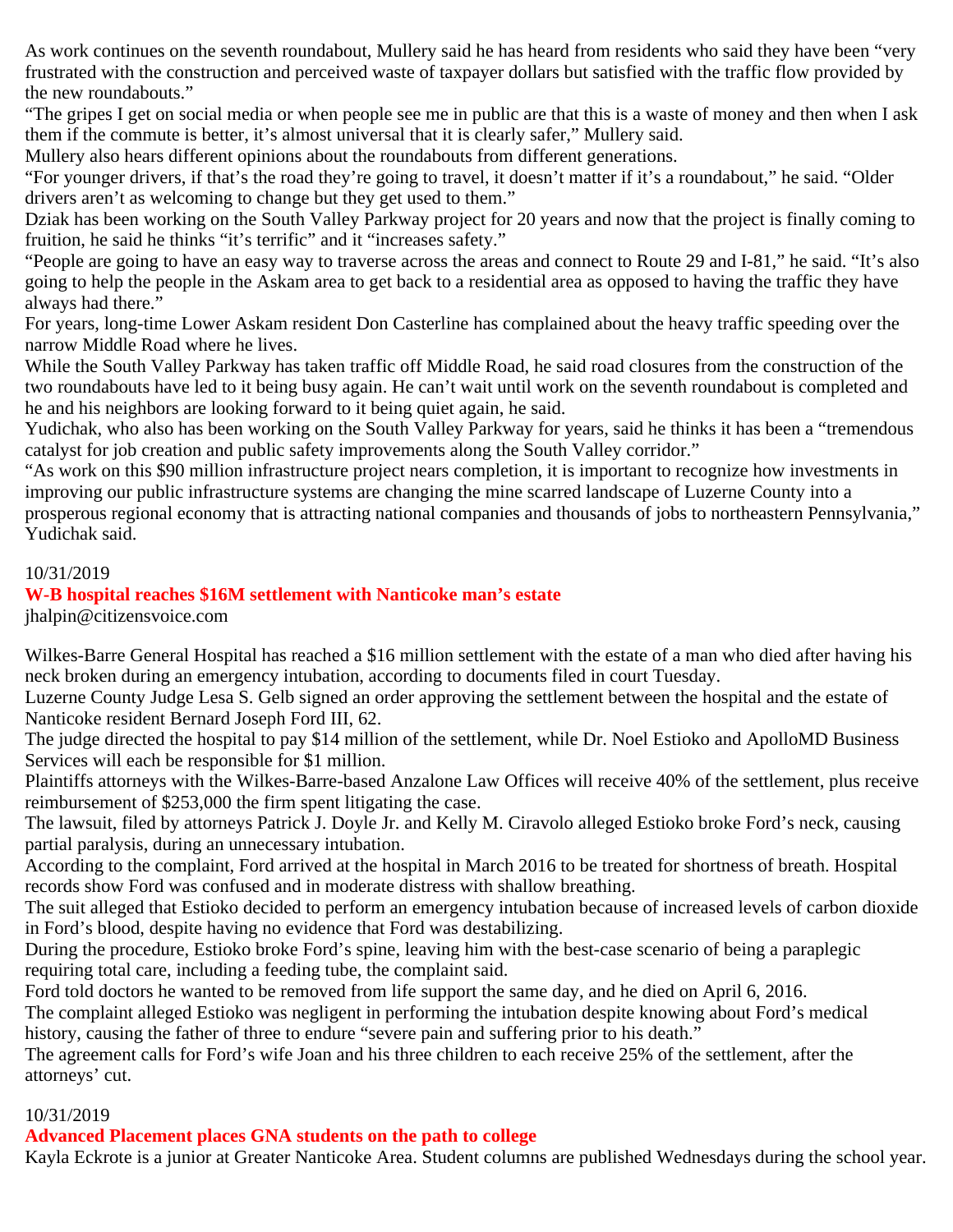According to YouthTruth, a nonprofit organization that partners with school districts to gather data, 87% of students in the United States want to attend college after high school; a majority of them, however, feel unprepared. CollegeAtlas.org, a digital news and information platform that empowers students and the academic community to make more informed decisions about higher education, has revealed that 30% of students drop out after their freshman year of college due to a variety of factors; the largest of these remains the fact that basic high school classes did not properly prepare these students, forcing them to face failure.

High schools are attempting to combat this issue by offering options such as dual enrollment, but universities can be very selective about accepting these credits; many students also lack the transportation necessary to participate in such programs. What many students seek is an advanced high school class that will adequately prepare them for college.

#### More AP classes on the way

The Greater Nanticoke Area School District is working to produce students who will be ready for the challenge of their first year of tertiary education by placing them in rigorous courses, thereby granting them an opportunity to gain credits that will transfer to the college of their choice. These classes are known as Advanced Placement (AP) subjects, and Greater Nanticoke Area is offering an increasing amount of them to benefit students.

These courses' focused and interactive nature has a profoundly positive impact on those who choose to take on the challenge that they present; as AP English teacher Rachel Jeffries stated, "AP English Literature and Composition students will most definitely be uber-prepared for a college classroom. Rigorous reading schedules, demanding writing assignments, and student-led discussions are the norm here."

### An AP primer

AP classes, created by the College Board administration, are college-level classes taught at high schools. Similar to regular college courses, AP classes are worth three credits; they last, however, for two semesters instead of one. To gain these credits, students must earn an acceptable score on the AP examination that is administered at the end of the second semester on a five-point scale. Though different educational institutions have their own criteria for the lowest transferable scores, a three is canonically considered a passing grade, with the College Board deeming those who receive it to be "qualified" in the according subject(s).

Some colleges will accept this score, but students seeking to attend upper-level universities may need to attain a four, or a "very well qualified" grade — the equivalent of a B in a college course. A five is the highest score one can achieve on an AP exam; students who manage such a feat are considered to be "extremely well qualified," comparable to earning an A in a college course.

All students aspire to get a five on the exam, for they wish to be certain that their score will transfer to the college that they decide to attend (and it is, indeed, the only mark that some Ivy League schools accept for certain AP credits).

### Requirements

There are certain requirements to get into such classes at GNA. Students must, for instance, maintain an A average in a preceding course (e.g. a 94+ yearly average in Pre-Calculus is necessary for admission into an AP Calculus group); they must also obtain the permission of the respective teacher in order to be able to join the class. Students are typically required to complete summer work and must be prepared for graded assignments and assessments in the first week of school — and, of course, far beyond.

As Nanticoke's AP Calculus instructor Barbara Warman stated, "A student needs to be self-motivated, hard-working, and have excellent time management skills. An interest in the subject matter is also important. Additionally, students are expected to complete both summer assignments and additional independent assignments throughout each course."

#### A brief history

The journey through the Advanced Placement program began in the early '90s for the Greater Nanticoke Area School District, when Principal John Gregorowicz implemented the first AP class at the high school. Under his administration, AP Calculus was taught to seniors by Bernie Zoranski.

Though the process took some time, GNA went on to offer a second AP course in the late 1990s when AP English, introduced by James Carey, was added to the roster. Since then, GNA has further expanded its program, having provided four AP courses in 2016: AP U.S. History (APUSH) for juniors and seniors, instructed by Candice Muench; AP Biology for seniors, taught by Dawn Marshall; AP Calculus AB for seniors, instructed by Barbara Warman; and AP English for seniors, taught by Tonya Cumberland.

As more and more students expressed interest in these classes, GNA decided to further extend its list of offered AP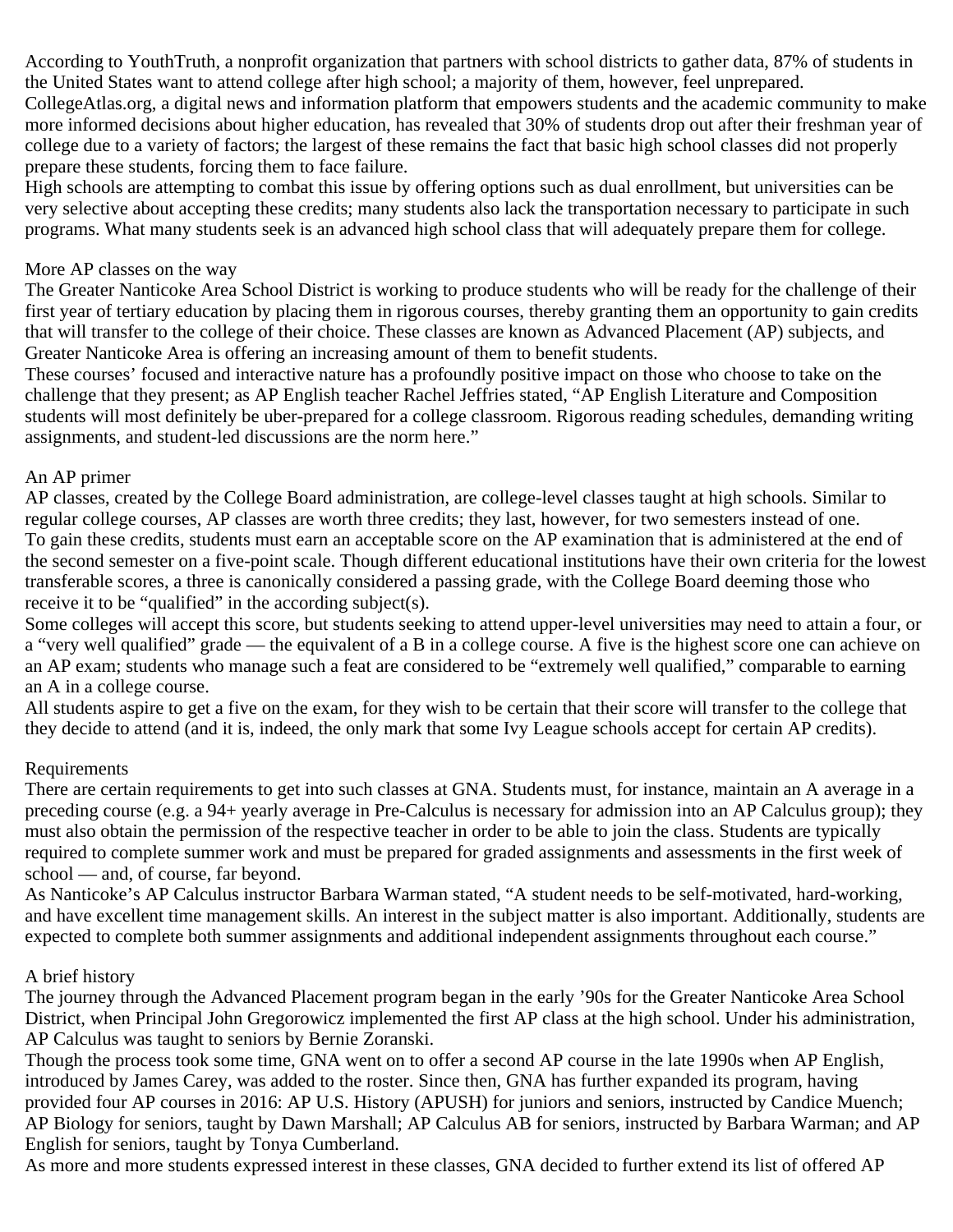classes—primarily under Principal Amy Scibek. For the 2019-2020 school year, GNA has seven presently active AP courses: APUSH for juniors and seniors with Candice Muench, AP U.S. Government and Politics for seniors (also with Muench), AP Computer Science Principles for juniors and seniors with Michele Wisniewski, AP Biology for seniors with David Prushinski, AP Calculus AB for seniors with Barbara Warman, AP Probability and Statistics for seniors with Nicolas Rauh, and AP English for seniors with Rachel Jeffries.

### A special honor roll designation

During the 2018-19 school year, the Greater Nanticoke Area School District was recognized for this list of classes when it earned a spot on the National Advanced Placement District Honor Roll. The program works to honor schools that have made efforts to enlarge their AP programs and is highly selective: only 373 schools from the United States and Canada are named.

Greater Nanticoke Area was one of two districts from Luzerne County that were chosen to receive this bi-national distinction. The accomplishment has encouraged Nanticoke to cultivate and execute even greater intentions: in the future, GNA hopes to add AP Chemistry, AP Psychology, AP European History, AP Physics, and AP language courses to its subject list.

It is a goal of the faculty to put these courses into action, for they aspire to provide the students with a variety of challenging classes that spark interest and a desire to learn. As Barbara Warman commented, "I would add AP courses to our curriculum based on student need and interest."

#### Exam performance improvements

In addition to making the National Advanced Placement District Honor Roll, students at GNA have performed exceptionally well on the examinations that mark the conclusion of their corresponding courses. This can be observed, for example, in the performance of the AP U.S. History students, whose mean scores have been on the rise over the past four years. The 2017-18 class received scores that exceeded the national average, and the 2018-19 cohort had a higherthan-average pass rate, with one individual obtaining a perfect score.

Even students who did not pass the examination acquired a set of valuable skills, presenting them with exposure to a subject matter which is bound to be covered and utilized at length in university.

For example, the APUSH students wrote (and continue to write) many papers throughout the year, thus fostering the writing skills that are notoriously essential in higher education. The course's instructor, Candice Muench, noted, "AP students need to be willing to devote a substantial amount of time outside of the classroom to AP History courses. My AP students, especially in the AP U.S. History classes, have nightly assignments that require them to dissect and analyze every event in United States history. AP History students need to be established writers who are willing to polish their writing skills based on College Board writing rubrics, bringing not only their knowledge of history and politics to life, but exhibiting their ability to analyze and make connections across themes."

With regard to AP Calculus AB, many students who did not pass the AP Exam later went on to take the course in university with noticeable success — a factor for which they give Barbara Warman great credit. The Greater Nanticoke Area staff has many goals; the intention to have students accumulate the knowledge required to pass the rigorous courses and accumulate college credits, along with teaching them vastly beneficial skills for college and beyond, are only some of these.

### Two decades of success, and growing

By augmenting the AP course repertoire, Greater Nanticoke Area administrators and educators have dedicated themselves to creating a curriculum that continues to meet the needs of their students. The program has expanded rapidly in less than two decades, going from a sole class in the 1990s to seven in the present-day — much to the benefit of pupils, who have increasingly excelled over time and whose thirst for knowledge has only been amplified. "The bond developed in AP classrooms is like none other. Students see (a teacher's) dedication to the content and (his/her) devotion to pushing them toward success," APUSH instructor Candice Muench states. "I am blessed to work for a district that has allowed me to successfully experiment with College Board courses."

Though the addition of Advanced Placement courses requires an ever-growing abundance of mentors, GNA is determined to continue to find spaces in scheduling and work to shuffle schedules in order to maintain its position on the National Advanced Placement District Honor Roll, striving to earn untainted pride from both its alumni and the city of Nanticoke as a whole.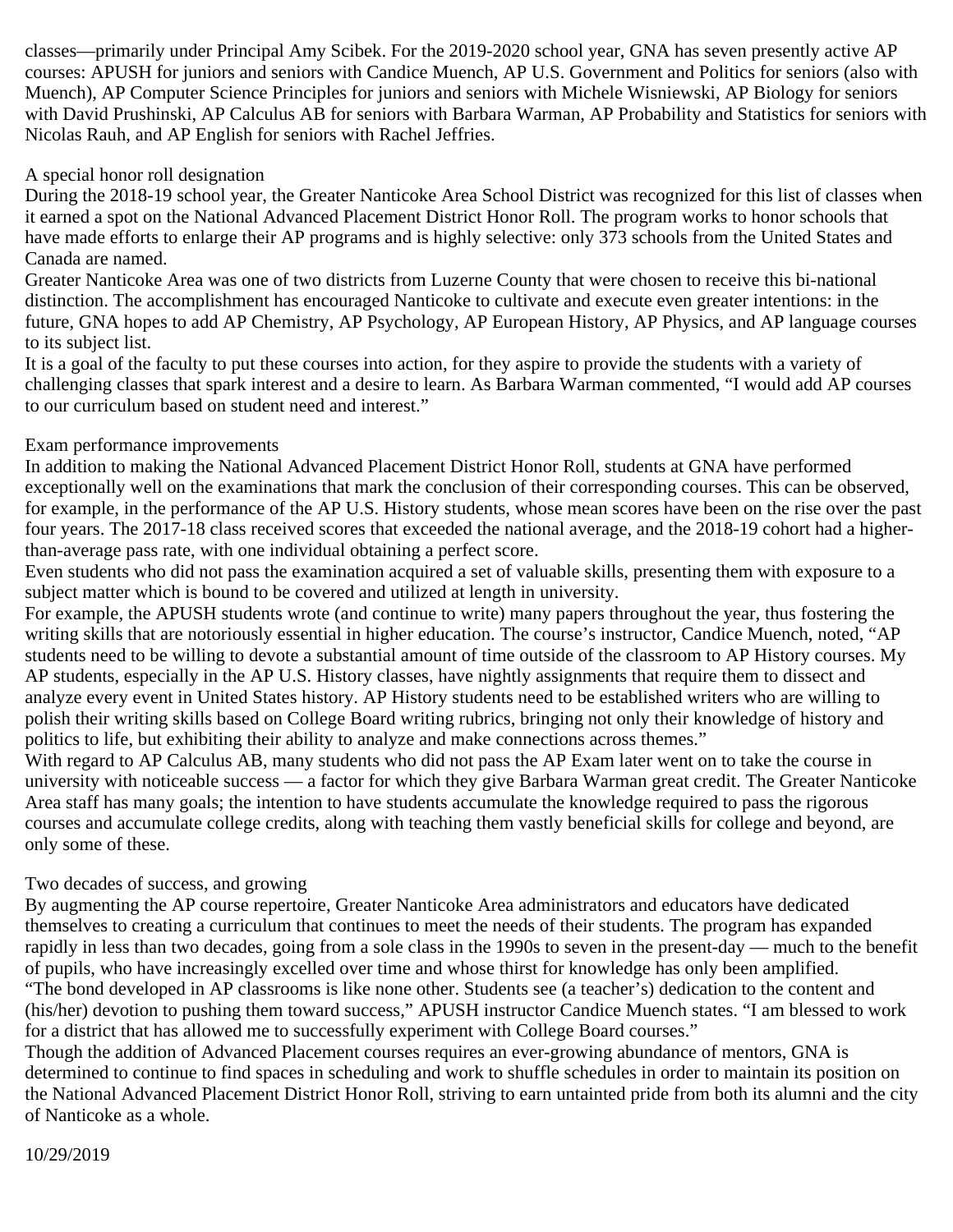### **New Dollar General store in Nanticoke plans grand opening**

Denise Allabaugh - Citizens Voice

Discount retailer Dollar General's newest store at 443 W. Main Street in Nanticoke is now open and store officials will celebrate an official grand opening 8 a.m. Saturday with free prizes and special deals.

The first 50 adult shoppers at the store will receive a \$10 Dollar General gift card and the first 200 shoppers will receive a Dollar General tote bag with complimentary product samples among other giveaways.

Traditional Dollar General stores employ approximately six to 10 people, depending on the need, according to the discount retailer. Anyone interested in applying for available positions can go to www.dollargeneral.com/careers.

#### 10/20/2019

#### **Suspected gas explosion rocks home in Nanticoke**

bkalinowski@citizensvoice.com

A possible natural gas explosion rocked a home on West Church Street on Sunday night, badly damaging the property and sparking a fire.

Emergency crews said a property manager was on scene at the time of the explosion, but only suffered minor injuries. The man was treated on scene and released.

Crews from UGI Utilities, the natural gas provider, are on scene.

Don Brominski, a UGI spokesman, said the company's investigators did not detect any gas leaks on the UGI distribution system.

The company received a call about an incident at 117 W. Church St., Rear, at 6:22 p.m. and a UGI crew was at the scene by 6:46 p.m., Brominski said.

The gas company will likely defer further investigation to police or other agencies, since it did not detect a leak, Brominski said.

### 10/18/2019

### **Yudichak: SCI-Retreat closing gives Luzerne County an economic 'death penalty'**

bkalinowski@citizensvoice.com

Using Department of Corrections terminology, state Sen. John Yudichak on Thursday at a public hearing accused Gov. Tom Wolf's administration of ordering the economic "death penalty" for Luzerne County with plans to close State Correctional Institution at Retreat in Newport Twp.

Yudichak, D-14, Plymouth Twp., said he's watched Luzerne County "rise from the ashes of anthracite" coal mining during his 20 years in the state legislature, but the area still struggles economically compared to other regions of the state.

Closing SCI-Retreat, in addition to the proposed closure of the White Haven Center for the intellectually disabled in White Haven, would amount to a "catastrophic" loss of over 850 family-sustaining jobs for Luzerne County, Yudichak warned during the hearing at Greater Nanticoke Area High School chaired by Department of Corrections Secretary John Wetzel.

"After decades of working to dig ourselves out of the mine hole, why would state government kick Luzerne County back down the mine shaft?" Yudichak asked. "This is more than cruel and unusual punishment. It is the potential death penalty."

Hundreds of people in attendance, mostly SCI-Retreat workers, loudly applauded following Yudichak's comments. Citing budget constraints and a shrinking prison population, the Wolf administration has proposed closing SCI-Retreat and sending its 1,000 inmates to other prisons in the state. The administration has said 400-plus employees would be offered jobs at one of six other DOC facilities in Northeast Pennsylvania — SCIs Coal Twp., Dallas, Frackville, Mahanoy, Muncy and Waymart — all within 65 miles of SCI-Retreat.

The hearing began with DOC officials reading a statement from Wolf.

"I do not take the decision to close a prison lightly," Wolf said.

Wolf vowed to work with staff members, the union and legislators and review all the testimony presented before making a final decision. But he noted DOC needs can't be dictated only by the impacts on communities where prisons currently exist.

"No community should rely solely on a prison for economic viability," Wolf said in his statement.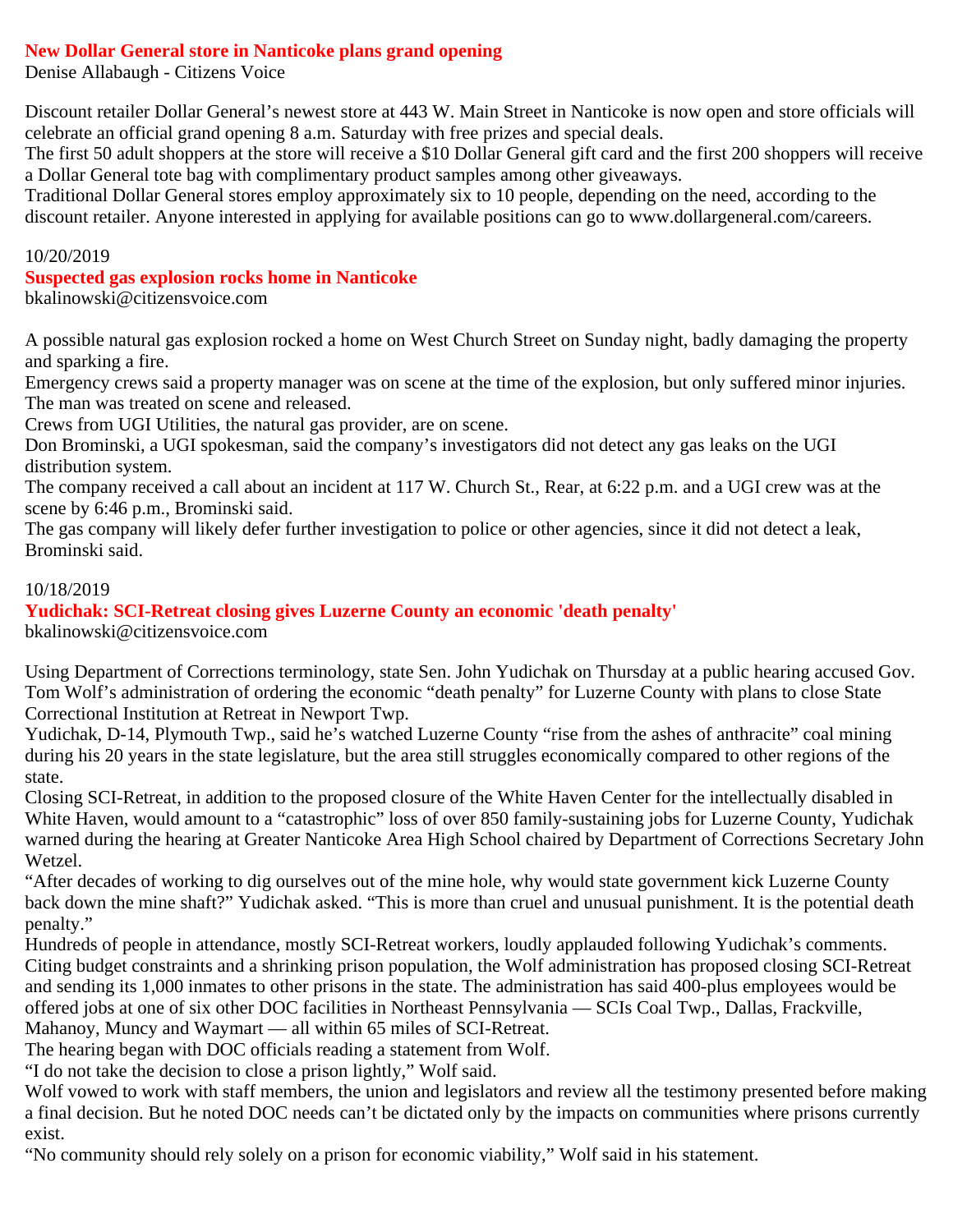SCI-Retreat, which sits between the Susquehanna River and a Newport Twp. mountainside, is by far the largest employer in the municipality.

Newport Twp. manager Peter Wanchisen told the DOC panel leading the hearing that the closing would devastate the township, which contains the downtrodden Glen Lyon, a section of the township has been classified as the most distressed place in Pennsylvania.

"We are not looking for a handout from Harrisburg. We are looking for a helping hand. Please do not close this facility," Wanchisen pleaded.

Bernadette Mason, the superintendent of SCI-Retreat, asked DOC officials and the governor to reconsider the decision. "I am here to humbly ask that every effort be made to allow for the facility to stay open," Mason said. "To the staff of SCI-Retreat, we are one family, brothers and sisters who stick together. I am with you every step of the way." During his comments, Yudichak noted the closure would be felt far beyond Newport Twp. to the tunes of millions of dollars per year.

Since SCI-Retreat is only accessible by using a bridge from Route 11 in Hunlock Twp., businesses along Route 11 like Stookey's Bar-B-Que and Morris Family Restaurant in Plymouth Twp. — would see a big loss of business, Yudichak said.

Sen. Lisa Baker, R-20, Lehman Twp., asked Wetzel not to endorse a "foreclosure on our future."

She noted the state, in recent years, spent \$1 million for a new natural gas hook up at SCI-Retreat and wondered what the state will still owe to the gas company.

Additionally, the prison is by far the largest customer of the Shickshinny Sanitary Sewer Authority, which also serves the residents of Shickshinny, Conyngham Twp. and Salem Twp.

Baker noted the authority has an outstanding loan through 2036 to pay for upgrades, which were designed assuming SCI-Retreat would continue to be a customer.

The senator warned that the average ratepayer in those three municipalities who now pays \$60 a quarter might see their bill skyrocket to \$500 every three months, or \$2,000 a year, if SCI-Retreat is eliminated.

Baker said the authority already has a 30 percent delinquency rate on bills.

"To pile on a big rate increase, the delinquencies will rise and soar," Baker said.

Prior to Baker's testimony, DOC officials said the department has agreed to continue paying its \$37,000 quarterly sewer bill for five years.

Don Williams, a prison safety advocate from Nanticoke, told Wetzel about how his son Eric, 34, was murdered by an inmate while working in federal prison after cost cutting measures reduced staff.

"To try and fix a budget problem by putting all these officers lives in danger is very ill advised," Williams said. "I hope something doesn't result like what happened to my son."

The crowd, some with tears in their eyes, gave Williams a standing ovation.

Dave McElwee, a retired SCI-Retreat captain from Bloomsburg, said he wants an investigation launched to see if partisan political motivations were behind Wolf, a Democrat, trying to close two state facilities in Luzerne County. "It's a retaliation on Luzerne County for voting for Donald Trump," McElwee said.

His comment drew the loudest applause of the night.

Trump, a Republican, routed former Secretary of State Hillary Clinton in Luzerne County in the 2016 presidential election, despite a nearly two-to-one registration advantage for Democrats.

Several people who asked questions wondered why Wetzel in his budget request before the state legislature indicated a prison closure wasn't likely but now seems to support one.

In 2017, Gov. Tom Wolf targeted five prisons for possible closure, including SCI-Retreat. Following meetings, protests and public outcry, the governor opted to just to close SCI-Pittsburgh.

After Wolf tried to close SCI-Retreat in 2017, the state legislature passed the Public Safety Facilities Act, which required a public hearing before state facilities could be closed and a 90-day notice.

Wolf first proposed closing SCI-Retreat on Aug. 29, so the earliest a decision could be made is Nov. 29, Wetzel said. He said a decision will likely be announced the first week of December.

"This isn't just an exercise," Wetzel said. "This is a difficult decision. We are going to take all due caution."

10/18/2019 **Support for SCI-Retreat overflows at hearing**

pkernan@timesleader.com

Gathering in the auditorium of the Greater Nanticoke Area High School, state officials, employees of the State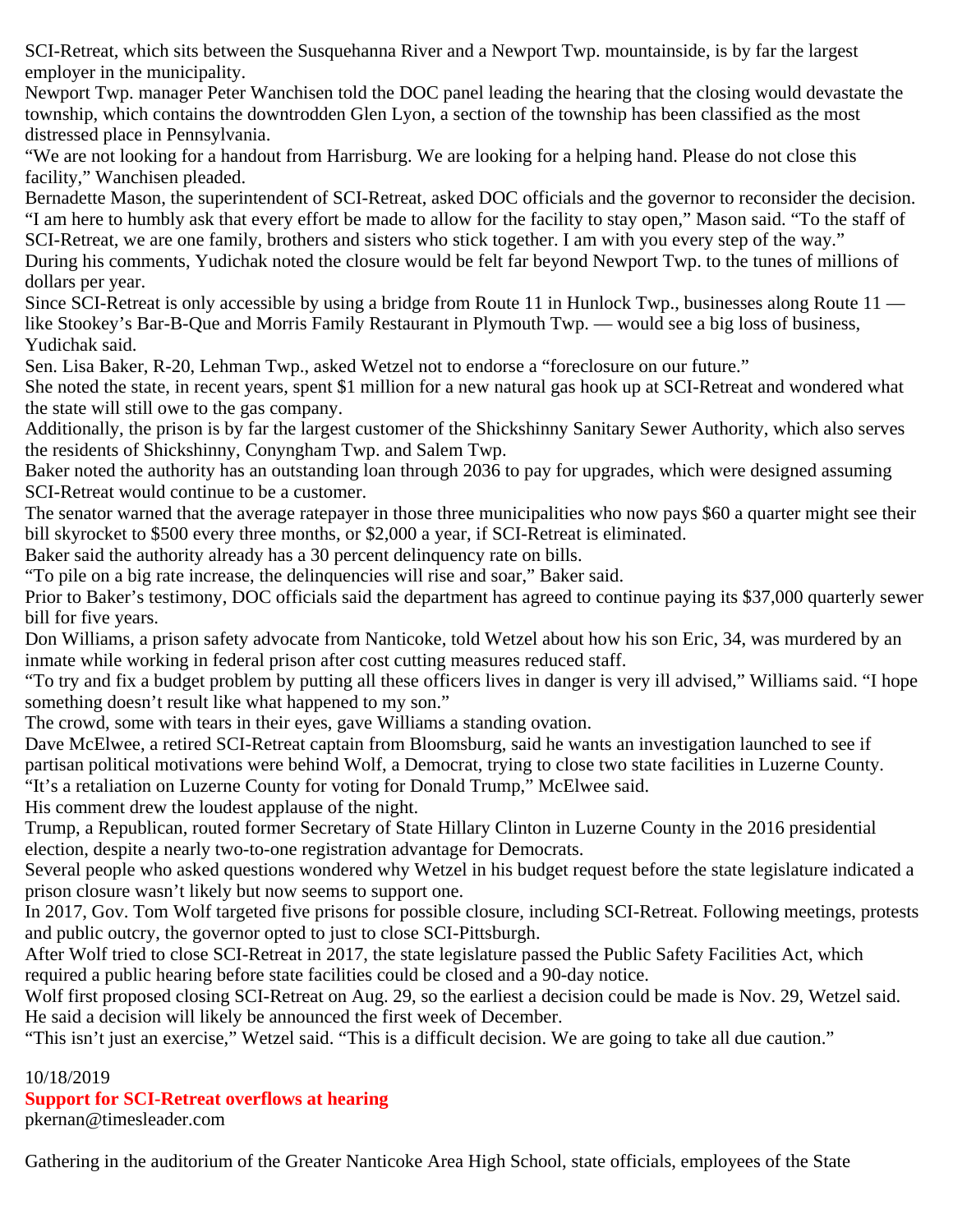Correctional Institute — Retreat and others came out in an attempt to convince the state Department of Corrections to keep the state prison open.

But as corrections officials tried to assurance the hundreds in attendance Thursday evening about the possible prison closure, one state senator likened it giving Luzerne County the "death penalty."

Thursday's hearing was necessitated by Act 133 of 2018 — passed in part due to a previous attempt to close the prison in 2017 — which requires closures of public institutions like correctional facilities to come after a period of public comment and investigation into the economic impact of the closure. Gov. Tom Wolf's administration and the corrections department announced their plans to close the Newport Township-based prison in August.

Overseen by Corrections Secretary John Wetzel, the hearing began with assurances form the department that, despite the difficulty of the potential closure, the state would be taking all necessary precautions to ensure the local economy and prison employees would be impacted in the least negative way possible.

Paul Macnowsky, regional director of the Department of Community and Economic Development, said that the economic effects of a closure could be tough, but added that he believed the troubles could be surmounted with the right kind of help from the state.

Macnowsky specifically highlighted a potential loss of \$1,300 in taxes each year from any employees of the prison who move out of the county for work, should they be placed at a prison outside the county.

He also said it was estimated that slightly more than 50% of the employees would be relocated to correctional facilities that would, on average, decrease the length of their commute, as the state has guaranteed all employees would be placed at a prison within 65 miles of SCI-Retreat.

A hiring freeze has been placed at the six correctional institutions within that radius in order to make room for the 409 employees who would be affected by the closure, said another official.

It was repeatedly said throughout the night by state officials that the decision to close the prison does not come lightly, with a statement from Wolf being read saying the governor wants to provide a system that is more "fair," but also fiscally responsible.

However, during the period of public comment, criticism of the plans was sharp, drawing the ire prison employees and elected officials, including state Sens. Lisa Baker, R-Lehman Township, and John Yudichak, D-Plymouth Township. Yudichak's comments were particularly impassioned, saying the closure of the prison, when coupled with the White Haven State Center, would be disastrous to the local community, saying the two closures would result in a loss of 800 total jobs locally.

In a fiery speech, Yudichak spoke about how proud he was of the Luzerne County community for rising "from the ashes of anthracite."

"So after decades of digging out of that mine hole, why at this time, why at this time would the Wolf administration and the Department of Corrections kick Luzerne County back down the mine shaft?" Yudichak asked. "It's more than cruel and unusual punishment; it is the possible death penalty of Luzerne County shaking its status of having the highest unemployment rate in the state."

Before thunderous applause from the nearly 300 people gathered in support of the prison, Yudichak asked the department to actually take the public comments into consideration.

"Live up to the spirit of Act 133 and keep SCI-Retreat open," he said.

Leo Kaskel, an employee at the prison, also spoke heatedly, saying that the prison is needed to not only keep the community safe, but to help rehabilitate prisoners.

"(Closing the prison) inherently increases the possibility that, when reentrants come home, they'll remember that the Department of Corrections treated them as a number," he said, saying shipping inmates to other prisons would only increase overcrowding. "These people will become our neighbors again."

Kaskel said he's not worried about the employees — he said they're tough; he know's they'll survive.

"I'm worried about what we are saying as a commonwealth when we are taking away another property, another asset from our citizens for budgetary reasons," he said, with emotion in his voice. "We can do better than this. This is not an opportunity to reduce our footprint, but to improve our footing."

A spokesperson from the Department of Corrections said the state's decision about the prison could come in 60 to 90 days.

### 10/18/2019

**Earth Conservancy president will retire early next year**

dallabaugh@citizensvoice.com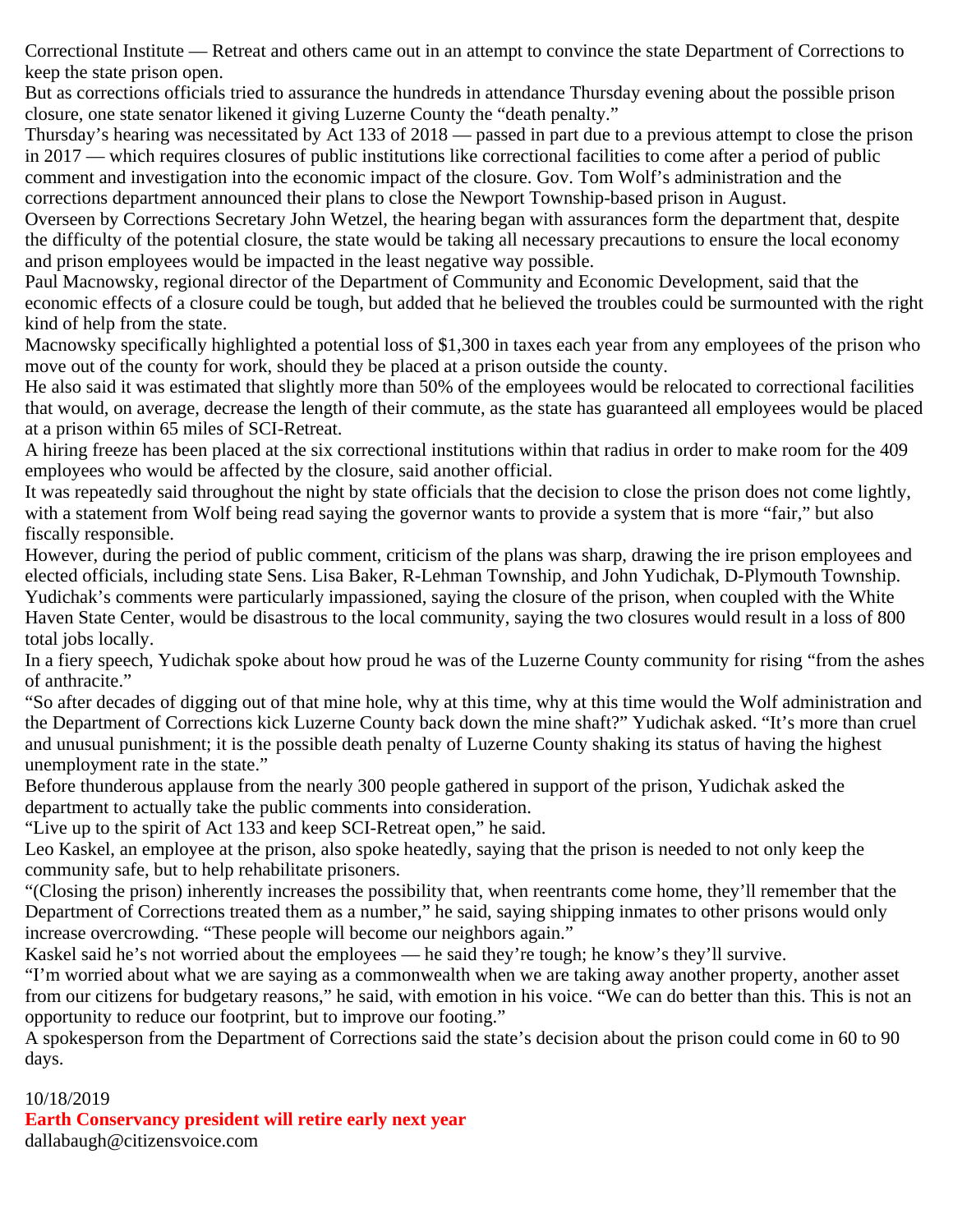After serving as president and CEO of the Earth Conservancy for 25 years, Mike Dziak said Thursday he is retiring early next year.

He will be replaced by Terence J. Ostrowski, a senior civil engineer employed by Borton-Lawson Engineering. Dziak, 78, a Harveys Lake resident, previously worked for IBM for 27 years and returned to the area in 1994 to lead the Earth Conservancy in acquiring 16,000 acres of former Blue Coal Land and putting the property back into productive use.

He said he has been trying to retire for more than a year but was seeking a good replacement to finish the Earth Conservancy's mission. About 6,000 acres still needs to be addressed, he said.

He and the board of directors, chaired by John McCarthy Jr., concluded that Ostrowski is the "guy for the job," Dziak said.

Ostrowski has worked at Borton-Lawson in Wilkes-Barre since 1998 and has provided engineering and planning expertise on several Earth Conservancy projects.

"Terry is a good replacement," Dziak said. "I've known him for 15-plus years and he's very capable. I think he will be an excellent leader for the organization going into the next decade."

Dziak said he will remain at the Earth Conservancy until the end of January next year and will be available after that to answer questions throughout 2020 to ensure a smooth transition.

Dziak said some of the Earth Conservancy's recent success stories include NorthPoint Development bringing Chewy.com, Adidas and Patagonia to Hanover Twp. on what was once mine-scarred land.

NorthPoint Development also is constructing a 2.4-million-square-foot business park that spreads through Hanover Twp. and **Nanticoke** with three large warehouses.

True Value Company is occupying about 1 million square feet of warehouse space and plans to create hundreds of jobs and e-commerce company Spreetail has opened in a 610,000-square-foot fulfillment center. NorthPoint Development also plans to construct a third warehouse on the site and in all, the project called Hanover 9 is expected to create more than 1,500 jobs.

The Earth Conservancy also is working with a New Jersey-based developer who wants to purchase a parcel of land in **Nanticoke** and Newport Twp.

Dziak said since the \$90 million South Valley Parkway project is finally getting done, it has sparked economic development on all this land.

"It took a long time to get there," he said. "It took many, many years. There were some projects that we worked on that took close to 10 years. When things come together like they have over the last year and a half, it is really neat for the region."

### 10/18/2019

### **Mike Dziak retiring as Earth Conservancy head**

jandes@timesleader.com

Mike Dziak is retiring as president/CEO of Earth Conservancy after 25 years and will be replaced by Terence J. Ostrowski, the nonprofit announced Thursday.

The nonprofit was created in 1994 to acquire 16,000 acres of former Blue Coal Land, much of it mine-scarred, and put the property back into productive use.

"It's been a good run," said Dziak, 78, of Harveys Lake. "It's always hard to leave something that you've worked at for 25 years, but it's time to move on."

About 6,000 acres remains, and Dziak estimated it will take another 10 to 15 years to address the rest.

Of the 10,000 acres already processed, 8,000 acres will remain green space or undeveloped forever, Dziak said.

The remaining 2,000 acres now houses residences and businesses, including the Chewy.com, Adidas and Patagonia Inc. structures visible from Interstate 81 at a Hanover Township site once containing an unsightly giant pit and other black remains from past coal mining.

In a release, Earth Conservancy Board of Directors Chairman John McCarthy Jr. said Dziak has been a "tireless leader" and a "passionate advocate" for preserving open space, protecting critical water resources and reclaiming and repurposing mine-scarred land in Northeastern Pennsylvania.

|"This dedication has made a profound impact on our region, and he's made an indelible mark on those he has worked with," McCarthy said.

Ostrowski, a professional engineer, will take over as head of the nonprofit when Dziak's retirement takes effect Jan. 31, the release said. Ostrowski has worked at Borton-Lawson in Wilkes-Barre since 1998 and has provided engineering and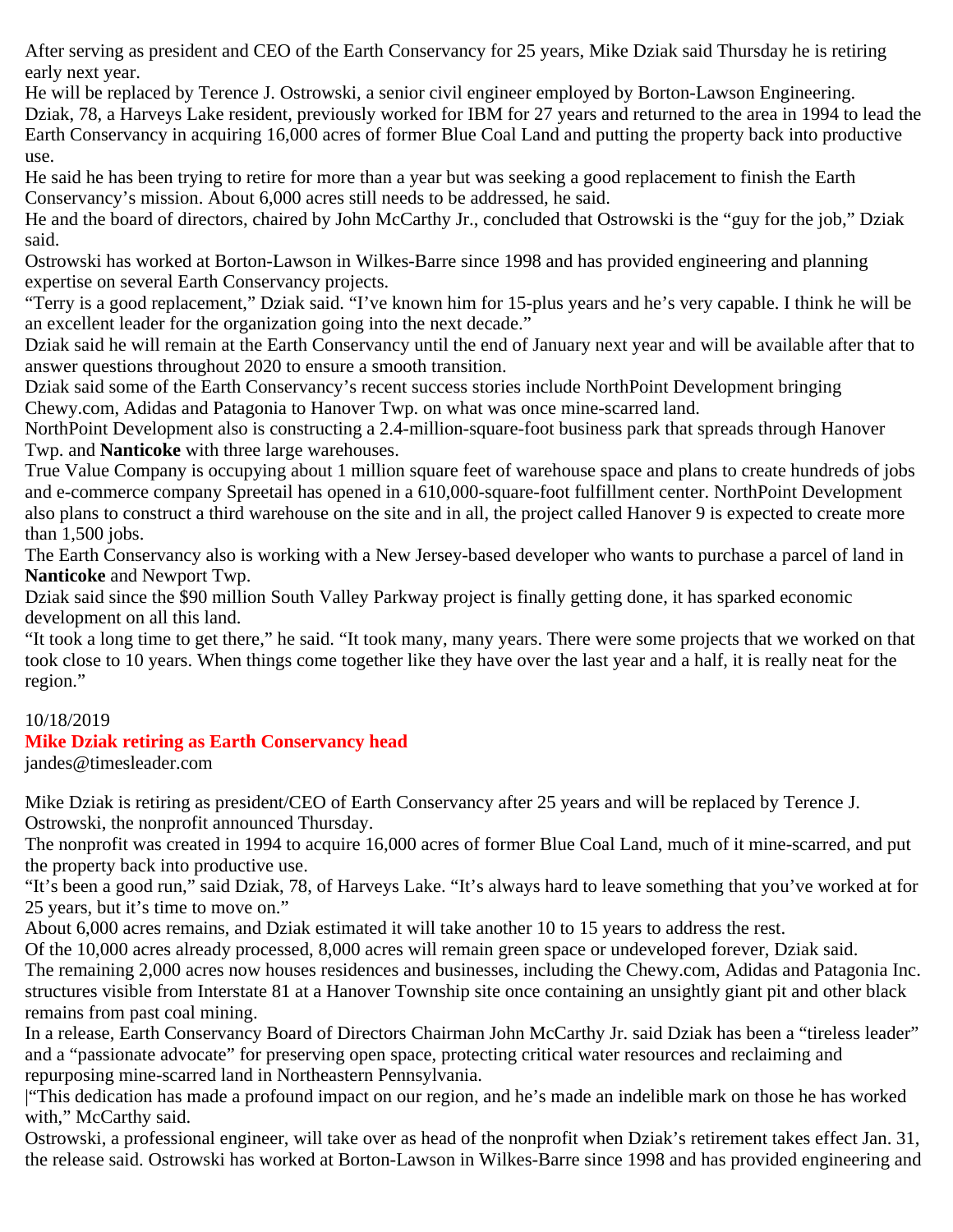planning expertise on several Earth Conservancy projects.

"His deep knowledge of the region and his engineering talents will prove invaluable as Earth Conservancy moves forward with its mission in the years to come," the release said of Ostrowski.

Dziak said he will share his extensive institutional knowledge of coal land history during the transition and after retirement, if needed. He plans to pursue other interests and spend more time with family, including four grandchildren. Earth Conservancy has spent nearly \$50 million reclaiming more than 2,000 acres, largely aided by government grants and land sales, Dziak said last year.

Much of Earth Conservancy's focus is now on a 2,200-acre swath known as the Bliss/Truesdale site located primarily in Hanover and Newport townships. This project will create a mix of residential, industrial and public open space after it is cleaned up, Dziak has said. Between 400 and 500 acres must be reclaimed, he said.

Dziak said Thursday a developer has expressed interest in 130 acres of the first 200-acre section that Earth Conservancy is working to reclaim.

### 10/13/2019

### **Hearing on SCI-Retreat closure expected to draw large crowd**

Bob Kalinowski - Citizens Voice

Union leaders representing the workers of the embattled State Correctional Institution at Retreat say they have yet to see an agenda for this week's public hearing about the proposed closure of the prison.

One thing certainly on the agenda, they say, will be a huge crowd of the prison's workers, their families and friends who are faced with an uncertain future.

The public hearing, which local lawmakers have said appears to be a mere formality since the decision has already been made, is slated for 7 p.m. Thursday at Greater Nanticoke Area High School.

"I would like to think it's going to be packed," said Larry Blackwell, president of the Pennsylvania State Corrections Officers Association. "We're hoping to fill the place and let the decision makers know how it's going to affect people." SCI-Retreat employs about 400 people and local lawmakers say the loss of that many family-sustaining jobs will devastate the local economy.

The prison, on a hill along the Susquehanna River in Newport Twp. that is only accessible by crossing a bridge from Route 11 in Hunlock Creek, has survived closure talk before.

In 2017, the prison, the largest employer by far in Newport Twp., was one of five state prisons being considered for closure by Democratic Gov. Tom Wolf. In the end, the governor only shut down SCI-Pittsburgh. Now, it's the lone target.

While some lawmakers have signaled that the Wolf administration has already finalized its decision, the union plans to keep fighting.

"We are holding out hope," Blackwell said.

State officials say the 400 workers will be offered jobs within the Department of Corrections and have often noted there are six other facilities located within 65 miles of SCI-Retreat — SCIs Coal Twp., Dallas, Frackville, Mahanoy, Muncy and Waymart.

Citing a shrinking prison population, the administration says the 1,000 inmates at SCI-Retreat will be absorbed in the state's other facilities.

Blackwell said the shrinking population is the result of more lenient parole standards that are letting inmates out from their sentences sooner.

"People in this administration want more prisons closed and inmates out in the community, but in the last several months, we saw six murders by five parolees in Pennsylvania," Blackwell said. "I don't think its time to be closing prisons when the parole murder numbers are as high as they've been that I have ever known of. The budget cuts can't put public safety in jeopardy."

Hank McNair, the statewide union's vice president, spent 12 years of his career working at SCI-Retreat and knows many of the workers who will be affected.

"This one I have a personal interest in. This is the jail I was associated with," McNair said.

McNair, of Hanover Twp., said if Retreat closes "there will be a lot of people who have to make a lot of tough decisions here."

"There's people who just started. Some said they are probably going to leave and get a new job because they don't want to commute. There's a couple who are just going to retire and hang it up," McNair said. "The sad thing is there is a lot of employees scared, not knowing what's going on with their future."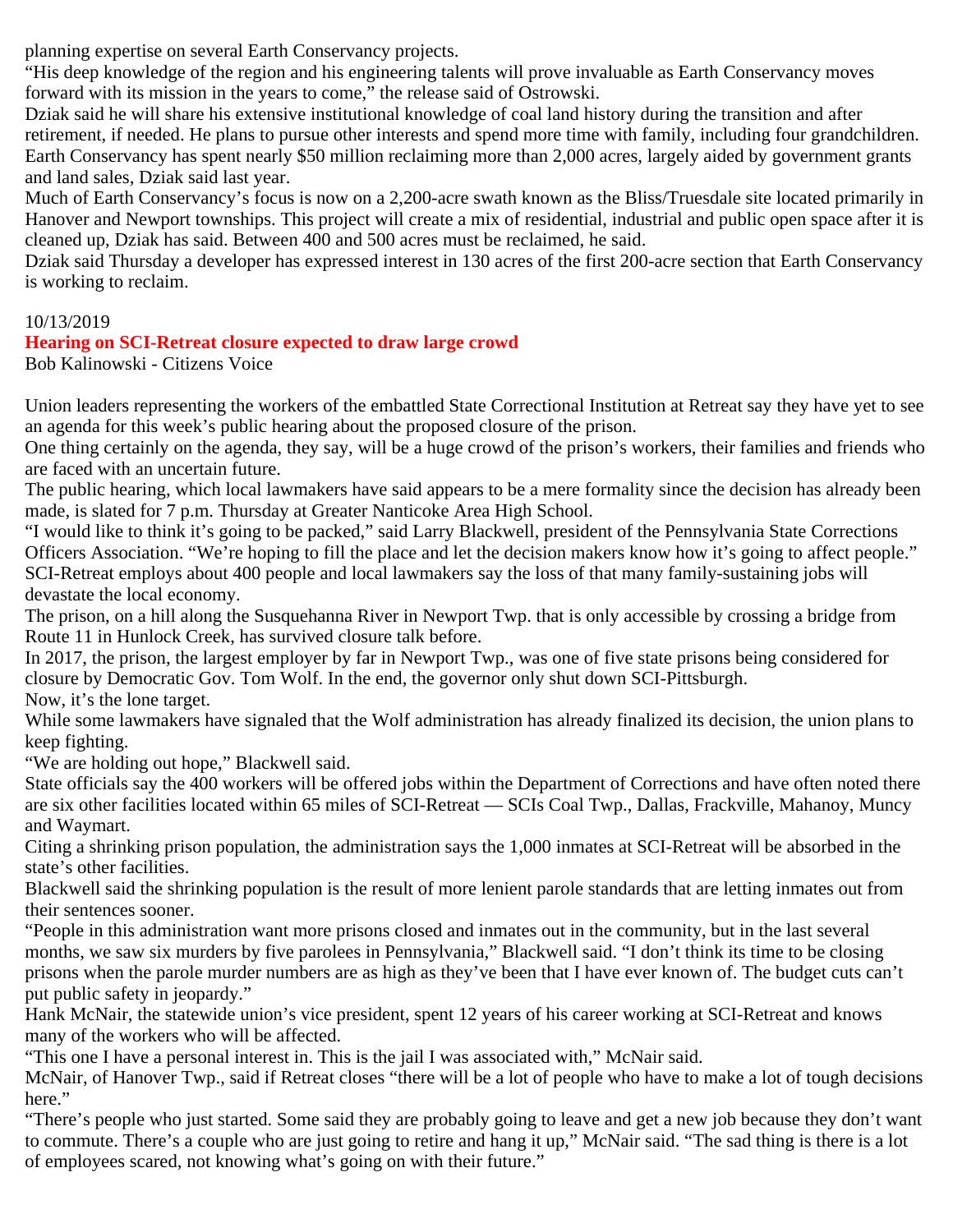### ABOUT SCI-RETREAT

SCI-Retreat, which sits between the Susquehanna River and a mountainside, first opened as a county-owned home for the poor.

It later became a state-run mental health hospital until 1981, when it closed. The facility reopened as a state prison in January 1988.

The prison is in Newport Twp., but it is only accessible from U.S. Route 11 in Hunlock Creek.

A distinctive feature of the complex is a bridge that spans the river. Staff and visitors have to cross the bridge, from Hunlock Creek to Newport Twp., to get to the prison.

In 2017, the state Department of Corrections listed the "pros and cons" for each of the five prisons that were being considered for closure in an internal report of recommendations for possible prison closures.

The limited access to the prison was cited by the department as one reason the prison was a candidate for closure. The lone access road is a problem because during bad floods, like in 2011, the prison is left in "complete isolation" because flooding shuts down Route 11 in both directions, according to a memo released by the department.

### IF YOU GO

A hearing about the proposed closure of State Correctional Institution at Retreat in Newport Twp. will be held at 7 p.m. Thursday at Greater Nanticoke Area High School, 425 Kosciuszko St., Nanticoke.

#### 10/12/2019

#### **Sale of former Nanticoke school in the works**

Michael P. Buffer - Citizens Voice

The Greater Nanticoke Area School Board voted Thursday to approve an agreement to sell the vacant K.M. Elementary Smith school building in Newport Twp. for \$400,000.

The buyer is Jay Naparlo. He plans to use the building and area for apartment buildings, Superintendent Ronald Grevera said.

The school at 25 Robert St. was closed after the 2017-18 school year. In August 2018, the school district opened the new Kennedy Early Childhood Center, and since then, all Greater Nanticoke Area schools have been located on one campus off Kosciuszko Street in Nanticoke.

The K.M. Smith building dates back to 1930. It was last used for pre-K, kindergarten and first graders. The school board also approved a plan to refinance old debt from 2015, and it could save \$500,000 and \$800,000 in reduced debt payments, Grevera said. The board agreed to borrow \$9.3 million in 2015 to fund the project to build the Kennedy Early Childhood Center.

#### 10/9/2019

## **Woman sues Boscov's over escalator mishap**

Bob Kalinowski - Citizens Voice

A Nanticoke woman is suing Boscov's Department Store in Wilkes-Barre, claiming she was severely injured during a mishap on the store's escalator in November 2018.

In a lawsuit filed Tuesday, Viola Shemanski claims she was riding an escalator in the store when it "violently sped up and jerked her."

Shemanski fell down, hitting her head and ribcage, causing "severe and serious" injuries, the lawsuit says.

During the incident, Shemanski's jacket became entangled and was ripped off, the lawsuit says.

According to the suit, filed by the Zola Law Offices in West Hazleton, Boscov's had crews doing maintenance on another escalator at the time of the incident.

The lawsuit accuses Boscov's of "failing to discover what a reasonable inspection of the escalator would have discovered, that the escalator was existing in a dangerous condition, which constituted a hazard to plaintiff." Efforts to reach officials with Boscov's were not immediately successful Tuesday.

#### 10/4/2019

**Greater Nanticoke Area looking to float bonds to refinance debt** mguydish@timesleader.com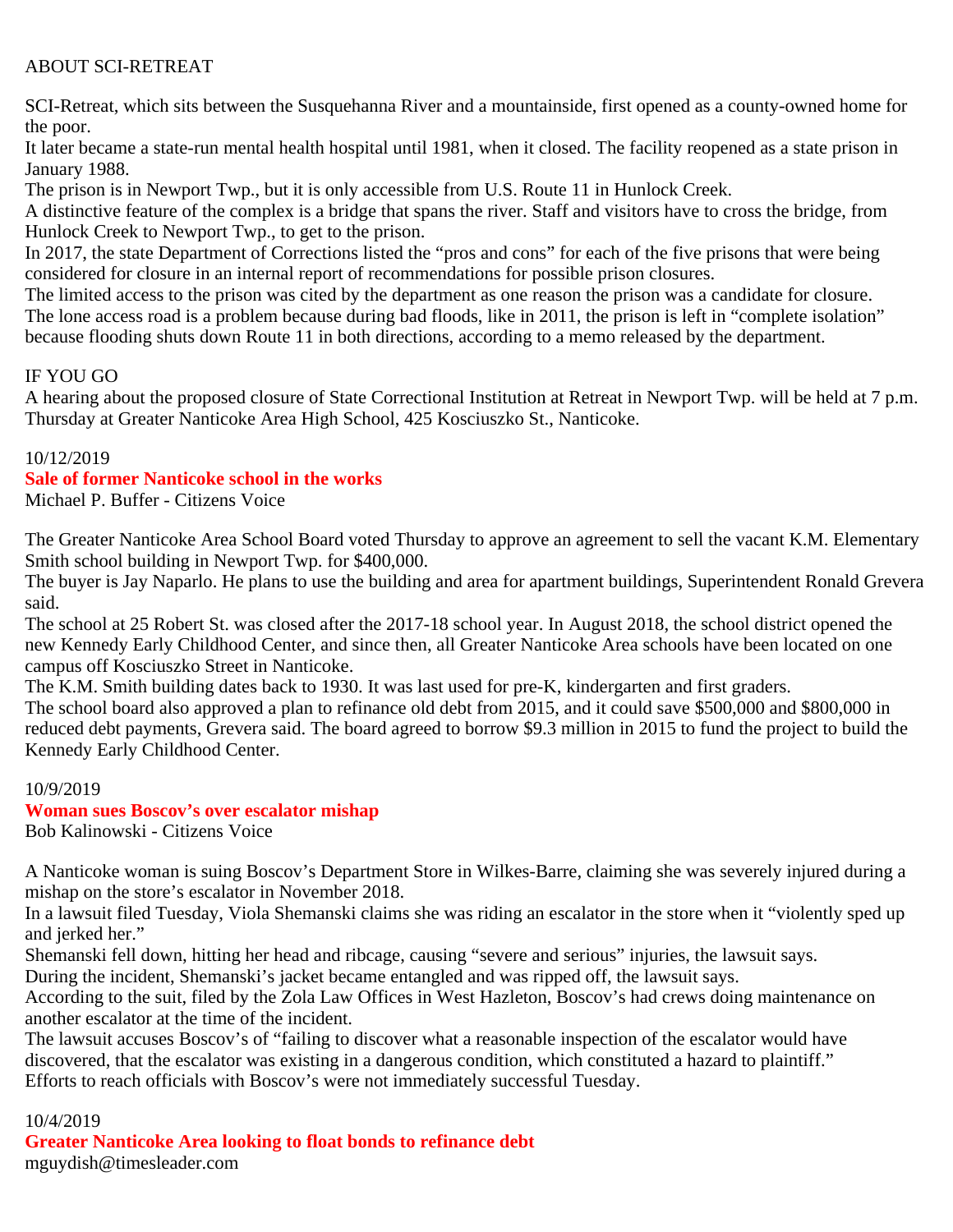Greater Nanticoke Area School District has posted a legal notice of plans to float bonds in an amount "not to exceed" \$17.5 million, to be used for "advanced refunding of the school district's outstanding general obligation bond." The move is projected to save about \$600,000.

The refinancing plan was proposed at the Sept. 14 monthly school board meeting by financial consultant Mike Vind of FSL Financial Solutions. Vind said current interest rates were low enough to make the savings worth the effort. The bond being refinanced was issued in 2015 at 3.2%, and Vind said the new rate would be a bit above 3%, though the plan would be to make the transaction when rates were at their lowest over the next month or two.

Vind had talked about refinancing about \$9 million. The classified ad amount "Not to exceed \$17.5 million is considerably higher, but it is not uncommon for districts to seek more than they actually settle for when making such large financial moves.

It is also possible FSL determined more savings were possible by refinancing more of the district's existing debt. According to state-mandated documents drawn up for this year's budget, Greater Nanticoke Area has about \$25.5 million in bonds payable.

The ad notes the board will consider a resolution authorizing the move at a meeting 'to be held not more than 30 days nor less than three days from the date of advertisement of this notice." The next School Board meeting is scheduled for Oct. 10.

### 10/2/2019

### **School bus, Jeep involved in Nanticoke crash**

Staff Report - Times Leader

City police are investigating a two-vehicle crash involving a school bus that occurred at 3:25 p.m. Tuesday on Garfield Street.

The school bus was carrying 19 children, all of whom came away from the crash uninjured and were released on scene to their parents. The drivers of both the school bus and the other vehicle, a Jeep Wrangler, were transported by ambulance to a local hospital for minor injuries.

**Anyone who witnessed the crash is asked to contact the Nanticoke Police Department at 570-735-2200**.

### 9/26/2019

**Students voicing concerns of bullying, racism at Greater Nanticoke Area**

mguydish@timesleader.com

A number of students who contend school bullying and racism are being ignored have formed a group dubbed the "Stop the Hate Project," sophomore Cydnee Dingman said.

"We feel the complaints are being neglected by the administration," Dingman said. "We hear stories of being bullied and nothing is done about it."

Dingman said a group of about eight students trade stories both via social media and in person during morning gatherings at the school. She posted screenshots of some of those comments on her Facebook page, with stories of hands being slammed in the door of a locker, a threat to kill a student, and suicidal thoughts.

"We are hoping to change the way people are seeing these things," Dingman said. "We don't like the hate going around in our school."

Asked about the student concerns and postings, Superintendent Ron Grevera said in an email that all reports of bullying and harassment are investigated by the building principal, and that some of it starts outside the schools but is continued in them. He also noted "much of the bullying occurs on social media."

If it does come into the school and reports of bullying are substantiated, Grevera said, "Students receive progressive discipline," but that discipline is not made public, "and therefore I can see how sometimes students may perceive that nothing is being done." Students who are bullied may be referred to the guidance department for counseling, he added. "Currently," Grevera wrote, "the district is waiting for state approval of an 'in-school' based counseling service through Northeast Counseling whereby students can receive counseling during the school day rather than having to rely on parents or guardians to drive them to appointments."

Dingman said students started noticing the problems about a month ago "but the group only started almost two weeks ago."

"We want schools that feel safe," she said,"Not to feel like we're not worth anything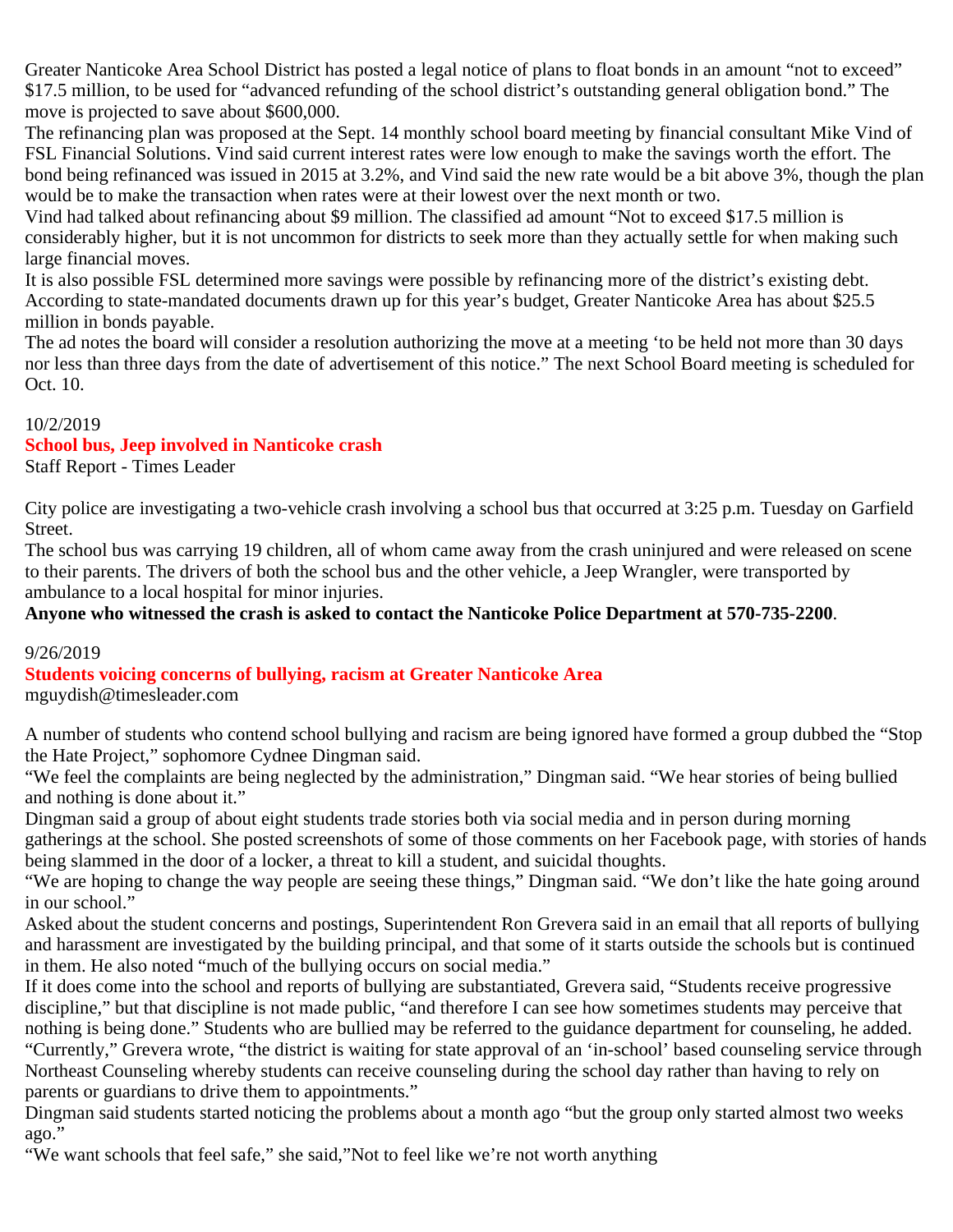#### 9/20/2019

#### **Young entrepreneur debuts food truck**

bwellock@citizensvoice.com

The Greater Nanticoke Area homecoming pep rally was a showcase for a Trojan alumnus and entrepreneur. Brandon Murtha started a business selling cupcakes from a colorful camp trailer when he was in high school. He's 19 now, and his business is growing.

Thursday's pep rally was the grand opening for his new food truck, Murt's Mobile Diner.

The menu included diner staples like fries, hamburgers and cheeseburgers, hot dogs and grilled cheese. He also had a few Polish specialties, such as pierogi, potato pancake and haluski, as well as a chicken wing ravioli.

The Nanticoke native has been interested in business for several years.

"When I started this one," he said, pointing to the cupcake camper, "I didn't really know what I was in for. But as I started to do it more and go to different events, I saw how much people really enjoy food trucks and how big it's starting to get and starting to expand in the area. Building on that, I didn't just want to stay with that. I just wanted to move up." FASTSIGNS of Wilkes-Barre completed the brightly colored decals on his truck which advertise "Homemade classics served with a smile."

Creating and equipping a food truck is no small task. Murtha created the logos and menus, purchasing, learning the recipes and serving it at events.

Rosie Hish, a family friend, helped him develop the recipes, and was helping Thursday along with his parents and another friend, Sarah Bonk.

"It's a big accomplishment for a young man who's 19, to have two businesses on his own," said his mom, Debbie Murtha.

He served cupcakes from his other venture, Murt's Desserts, at last year's homecoming, and the large crowd cleaned out his stock. That's why he came back again this year with something more.

#### 9/5/2019

#### **NYC firefighters visit LCCC tribute to 9/11 victims**

bkalinowski@citizensvoice.com

A motorcycle group of New York City firefighters rumbled into Nanticoke on Wednesday to visit Luzerne County Community College's Walk of Honor, a memorial that has a tribute to the victims of the Sept. 11 terrorist attacks. Robert Carlo, whose family is from Newport Twp., came to honor his brother, Michael, a fellow firefighter who was killed on Sept. 11 at the World Trade Center.

The memorial has a plaque dedicated to Michael Carlo. Robert Carlo laid flowers nearby during Wednesday's visit. The pilgrimage has become an annual tradition for the current and retired FDNY members who comprised the group known as the Fire Riders.

"There's a lot of sadness that's associated with the month of September. For years, I dreaded the month of September. It created a lot of anxiety and sadness," Michael Carlo, who retired from the FDNY in 2005, said during a speech at the memorial.

He challenged his brothers and sisters to turn that sadness into positivity rather than let the terrorists accomplish their goal.

"If you go around saying you hate the month of September, that's one-twelfth of the year. You're going to hate onetwelfth of you life because something they wanted? I'm not giving it to them. If you dread the month of September, they win," Michael Carlo said.

Michael Carlo, who still has family in Nanticoke and Newport Twp., told the crowd about visiting his Luzerne County relatives every holiday and summer when he was a kid. He recalled riding his bicycle all over.

He said he didn't get into riding motorcycles under after Sept. 11. After buying a motorcycle, he started riding with the Fire Riders.

"The rest is history — 450,000 miles later, here we are today," Michael Carlo said. "I never personally worked with any of these guys I rode up with today but our common bond is the love of riding motorcycles."

Michael Carlo thanked the Nanticoke Fire Department for the warm welcome, as fire trucks escorted the riders through town. The bikers then visited city fire headquarters.

"We really got to know the guys in Nanticoke," Michael Carlo said. "It's a great thing to continue the brotherhood across state lines."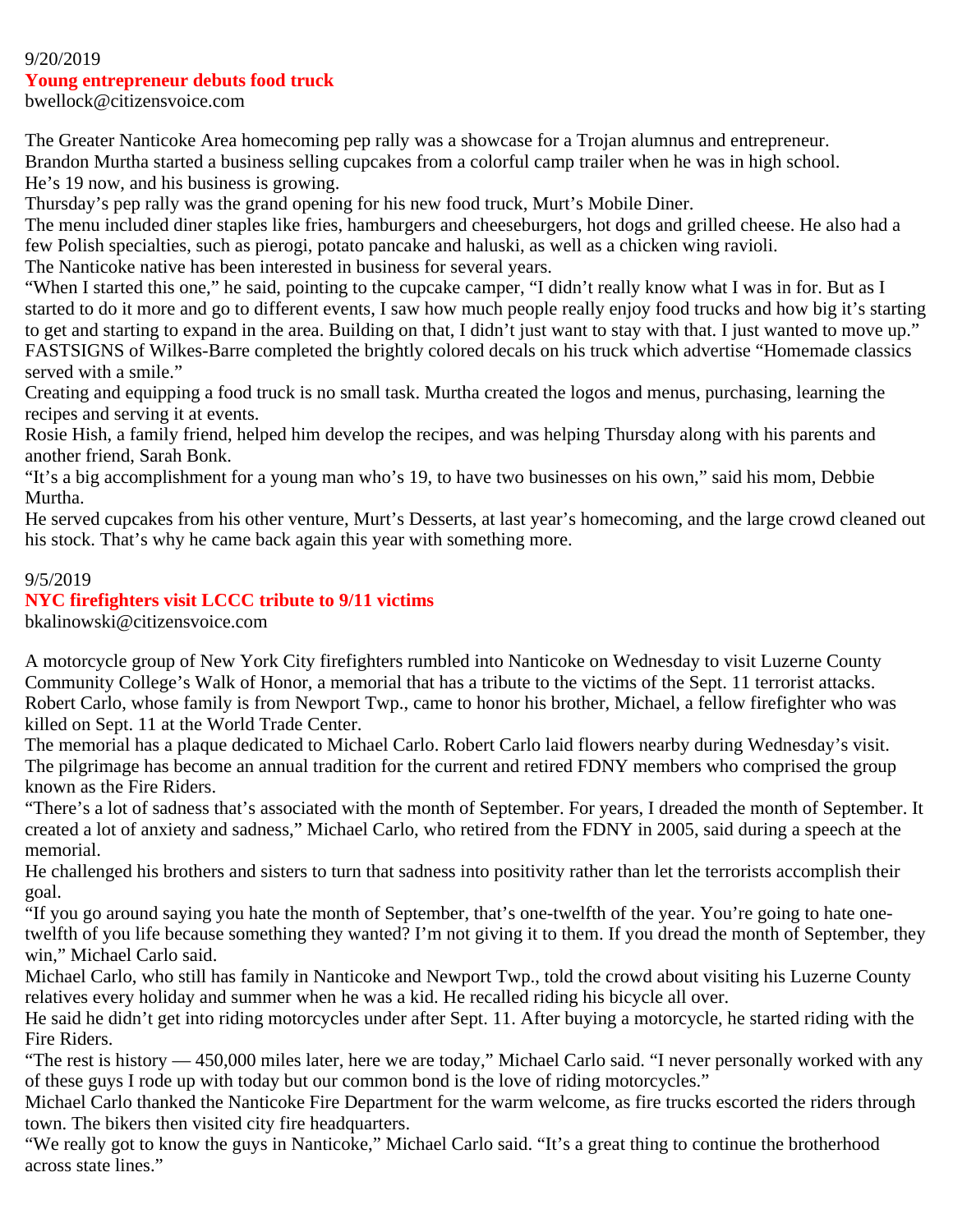#### 9/5/2019

#### **Giuseppe's brings Italian fine dining to Nanticoke**

Patrice Wilding - Citizens Voice

Joseph Ginthner Jr. worked in the food service industry for 30 years, watching trends come and go and observing what worked in the local foodscape.

In 2018, he teamed up with his brother, David, and business partner Steve Smith to initiate a plan for Giuseppe's, a pasta, seafood and steakhouse serving authentic, homemade Italian fine dining in Luzerne County.

When it opened on March 19, Giuseppe's found a welcoming home in Nanticoke, which Ginthner, a

Wilkes-Barre native, described as a historic city on the brink of greatness.

"I saw that downtown Nanticoke needed a restaurant of this caliber to show off the foods we have," Ginthner said. "We're here at the perfect time, and we're excited to see the city grow around us."

Situated on North Market Street, Giuseppe's has an unassuming exterior that belies the atmosphere found within, where the voices of classic Italian crooners such as Dean Martin, Tony Bennett and Frank Sinatra fill the air with love songs, and low, moody lighting creates a cozy ambience.

With seating for about 150, Giuseppe's offers a variety of table choices for guests, from high-tops to booths to the fine dining room and outdoor patio area. The bar can accommodate 32 and is the perfect spot for enjoying cocktails and appetizers while "watching the action" unfold in the rest of the restaurant, Ginthner said. The private Brody Room can seat between 14 and 20 people.

As executive chef, Ginthner said his menu reflects the merging of several influences over his years of experience. "I was able to grow the recipes and adapted to the area," he explained. "Some are family recipes, some are from creativity, but they're all things I thought people wanted to see."

Top sellers include the Homemade Short Rib Ravioli, comprised of ribs that have been braised for up to 12 hours until they are fork-tender, then stuffed into raviolis with a blend of ricotta cheese and herbs and topped with a peppercorn cream sauce and additional pieces of short rib on the plate. The restaurant also is noted for its premium steaks, which are all hand-cut on the property and never pre-fabricated.

"Our white marble pork chop is a cut above what everyone else serves, and because of that, we offer quality that's unbeaten," Ginthner said.

Giuseppe's also carries a range of pasta and seafood staples, such as the Fra Diavolo and Homemade Lasagna, all "composed of the right product," he added.

Meals are complemented by a robust menu of wines available by the glass or bottle, all of which have been handselected to pair perfectly with the food, and a diverse collection of after-dinner drinks, such as the popular Root Beer Float, Caramel Truffle Latte and Salted Caramel Iced Coffee.

Catering is available on- or off-premises for everything from showers to corporate meetings to family functions, and the restaurant can be booked for private events on Sundays and Mondays when it is closed to the public.

Ginthner's devotion to quality of experience at every step of the meal or night out has been met with positive feedback, which he hopes will drive more customer traffic into Nanticoke for his brand of authentic fine dining.

"Word of mouth and the response on social media has been unbelievable," he said.

Giuseppe's Pasta

Seafood Steaks

Address: 14 N. Market St., Nanticoke

Phone: 570-735-2682

Established: March 19, 2019

Owners: Steve Smith and Joseph Jr. and David Ginthner

Hours: Tuesdays through Thursdays, 11 a.m. to 10 p.m.; Fridays and Saturdays, 11 a.m. to 11 p.m.

Cuisine: Authentic, homemade Italian fine dining

Online: Visit the restaurant' Facebook page or [giuseppe-restaurant.com](http://giuseppe-restaurant.com/).

### 8/28/2019

## **LCCC mold problem causes delay, additional expense**

mbuffer@citizensvoice.com

Repair work to fix mold and water damage to the Educational Conference Center on Luzerne County Community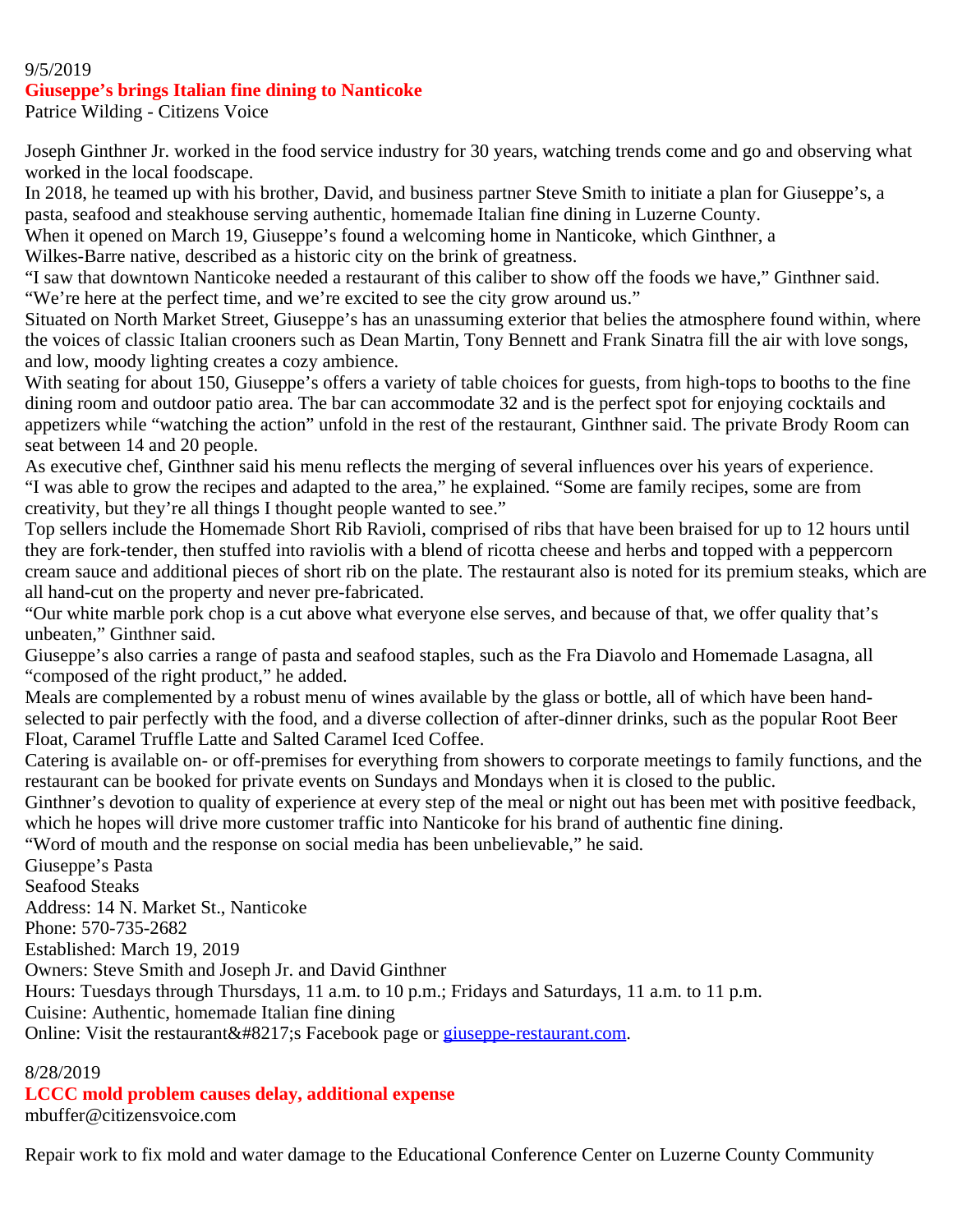College's main campus will continue through December and cost an additional \$834,631, officials said Tuesday at a board of trustees meeting.

The facility has been closed since Nov. 1 after air-quality testing was conducted in response to musty odors and the appearance of mold on pipe insulation in the mechanical room.

In June, the board of trustees approved contracts totaling \$784,730 to repair water infiltration damage, and officials then expected the building to reopen before the start of the fall semester Sept. 3.

But over the summer, workers discovered more damage to exterior sheathing. The board on Tuesday approved a change order with Champion Builders to replace most of the building's exterior.

The repair work will now cost more than \$1.6 million. At Tuesday's meeting, architect Brian Doran and college Vice President of Operation Don Nelson defended the step-by-step approach to try to repair the water infiltration damage. "You don't take a sledgehammer to kill the fly," Doran said.

The cost to repair the building will still be much less the \$6 million estimate to replace the building with a new one, Nelson said. The building opened in 1982 on the Nanticoke campus and has two auditoriums, several multi-functional classrooms and a full-service dining room.

Doran is with the Scranton firm hemmler + camayd architects. The firm worked with Cocciardi and Associates Inc. to prepare bid documents for renovations from January through March. Cocciardi and Associates Inc. will prepare airquality testing as the project moves forward.

### 8/22/2019

### **Solicitor: Nanticoke police chief's future in mayor's hands**

jlynott@timesleader.com

A decision on how to deal with a state Supreme Court ruling that said police Chief Thomas Wall was hired illegally rests with the mayor, the solicitor said Wednesday night.

Attorney William Finnegan met with city council behind closed doors in executive session before the start of its work session and meeting to discuss the case. There was no public discussion on the ruling that came down earlier this week and Mayor Nicole Colatosti-Mackiewicz did not attend the meeting.

"The only thing that I can say for the record is our labor counsel Jack Dean has briefed the mayor with regard to options and the mayor's gotta make a decision in the next couple days as to how she's gonna proceed," Finnegan said after the meeting. "There should be a decision one way or the other as to which way we're going with it in the next couple days." Finnegan did not go into detail about the options, but summed up the situation that the city must deal with. "This is an issue under the home rule charter where it's an interpretation of what the mayor's powers are with regard to the police chief," he said.

Colatosti-Mackiewicz's predecessor, the late Richard Wiaterowski named Wall, a retired state trooper, chief in 2016, prompting the Nanticoke Police Officers Association to legally challenge the appointment.

In its lawsuit, the police union claimed the hiring violated state law which said the chief must be chosen from within the ranks of the department, but if no suitable candidate could be found internally, then the city could look outside. The union maintained the internal search was skipped even though Lt. Michael Roke expressed an interest in the spot left vacant with the death of Chief William Shultz in August 2016.

The union also raised Wall's position on the city's Police Civil Service Commission as a possible conflict of interest. Wall's wife, Donna, was interim city manager at the time of her husband's appointment. She remains in that position and was excused from Wednesday night's council meeting.

In August 2018, Luzerne County Judge William Amesbury sided with the union in the suit and directed the city to name a new chief by Oct. 1, 2018. However, Wall remained on the job while the city appealed the judge's ruling. The state's highest court Tuesday affirmed Amesbury's order.

### 8/20/2019

### **High court finds Nanticoke police chief hired illegally**

James Halpin - Citizens Voice

The Pennsylvania Supreme Court on Tuesday upheld a Luzerne County judge's decision that the chief of the Nanticoke City Police Department was hired illegally.

In a one-page order, the state's high court allowed Judge William H. Amesbury's decision to stand, deeming Chief Thomas Wall was hired illegally under state law. The order does not provide an explanation.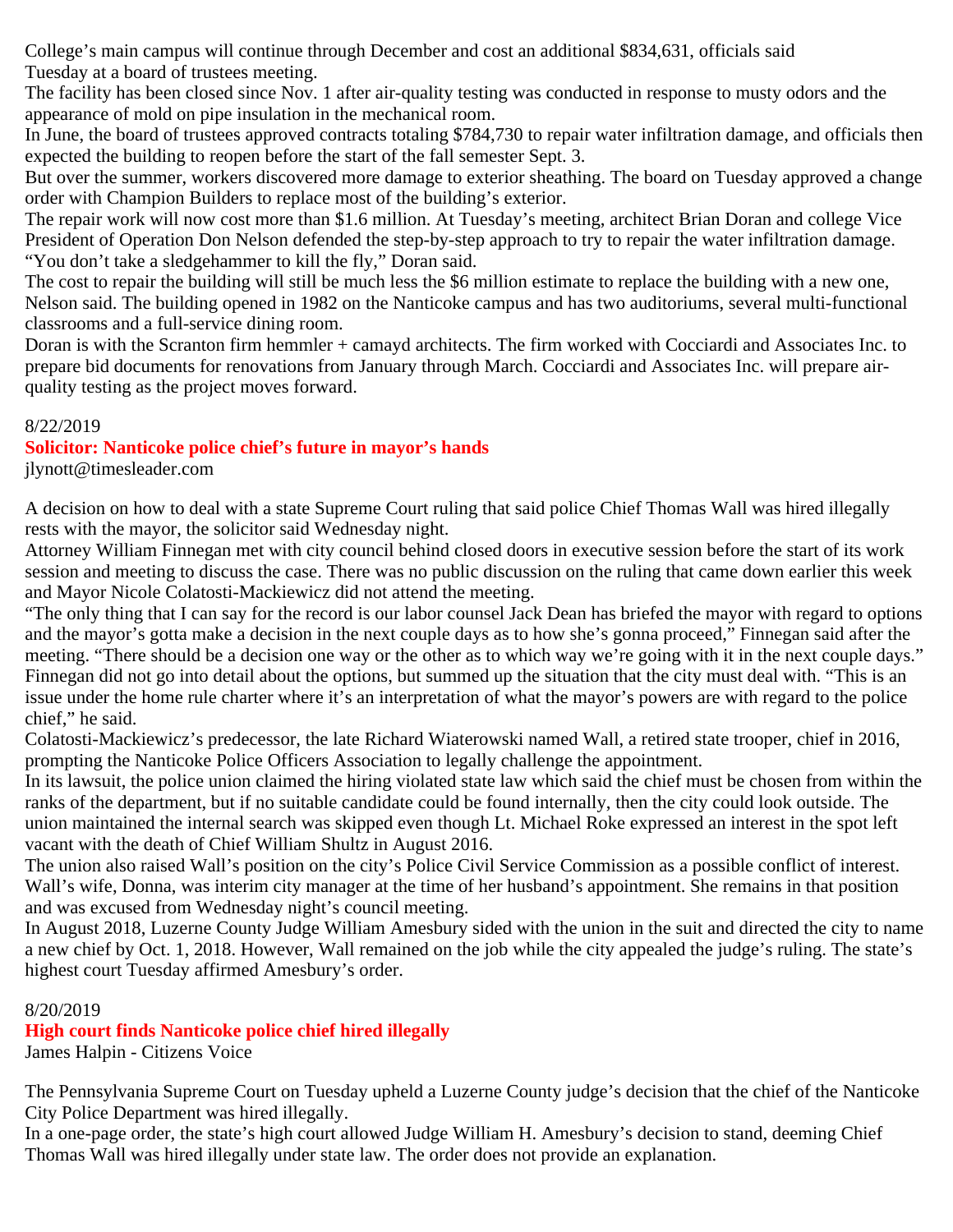Wall, a retired state trooper, was appointed in September 2016, with then-Mayor Richard Wiaterowski citing his 25 years of experience with the state police, his proven leadership ability and record of community service.

The City of Nanticoke Police Officers Association responded with a lawsuit alleging an internal candidate was improperly passed over to fill a vacancy created by former Chief William Shultz's death. The suit also alleged Wall had conflicts of interest because he was a member of the city's police civil service commission and he is married to Nanticoke interim city Manager Donna Wall.

In a ruling filed last August, Amesbury found Wiaterowski and the city appointed Wall as police chief without seeking applications or interviewing anyone within the police department, despite the fact that Lt. Michael Roke had expressed interest in the job.

Although state law requires a police chief to be hired "from within the ranks," the city maintained expanded powers granted by its home-rule charter supported an outsider being appointed chief.

Amesbury, however, agreed with the union that state law prohibits the city from making such a change to regulations that affect employee rights.

The judge's order allowed Wall to remain in his post pending the outcome of the city's appeal. It was not immediately clear how long Wall would be permitted to remain in his post as a result of the Supreme Court decision.

Union President Brian Kivler declined to comment on the high court's ruling.

8/19/2019 **Changes in store for schools in county**

M. Buffer Citizens Voice

Greater Nanticoke Area

The Greater Nanticoke Area School District is trying something new this year to help kindergarten students and their parents adjust to being in school.

Each student and parents get to meet with their teacher for 30 minutes during kindergarten transition days on Aug. 28, 29 and 30. The first day of school for kindergarten students is Sept. 2, and the first day for all other grades is Aug. 28. "Coming to kindergarten is a huge transition for kids. Sometimes it's a bigger transition for the parents," Superintendent Ronald Grevera said.

Greater Nanticoke Area students at the Educational Center in the sixth, seventh and eight grades will be required to use clear backpacks this year. It's a safety measure, and it was required in the high school in 2018-19.

The district is also shifting a Title I reading teacher to math in grades 3-5 and is also expanding Title IV remediation from grades 1-5 to grades 1-8, Grevera said. Title I and Title IV are federal programs.

### 8/16/2019

**Greater Nanticoke introducing kindergarten transition, math help in early grades** mguydish@timesleader.com

Greater Nanticoke Area School Board approved a string of hires and contracts for the start of the school year, but some of the biggest news may have been changes Superintendent Ron Grevera announced, including a first-ever kindergarten transition Aug. 28-30 and more help in math for the Elementary Center students.

Grevera has been implementing transition programs for students shifting from one school to the next, particularly since completion of the new Kennedy Early Childhood Center last year and the realignment of grades K-8 in each school (K-2, 3-5, 6-8). This is the first year for kindergarten transition, letting each student and their parents meet with the teacher for 30 minutes.

The new transition program means the first day of kindergarten will be Sept. 2, but the first day for all other grades is still Aug. 28.

The district is also shifting a Title I reading teacher to math in the Elementary Center (Grades 3-5). Title I is a federal program providing money for education in schools with high poverty rates. Grevera said the district gets a bit more than \$1 million annually in Title I money and uses it to pay eight Title I teachers. There is no new money or new hires this year, he added, but student assessments suggest they will do better with more math help in the lower grades.

The district is also expanding remediation help paid for with Title IV grant money, from grades 1-5 to grades 1-8. Title IV is a much smaller federal program that nets Greater Nanticoke about \$80,000 a year, Grevera said.

And the district is expanding the requirement for clear backpacks from the high school into the Education Center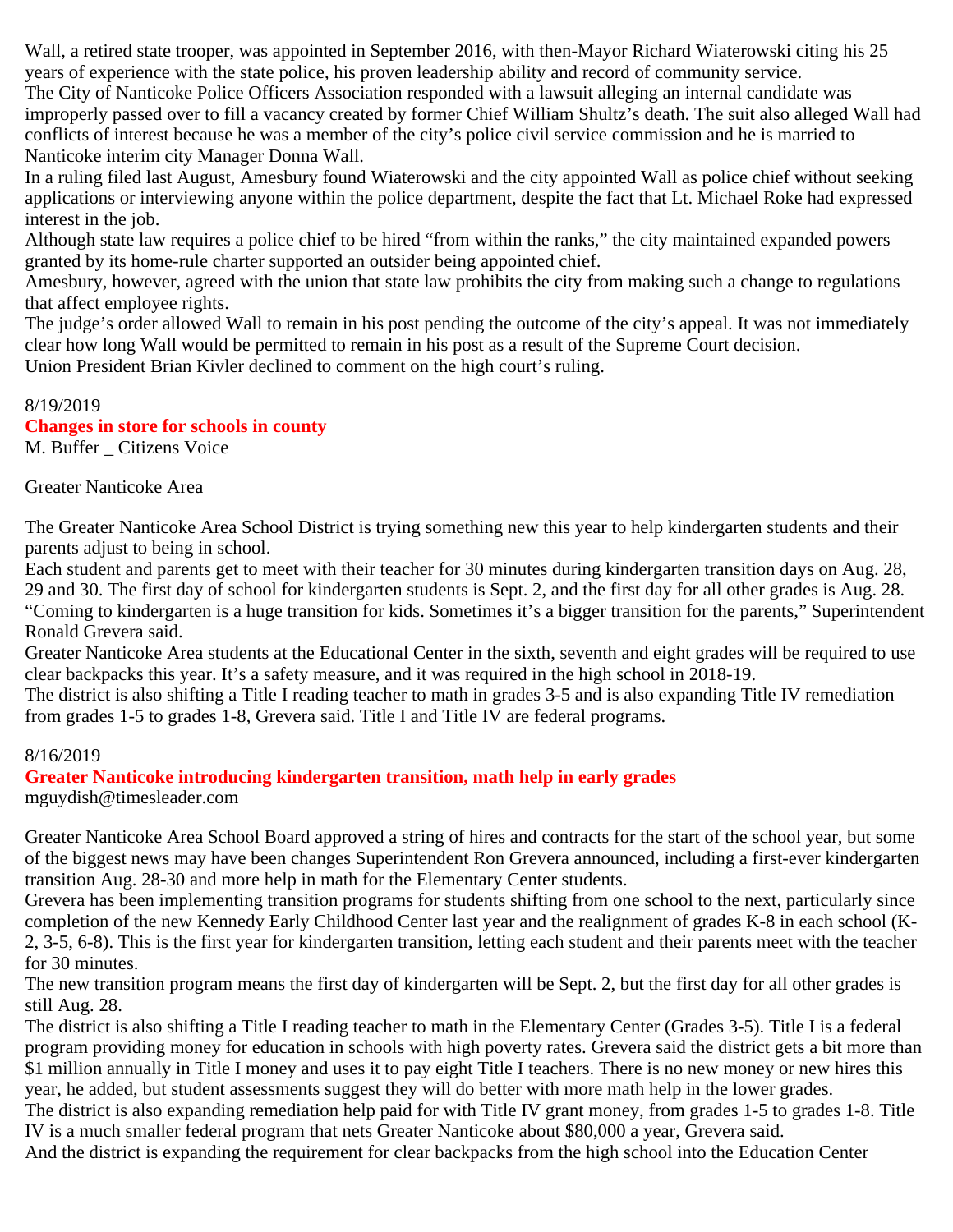(grades 6-8).

The agenda included a vote to authorize Grevera to submit "intent to utilize flexible instructional days" to the state, but the motion was tabled. The option is new this year in Pennsylvania. Some have dubbed it "cyber snow days," because it allows the district to fulfill up to five of the required 180 school days through alternative teaching methods including computer-based programs at home.

After the meeting, Grevera said he had decided against implementing the idea because there were still too many questions about how it would work and any potential downsides. He said he was particularly concerned about the impact on special education students who might need the in-person instruction and more help than regular students. The deadline for submitting paperwork to the state is Sept. 1, and Grevera said he does not intend to pursue the idea further this year, though he is open to reconsidering it next year.

#### 8/16/2019

**Greater Nanticoke Area won't use 'cyber snow days'**

mbuffer@citizensvoice.com

The Greater Nanticoke Area School District will not use flexible instruction days this school year when bad weather prevents students from coming to school.

The school board tabled a vote at Thursday's meeting on a motion submitting to the state the district's intent to use the new option. Superintendent Ronald Grevera said he had operational concerns about implementing flexible days, explaining the state wanted a response by Sept. 1.

In July, Gov. Tom Wolf signed legislation allowing "cyber snow days," and it required the state Department of Education "to determine specific protocols." The legislation allows flexible instruction days that will count toward the state requirement of having at least 180 instruction days during the school year.

That could help school districts avoid the task of adding school days to the school calendar when snow days pile up during the school year. The legislation also requires school districts who use technology for flexible instruction days to accommodate students who don't have internet access.

School districts in the area typically expect a few snow days a year and schedule additional instruction days. But when the number of snow days exceeds the number of extra days, districts will have to reschedule school on holidays or off days or they'll extend the school calendar.

Also at Thursday's meeting, board President Tony Prushinski commended E.J. Gill for criticizing some aspects of the high school yearbook. Gill, who graduated high school in June, said the yearbooks were issued last week. The yearbook only used some submitted quotations from students and didn't include a photo of student council

members, Gill said.

### 8/15/2019

### **Honey Pot Club ready to resume operations**

jhalpin@citizensvoice.com

Six months after discovering a former officer had been draining its coffers, the Honey Pot Club is preparing to resume operations.

"I'll do a happy dance," said board member Julianna Kobylarz, 72, of the re-opening. "It was so stressful — not sleeping, my mind was spinning: 'Oh my God, how could somebody do this?'"

The club closed down in February after members discovered the former treasurer had allegedly embezzled tens of thousands of dollars from club bank accounts.

In court documents, police said former board member and treasurer Daniel Wozniak admitted to stealing from the club for years to support a gambling habit. He admitting to taking money from nightly cash deposits until there wasn't enough money left to pay bills, court papers say.

No charges have been filed in the case.

But Kobylarz said the club is ready to reopen Friday, and will resume its monthly bingo game Aug. 24. The club plays 10 regular games, one special game and ends the night with coverall.

Cards are \$1 each and doors open at 6 p.m.

"We know we're not going to recoup all this money," Kobylarz said of the embezzled funds. "We just want to start over."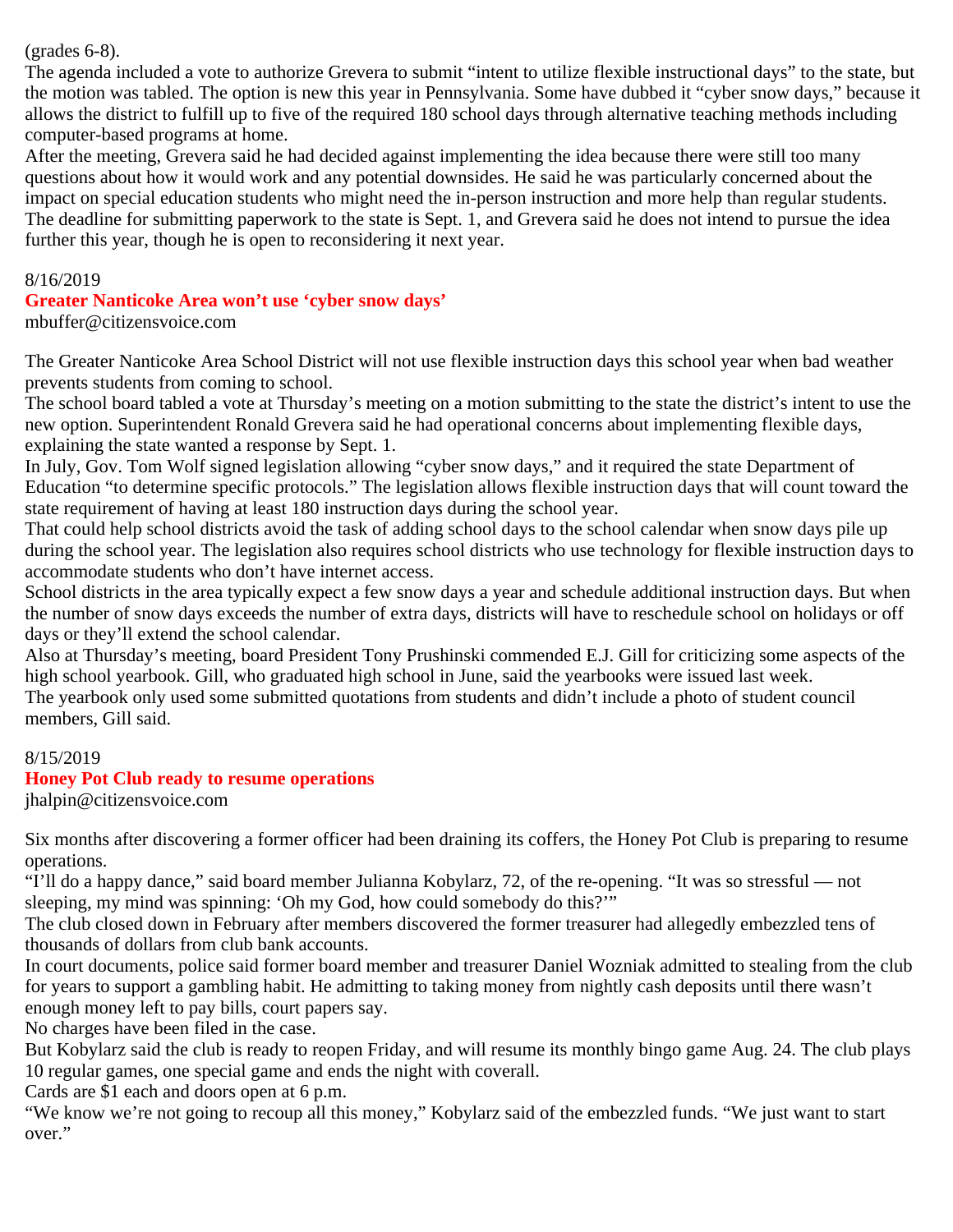### 8/11/2019

#### **John 'Stanky' Stankovic to be inducted into international polka hall of fame**

bkalinowski@citizensvoice.com

Back in his Polka band's heyday, John "Stanky" Stankovic once had a globe-crossing marathon weekend by playing in England on Friday, at the Bloomsburg Fair on Saturday and in Switzerland on Sunday.

"How we did that? I don't know. But we did it," Stankovic, 83, said.

From playing at church bazaars in Northeast Pennsylvania to performing in front of one million people at a festival in Tiananmen Square in China, his band "Stanky and the Coal Miners" has been a world traveler. That's always been the plan.

When Stankovic was a boy, his coal miner father — who urged him to learn to play the accordion instead of focusing on baseball — told him if he learned 10 songs he could make a living for himself.

"I told him, 'I'll learn 11 and see the world.' And I did," Stankovic said.

Stankovic's legendary 74-year career will soon be feted when he is inducted into the International Polka Association's Hall of Fame. He'll be inducted Aug. 31 during the organization's 51st annual convention in Buffalo.

"I feel happy about that. It's a wonderful thing after all these years and it's a great honor," Stankovic said.

Stankovic, who grew up in the Hanover section of Nanticoke, where he still lives, started taking accordion lessons in 1942 and formed his first band in 1945 when he was 9. They started by playing at weddings.

"When you played weddings, you played at houses. You didn't go to ballrooms. Back in those days, weddings lasted for three days — Friday, Saturday and Sunday," Stankovic said. "How you made money was when people were walking in the door, you held a basket out. At that time, everybody would give you a quarter, half dollar or dollar. Sometimes that would add up to \$20 a guy. At that time, that was a hell of a lot of money."

Early in his career, Stankovic's band was a side gig, though they played as many as five nights a week.

His first job was as a "rag man," essentially a junk collector who drove the streets looking for unwanted items he could sell. Later, he worked as a garbage man for Nanticoke's Public Works Department. After that, he worked several other manual labor jobs until music became full time.

Stankovic's band name was originally the "Tip Toppers" until he changed it to "Stanky and the Coal Miners." While the name paid tribute to the area's coal mining roots, for him it was literal.

Stankovic's early band mates were all coal miners and he picked them up directly from the mines to go on gigs.

"We used to pick them up and their faces were black, their clothes were black. We used to get to a job and they would wash their faces off in the restroom and then come out to play," Stankovic recalled.

Stankovic's biggest supporter for most of his career has been his wife of 57 years, Dottie, who is well known for being Luzerne County's long-time elected register of wills. She often took the stage with the band to sing, ring bells and play the violin.

For decades, the couple hosted the "Pennsylvania Polka" show on WVIA public television, a show which televised people dancing to Polka music.

Polka music allowed Stankovic and his wife to travel the world together. They've been to five continents where "Stanky and the Coal Miners" performed. Sometimes as many as 100 fans from Northeastern Pennsylvania would join them. Stankovic said his band performed on nearly 60 cruises, including 25 to Alaska. One cruise liner, he said, offered his band the opportunity to be the performers for a 100-day cruise around the world, but he had to decline.

"If we did take that, we would have lost our day jobs," Stankovic said.

During the band's peak, they were booked two years in advance.

As the older generation has passed away, the demand for Polka music has diminished, Stankovic said. But he still plays at festivals and nursing homes.

Stankovic continues to play annually at Knoebels Amusement Resort and this year will mark his 45th consecutive year playing at the Bloomsburg Fair. Most recently, "Stanky and the Coal Miners" performed Friday at the Plymouth Alive Kielbasa Festival.

At 83, Stankovic still plays the accordion flawlessly and his voice is still sharp. He just uses a lighter accordion than the one he used for most of his career. And instead of standing during performances, he sits on a stool.

But retirement from Polka isn't even an option, he said.

"If people keep calling, I'm going to keep playing," Stankovic said.

### 8/9/2019

**Another commercial project could be coming to Nanticoke region**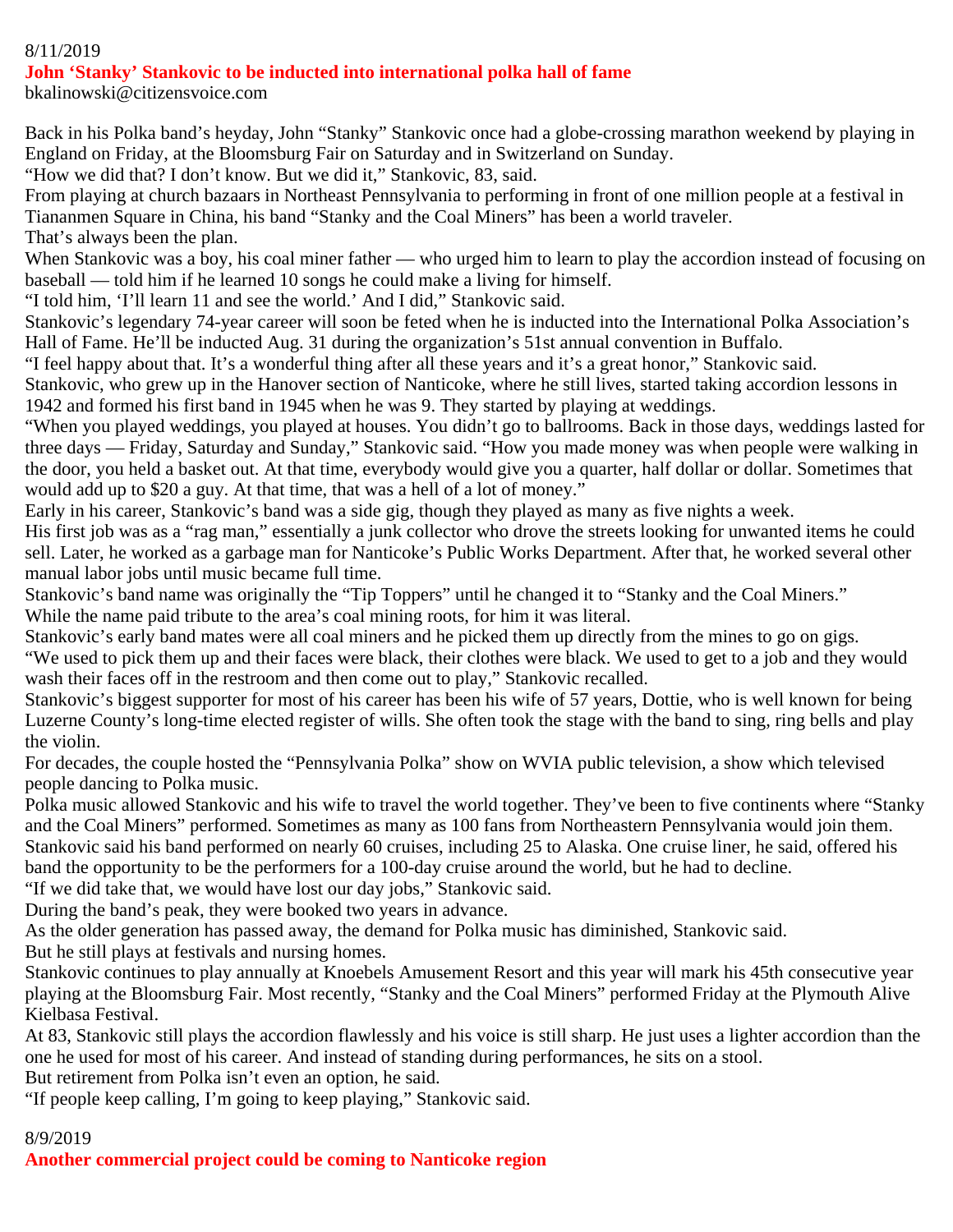emark@citizensvoice.com

The Luzerne County Planning Commission on Thursday approved the Earth Conservancy's request to subdivide a parcel in and near Nanticoke that the conservancy intends to sell to a private developer.

The nonprofit conservancy, dedicated to the reclamation of mine-scarred land, has sold several properties it owned in the county's South Valley region to commercial developers. It appears the subdivided parcel could become another commercial project, though few details have been released so far.

The conservancy is working with a New Jersey-based developer that wants to purchase the parcel but no deal has been finalized, according to Michael Dziak, the conservancy's president.

Dziak declined to name the developer or speculate on the developer's plans for the land, which he said is near the site of a planned NorthPoint Development commercial project, not far from Luzerne County Community College.

"I can't comment on that," he said. "It's still ongoing. I don't know what they are going to develop there so I don't want to speculate."

The northern boundary of the subdivided parcel will be a roundabout on Prospect Street, according to Heath Eddy, the county executive director of planning and zoning.

The conservancy's plans call for creating a two-lot subdivision on 130.1 acres and a road easement on 5.52 acres. The larger lot of the subdivision includes 121.8 acres, mostly in Newport Twp. just outside of Nanticoke, Eddy said. Small portions of that lot are in Nanticoke and Hanover Twp. The smaller lot, of 8.3 acres, is entirely in Hanover Twp. and will be used as a stormwater basin, Eddy said.

The proposed road would lead from the Prospect Street roundabout into the site of the development, Eddy said. The road would "essentially be the southern leg of that roundabout," he said.

Most of the larger lot is in a zoning district classified as Mining, or M-1, according to Eddy. Permitted uses in M-1 zoning districts are limited, he said.

The county planning commission's approval was needed since the county handles zoning and planning for Newport Twp. Officials in Nanticoke and Hanover Twp. already approved the subdivision request, Eddy said.

### 8/6/2019

### **Officials say Nanticoke land can be transformed if bill passes**

bkalinowski@citizensvoice.com

A contaminated tract of land in the city could be transformed into a 10-acre recreation complex if a proposed severance tax on the natural gas is finally passed, state officials said Monday.

Officials gathered at the site of a former junkyard along Lower Broadway Street to tout the Restore Pennsylvania proposal, which they say would generate \$4.5 billion over four years that would be invested back in the state's communities.

"Restore Pennsylvania is a bold, bipartisan proposal that will help our cities and communities tackle significant projects that improve public safety and set the stage for greater economic growth," Sen. John Yudichak, D-14, of Plymouth Twp., said. "Projects like the Lower Broadway Recreation Complex cannot be completed with local resources alone." Yudichak said the tax on gas drillers should be a no brainer. About 83 percent of tax will be paid by out-of-state energy consumers, he said.

The proposed recreation complex in Nanticoke would include athletic fields, walking and bike trails, a skate park, a playground and nature areas.

While the tract of land near the Nanticoke-West Nanticoke Bridge used to be a junkyard and heavy equipment center years ago, it was most recently used as a youth soccer field.

Soil tests taken in the summer of 2018 determined the site is contaminated with various harmful chemicals, such as polychlorinated biphenyls, arsenic, cadmium, lead, mercury, pesticides and more, according to a press release by the state Department of Environmental Protection.

"This project is a unique example of how Restore Pennsylvania can eliminate the hazards associated with blighted properties while creating recreational opportunities in the community," DEP secretary Patrick McDonnell said.

### 8/6/2019

**Yudichak, DEP secretary tout severance tax proposal to aid Nanticoke park plan** mguydish@timesleader.com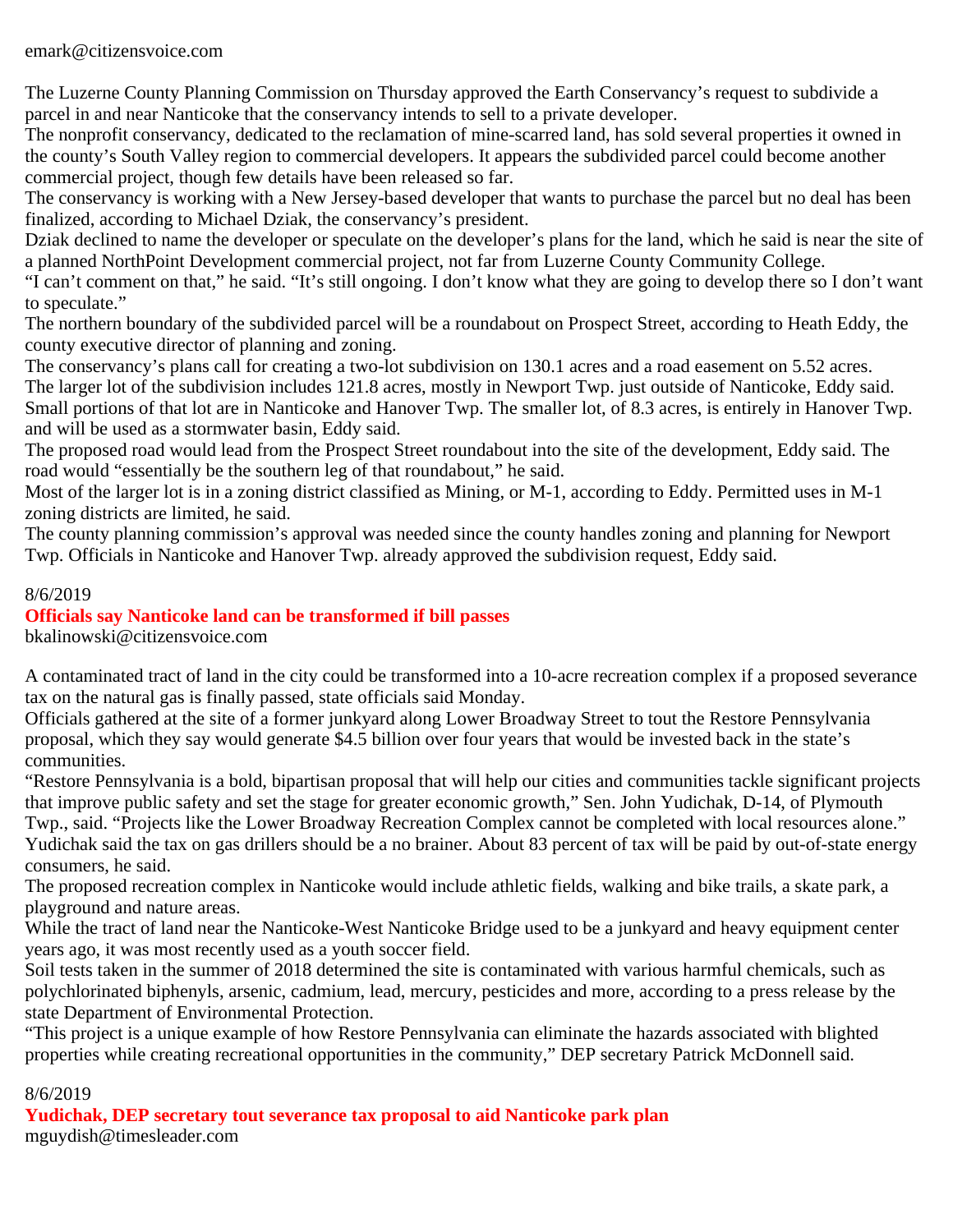Standing before a chain link fence barring entrance to an overgrown field and rundown shed, State Sen. John Yudichak and State Department of Environmental Protection Secretary Patrick McDonnell pushed the value of Gov. Tom Wolf's proposed Restore Pennsylvania plan and how it would help turn an old scrapyard into a recreation area.

"Local communities work hard but don't have the resources to tackle these sites," Yudichak, a Democrat from Nanticoke, said. The Restore Pennsylvania plan, embodied in a Senate Bill Yudichak co-sponsored along with Sen. Tom Killion (R-Delaware County), would levy a severance tax on natural gas production to generate about \$300 million annually.

That money would be used to support floating a bond for some \$4.5 billion, Yudichak said, which in turn would be spent on a wide range of infrastructure and land reclamation projects. In this case, Yudichak said, \$3 million to \$5 million would be used to reclaim 10 acres on the edge of Nanticoke near Lower Broadway Road, right before the bridge across the Susquehanna.

Yudichak said the site had been used for various industrial purposes, most recently a scrapyard, and has multiple contaminants including arsenic, lead, chromium and Selenium.

The city acquired the property following the Agnes Flood of 1972, and stored equipment on it, building a soccer field with plans to turn it into a municipal park. But the clean up has proven too costly. The Restore Pennsylvania plan could provide the money to move forward.

McDonnell said the land would likely be restored to a partly marshy area with recreation fields and a trail, though the final decisions would be made after the money was available.

Yudichak noted that the severance tax levied on the energy companies extracting natural gas in Pennsylvania would ultimately be passed on to mostly out-of-state residents because so much gas is sold across state lines. "About 80 percent would be paid from out of state energy users," he said.

Wolf, a Democrat, has been pushing the Restore Pennsylvania idea throughout the commonwealth either by traveling to areas it would target or by sending his cabinet and other officials to events like this.

#### 8/4/2019

#### **Cocomo the parrot**

Judy Endo writes about pets - Citizens Voice

As I had mentioned in a previous column, my childhood was spent in the woods near my house, enjoying hours of bird watching. My mother would buy me a bird book, and I would read it cover-to-cover, repeatedly, to learn about the various birds, their habitat, etc. It was my passion. What a wonderful way to spend your childhood years. I love all creatures great and small, and I do continue to have a love of birds. My little lovebird, Kiwi, is a constant source of joy and entertainment for me. So when I had an invitation to meet the magnificent Macaw, Cocomo, who lives

in nearby Nanticoke, I literally jumped at the chance.

Off I went on a very warm Sunday morning to meet Cocomo. As I entered his house I was greeted by Loretta Chmura, his loving owner. As we exchanged greetings, Cocomo was actively giving me the once over from his cage. Loretta and I went into her outside patio to chat before having Cocomo join us.

Like myself, Loretta is an active senior who continues to work full time. She is currently employed at Wesley Village as a service assistant. Loretta is also extremely active in many community groups, and was voted Woman Of The Year in 2016 by the Wyoming Valley Woman's Club. Quite an honor!

Loretta told me that she had always wanted a parrot. I asked her if she had done her homework about their care (high maintenance, very messy, need much attention). She was aware of some, but not all, of a parrot's requirements. These beautiful birds do not simply sit on a perch all day quietly. They need stimulation and social interaction to lead a healthy and happy life.

Loretta's neighbor, who owns several birds, mentioned that she had seen baby parrots for sale from a Florida parrot farm, priced affordably at \$500. Loretta immediately ordered a Blue and Gold Macaw, to be flown into Pennsylvania. When Loretta picked up her little parrot at the airport in Avoca, she was astonished to see this baby bird, approximately the size of an orange. At about two months old, he had no feathers, was wobbly, and had little head control, comparable to a human infant. Loretta was alarmed because she had no knowledge of how to care for a bird so young. However, her neighbor came to her aid and coached her on the feeding regime, keeping the wee one warm, etc. And soon, Loretta had the syringe feedings mastered, knowing how much and how quickly to administer the formula. Baby Cocomo began to grow stronger and sprout feathers.

I then asked Loretta when Cocomo became weaned off being bottle fed, and how she knew it was time to introduce solid foods. Loretta was guided by her veterinarian, Dr. Mark Stair, who told her that Cocomo would resist being bottle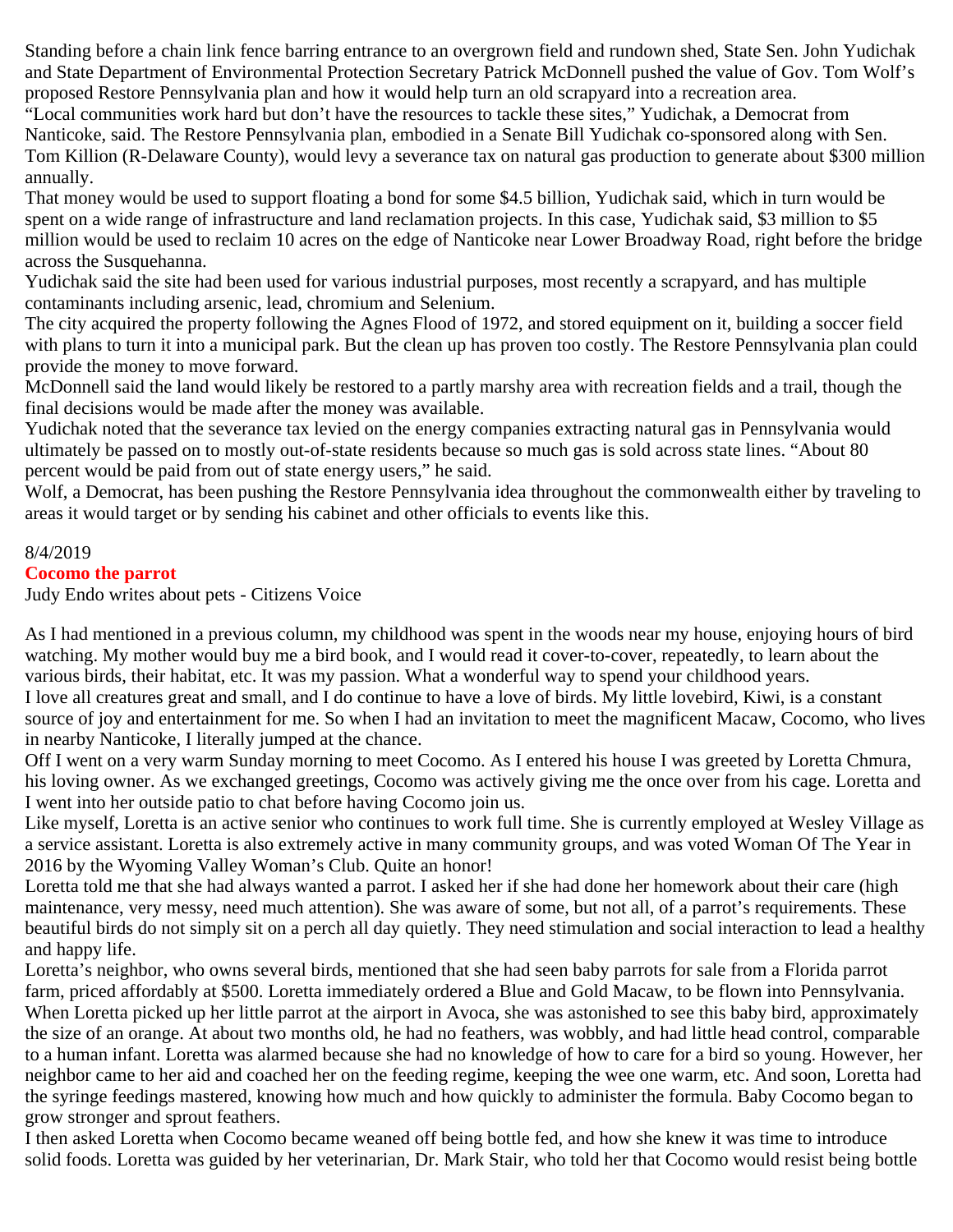fed, which he did at approximately nine months of age.

Cocomo is currently 27 years old and three and a half pounds, a beautiful adult who is living large in Nanticoke with Loretta and her husband Joe. Loretta takes Cocomo on many excursions where he has a multitude of fans. Cocomo is a very popular sight as the school bus passes near his residence and he is out for his daily walk with Loretta. Cocomo's wings have been clipped to prevent him from taking flight. Cocomo routinely visits Wesley Village, where Loretta works, and is also a customer at Tractor Supply Co. Cocomo's beauty and quiet demeanor are a people magnet. But parrots are not always quiet, as was demonstrated by Cocomo during my interview. We were sitting and, during the interview, Cocomo erupted into some panicked ear-shattering shrieks, obviously upset and distressed. Loretta told me that Cocomo has an intense fear of cats (for obvious reasons) and that she could guarantee that the parrot had caught the scent of a nearby feline.

Cocomo has a delightful trick of "waving" when Loretta asks him to say hello. He raises his foot and holds it in the air. Cocomo obviously enjoys this trick because during my interview he repeatedly said 'hi' by raising his little foot, and I in turn had to stop and say 'hi' back. Who could resist all of that cuteness?

Loretta said that Macaws do not have the vocabulary as that of African Gray Parrots, but Cocomo did have a few phrases such as "Loretta, Where You Going, What Are You Doing, and I Love You." When Loretta had some workmen at her house, they would be preparing to depart to pick up supplies and Cocomo would ask "Where Are You Going?" And they would explain! Another day, Loretta was in her backyard, and Cocomo began shouting from inside the house "Loretta! Loretta!" She rushed inside and saw a delivery man at the door. He asked if that was her husband who had been shouting for her, a bit astonished at the tone, and Loretta replied "You would not believe who it was." Ha ha! I was very relaxed while chatting with Loretta and admiring this beautiful parrot. As Loretta was answering my questions and providing information, Cocomo suddenly shouted "LORETTA!" I laughed out loud. It was so clear, and human-like. You could never recognize that this was a bird shouting her name. Then again, "LORETTA!" At this point, I knew that Cocomo was really putting it on for his interview. It reminded me of Marlon Brando's "STELLA!" Different name, same tone.

Parrots are very bonded to their owner, and Loretta is wisely aware of the damage that this bird's powerful beak can inflict. She is obviously an expert at handling Cocomo, but she recognizes and respects how he might react if he becomes stressed, frightened, or angry. As with any pet, it is the owner's job to ensure their safety and security, first and foremost.

Cocomo's favorite nut is pistachios, and he will reject other offerings. Loretta stated she spends about \$1,000 a year buying his food of choice. But Cocomo also loves mashed potatoes, potato salad and pizza (and I do not like pizza!). You can have my share, Cocomo.

Through her will, Loretta has made arrangements as to who the caregiver will be for Cocomo upon her passing. This is something that all parrot owners must consider since their bird will most likely outlive them. It was through a chance meeting on Halloween that Loretta met and chose the woman who would care for her beloved Cocomo when she was no longer able to. The woman also owns a Macaw and has a strong knowledge of their care and needs.

It was delightful to meet Loretta and Cocomo and to see the strong bond and love that they share. Loretta said that Cocomo had awakened her at 2 a.m., throwing empty pistachio shells on the floor, obviously wanting his supply replenished. And she was happy to oblige, being the dutiful parrot mama. Aren't we all too happy to oblige our fur and feather kids? But remember to do your homework before you make that very important decision to add a pet to your household. Rock on Cocomo. See you out and about! Dog bless.

### 8/4/2019

### **Soulful Nanticoke singer-songwriter begins recording debut project**

By Patrick Kernan - pkernan@timesleader.com via The Weekender

Channeling the sultry sounds of soulful singers like Amy Winehouse, a Nanticoke resident's musical career is just beginning after being signed to a local record label.

Sara Belle, 26, was recently picked up by RWE Studios, a label also based in Nanticoke. Belle, along with RWE Studios' lead engineer and producer Reginald DeVaughn, spoke with a Weekender reporter recently, as the songstress recently completed her first EP, which will be entitled "Love Sick."

According to Belle, her songs come from a deeply personal place, saying that much of them are inspired by her own experience with depression.

"When I create music, I feel it," she said. "It comes bursting out of me."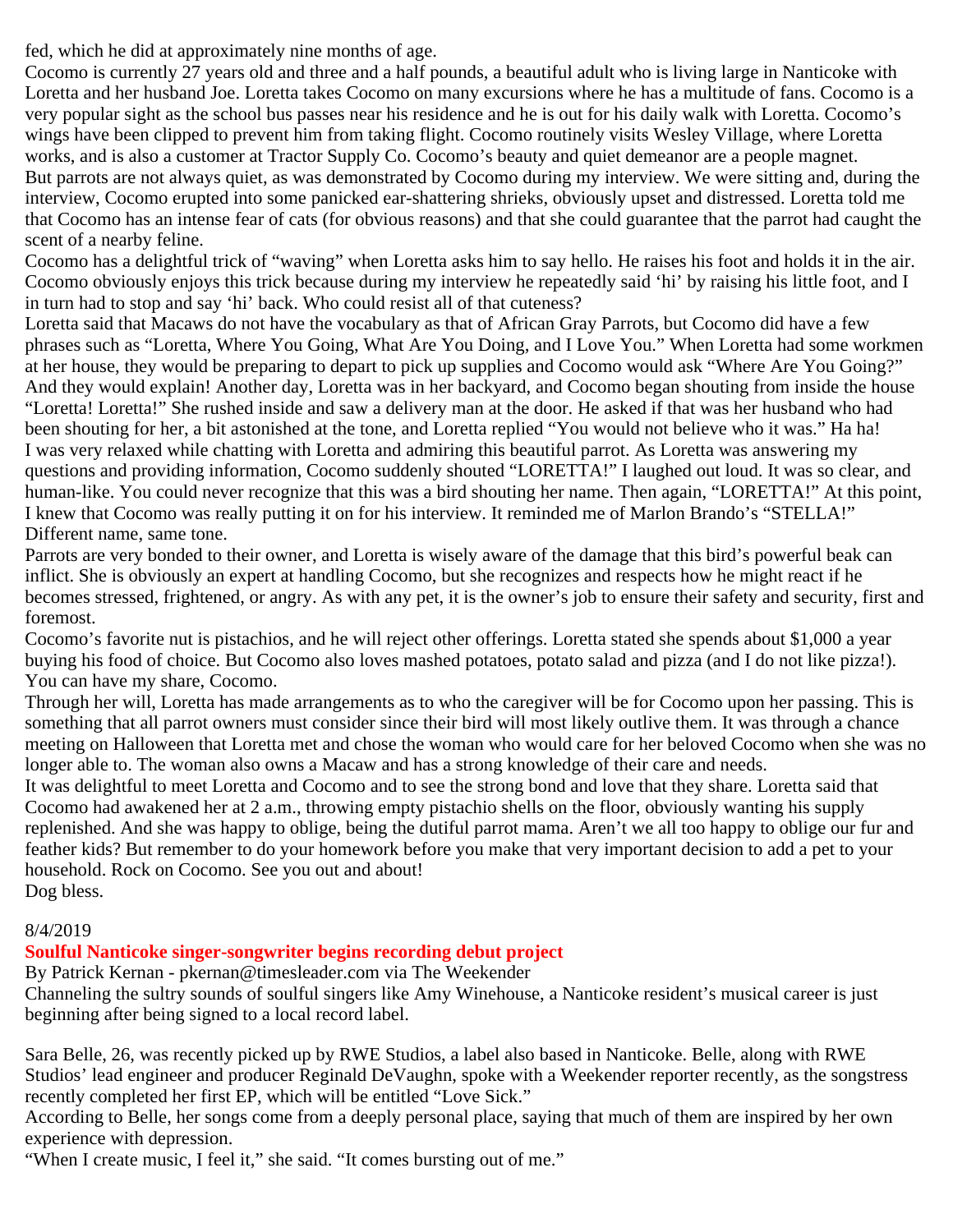Belle said that she's working to craft her own unique style, but she said she's inspired by soulful singers like Winehouse, to whom DeVaughn directly compared her.

"I want to stick out; I want to bring back that jazzy feel," she said. "I make music that I want people to feel." According to DeVaughn, Belle is a signee who he really "believes in."

He said they met through mutual friends at a local bar.

"I knew she was a singer and she knew I worked in a recording studio," he said of that first meeting, but he said nothing much came of it.

But the next time they met, DeVaughn said he had Belle sing for him.

"I knew she had it," he said simply. After that, it was only a short amount of time until she ended up in the studio with DeVaughn.

Belle said that she'll be releasing her first single in August to promote the EP. Until then, those who are interested in the soulful singer's work can check out her Facebook page, located at www.facebook.com/thegirlwithsunflowereyes. She said she's been performing in numerous bars around the area, and you can keep up with her schedule there.

While her dream is only just starting, Belle described just working in the studio as being a dream come true.

"I always sang in the shower, but I never really chased that," she said. "It's a really surreal process."

### 8/3/2019

### **Nanticoke cop again files suit against city**

jhalpin@citizensvoice.com

Nanticoke Police Officer Kara Kroll now has two pending federal lawsuits against the City of Nanticoke. For the second time in as many years, a Nanticoke police officer has filed a federal lawsuit against the City of Nanticoke.

Kara Kroll alleges in a complaint filed Wednesday that she has faced gender discrimination and a hostile work environment since being hired in June 2015.

According to the lawsuit, male officers in the department have access to a private bathroom for changing, but Kroll, as the department's only female officer, must do so in a public restroom.

The complaint also alleges police Chief Thomas Wall investigated Kroll after she was injured while on duty on Oct. 7, 2016, but that other male officers were not similarly investigated after being injured.

That injury — a sprained neck caused when Kroll hit her head on a staircase platform — was also the basis of the previous federal lawsuit she filed against the city in May 2018.

That case, which is still pending, alleges a violation of the Fair Labor Standards Act by the city for failing to pay Kroll for 15 hours of overtime she said she is owed because officials would not let her go to physical therapy during work. The new lawsuit goes on to allege that male police officers in the department are permitted to part-time second jobs, but when Kroll was hired to work for the Harveys Lake Police Department city officials rescinded approval for her to take the post.

"Kroll was discriminated against because of her gender since her male counterparts have received preferential treatment," Pittston attorney Cynthia L. Pollick wrote in the complaint.

The lawsuit seeks unspecified damages as well as permission for Kroll to work a second job.

Wall declined to comment on the lawsuit other than to say the matter has been referred to the city's attorneys.

### 8/2/019

### **Yendrzeiwski Tabbed As New Women's Hoops Assistant**

via: Kings Monarchs website

As the 2019-20 season approaches for head coach Caitlin Hadzimichalis and the King's College women's basketball team, the coaching staff continued to round out on Thursday as Alan Yendrzeiwski was named as assistant coach for the upcoming campaign.

"I have always had a huge amount of respect for Alan's coaching abilities since the day I met him," said Hadzimichalis. "He has a genuine passion for the game, plus he knows what it takes to build and maintain success within a program. All of his knowledge and experiences will translate well into our league. I'm so eager to learn from him and to have our players learn from him."

"I am thrilled to join the King's College Women's Basketball program and the Monarch community as an assistant coach," said Yendrzeiwski. "I have always been intrigued by the challenge of coaching at the collegiate level and I am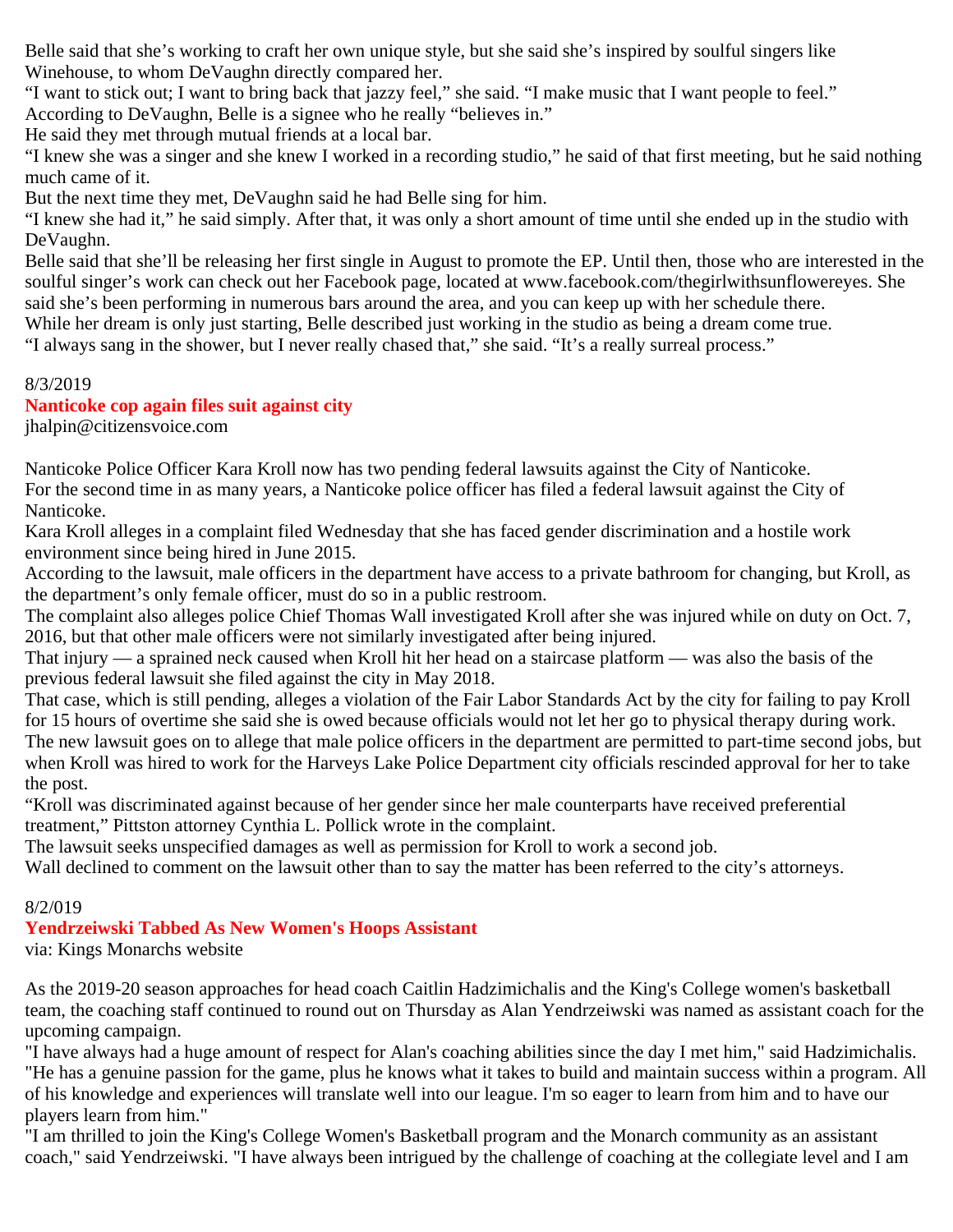thankful for the opportunity to do so with the coaches and players here at King's."

No stranger to the Northeast Pennsylvania corridor, Yendrzeiwski has 20 years of prep basketball coaching experience in the area as he comes to King's. Most recently, Yendrzeiwski was the head girl's basketball coach at Greater Nanticoke Area High School in Nanticoke, PA from 2009-18, amassing a 179-57 (.758) record through his nine seasons. He was the Wyoming Valley Conference Coach of the Year four seasons, while leading the team to four WVC Championships and four state playoff appearances.

Before his tenure as the girl's coach, Yendrzeiwski was the assistant varsity boy's coach from 2001-09 following a oneyear stint as the 9th grade boys head coach at Delaware Valley High School in Milford, PA.

A graduate of GHAHS in 1996, Yendrzeiwski graduated from local Wilkes University in 2000 with a bachelors in mathematics and secondary education, while completing his Masters Degree in Classroom Technology from Wilkes in 2009. He has served as a math teacher at GNA for the last 18 years.

"Alan has a great basketball mind, especially on the defensive end," said Hadzimichalis. "We've always shared similar philosophies so it was a no brainer when it came to adding him to our staff. His ability to analyze and teach the game will make an instant impact within our program."

"I have a tremendous amount of respect for student-athletes and the high level they are challenged to perform both on the basketball court and in the classroom," said Yendrzeiwski. "I hope to offer my 20 years experience as a coach and an educator to the program and I am looking forward to assisting Coach Hadzimichalis and her players in any way that I can."

Alan and his wife Candice reside in Nanticoke with their sons Lucas, Ethan, and Owen.

### 7/28/2019

### **Habitat building: Conservation club project draws PFBC boss to area**

Tom Venesky - Citizens Voice is a freelance outdoors writer. He can be reached at www.veneskyoutdoors.com

As members of the Nanticoke Conservation Club worked in unison assembling 2-inch strips of hemlock into fish habitat structures, they were being watched.

For the last 15 years, the club has been meeting each July at Frances Slocum State Park to build porcupine cribs pyramid-shaped wooden structures — and deposit them at the bottom of the lake to provide habitat for aquatic life. It's become an annual tradition for the club, which partners with the Pennsylvania Fish and Boat Commission on the project, and on July 11 they built 20 porcupine cribs for the lake.

As club members popped nails into boards and methodically assembled several structures in unison, PFBC executive director Tim Schaeffer watched in amazement.

Schaeffer drove from Harrisburg earlier in the day to see the unique partnership between his agency and the Nanticoke club in action.

"Their dedication is impressive," he said. "We wouldn't be able to do a project like this without the club, and it's a partnership that's never been stronger."

After the structures were assembled on the boat launch, a loader provided by the state Department of Conservation and Natural Resources lifted them onto a PFBC boat. Concrete blocks fastened inside each structure allowed them to sink to the bottom at various points throughout the lake.

And it doesn't take long for the benefits to surface.

"Panfish and smaller fish love the cover these structures provide, and when they congregate there it also attracts larger predatory fish, like bass and musky," said Ben Page, a biologist with the PFBC.

Small fish are attracted to the narrow openings in the cribs, Page said, and they are part of an entire food chain that quickly forms around each structure. That's why the cribs are intentionally placed in areas of the lake that are devoid of any cover.

"It's basically a mud flat on the bottom. After these wood structures go in, a layer of algae will soon grow over it. That brings macroinvertebrates, which attracts minnows and then young bass and panfish, followed by the larger predator fish," Page said. "It's similar to the food chain you see develop around a beaver hut in a pond."

In addition to the cribs, Page also cut several trees around the edge of the lake, allowing them to fall into the water and create additional habitat. The trees provide instant cover, he said, as fish seek refuge in the submerged leaves and branches. In several years, the branches decompose and a log remains, which is often used by turtles to bask in the sun. The cribs, however, have a long lifespan as long as they are submerged. Page said structures deposited in other lakes as far back as 1988 have yet to decompose.

As an added benefit, the location of each structure is marked on a map, which the PFBC makes available to anglers on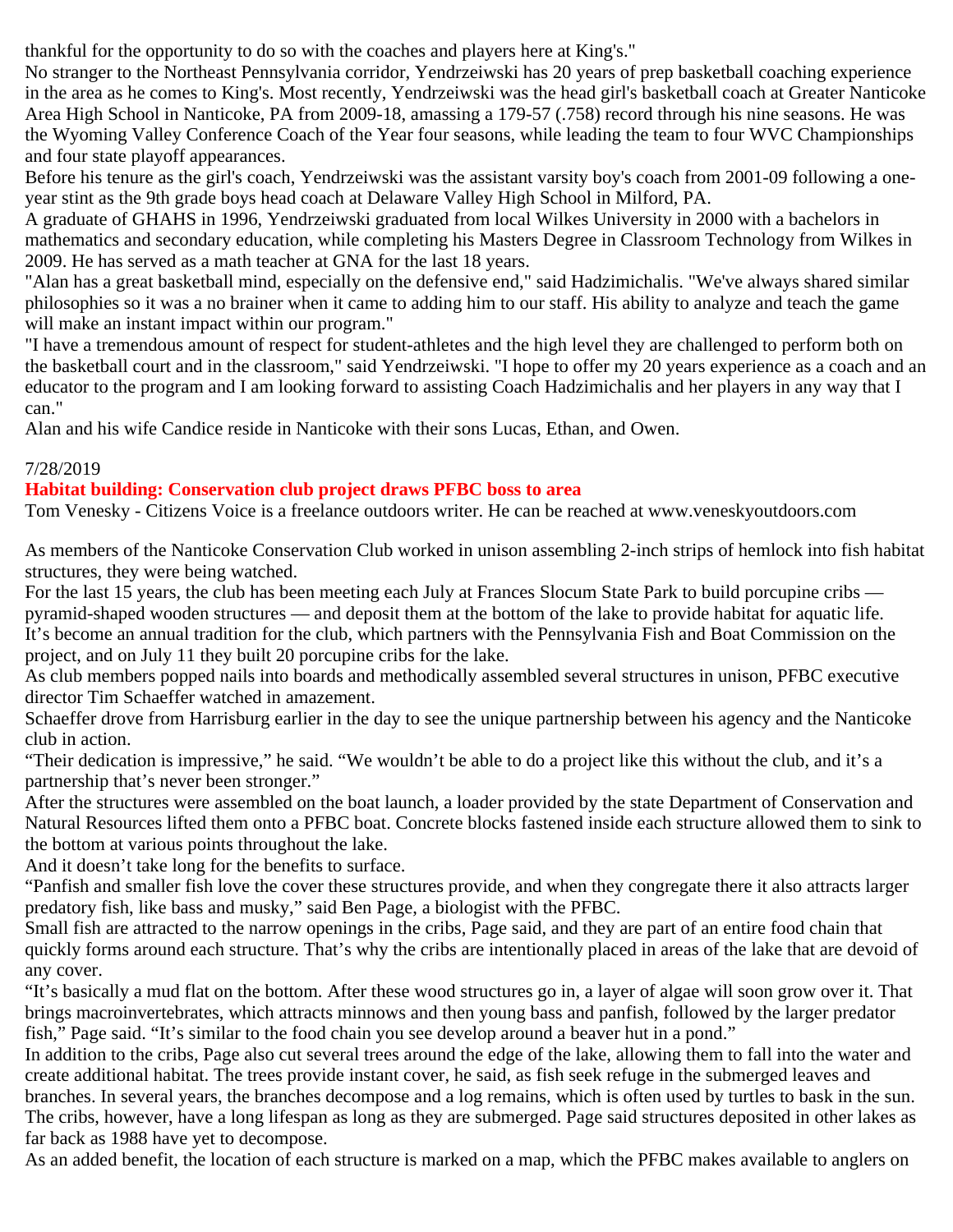its website.

Schaeffer said the locations are hotspots for anglers, and making the locations available is part of the agency's mission. "We work on behalf of the anglers, and it's their license dollars that fund projects like this," he said. "It's important to make it accessible to them."

And for the members of the Nanticoke Conservation Club, it was important that the top PFBC official stopped by to see their dedication firsthand. To date, the club has built and deposited more than 100 fish habitat structures in the lake, and they plan on doing more next summer.

"It meant a lot to us that (Schaeffer) came here to witness what we do and see the benefits it provides to the lake," said club member Joe Rutchauskas. "The fishing has improved and anglers are coming out here specifically targeting the cribs. We're helping the fishery and fishing itself, and that's why we do this work."

### 7/27/2019

### **Round and round they go**

dallabaugh@citizensvoice.com

Drivers in Hanover Twp. and Nanticoke should get ready to travel in more circles.

Five roundabouts have been constructed in the areas as part of the \$90 million South Valley Parkway project, a sixth one is expected to open in Nanticoke later this year and a seventh roundabout is coming.

Missouri-based NorthPoint Development received a permit to construct a new access road to the Hanover 9 site being developed near Luzerne County Community College and the new road will connect to another roundabout, said James May, spokesman for the state Department of Transportation.

Since the South Valley Parkway will include six roundabouts, May said the seventh roundabout will stick with similar traffic patterns.

Efforts to reach Brent Miles, vice president of economic development for NorthPoint Development, were unsuccessful Friday.

The company is constructing a 2.4-million-square-foot business park that spreads through Hanover Twp. and Nanticoke with three large warehouses.

True Value Company is occupying about 1 million square feet of warehouse space and plans to create hundreds of jobs. It is expected to open in the fall, a company spokesperson said.

E-commerce company Spreetail has opened in a 610,000-square-foot fulfillment center. Bret Naugle, regional fulfillment manager for Spreetail, said the company is doing receiving and shipping there now and will continue to ramp up their production into the fall.

NorthPoint Development also plans to construct a third warehouse on the site and in all, Hanover 9 is expected to create more than 1,500 jobs.

Hanover Twp. manager Sam Guesto said the township received a \$1 million gaming grant on behalf of the Lower South Valley Council of Governments that includes Hanover Twp., Nanticoke, Ashley, Sugar Notch, Newport Township, Plymouth and the Earth Conservancy. He expects the new road will be put out for bid by September.

With the hundreds of employees who will be entering the new warehouses, Guesto said the new road will take traffic off Kosciuszko Street in Nanticoke where Luzerne County Community College and Greater Nanticoke Area schools are located.

A sixth roundabout being constructed on Prospect Street in Nanticoke should be completed by the end of 2019 paving season on Oct. 31, said PennDOT spokesman Michael Taluto.

Construction of the new road and roundabouts has led to detours and road closures. Signs have been posted throughout Nanticoke and Hanover Twp. to navigate people.

Guesto said people keep knocking over the signs and they are often found laying on the sides of the roads.

Lindsey Temarantz, who co-owns R Bar and Grill on Middle Road in Nanticoke, said construction of the roundabouts, road closures and detours have negatively impacted her business.

Part of Middle Road that leads to her business was shut down three times for several weeks to construct roundabouts. The road reopened July 3 but will shut down again in August to construct the roundabout on Prospect Street, said Cody Forgach, chief of staff for state Rep. Gerald Mullery, D-119, Newport Twp. With the road closed, Temarantz said, "It's much harder to get to us."

"You have to go completely out of your way to get to us," she said. "A lot of people come from I-81 and they have detours. If you're not familiar with Nanticoke, the side streets get confusing."

R Bar and Grill formerly was located on Union Street in Nanticoke and opened in the bigger location on Middle Road in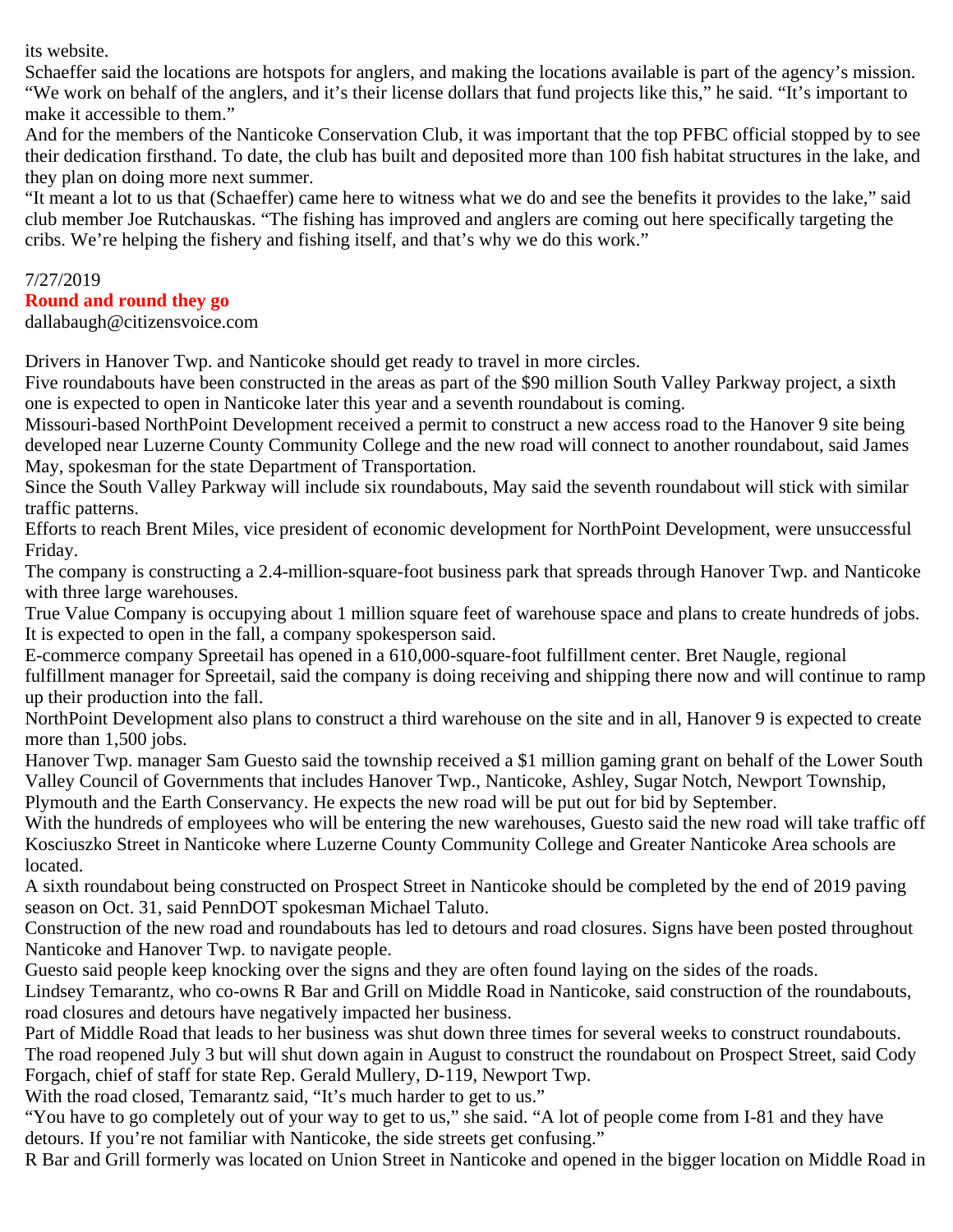### 2014.

Temarantz said the new warehouses likely will bring in more business. With road closures hurting business in the meantime, however, she wonders if it's worth the wait.

"A lot of our customers comment about how long it took them to get here," she said. "A lot of our customers come from outside of Nanticoke and they're not familiar with Nanticoke and it creates frustrations."

Mullery said he recently met with Rich Roman, acting PennDOT District 4 executive, in an effort to keep part of Middle Road open until mid to late August. He also vehemently objected to any possibility that the seventh roundabout would delay the roundabout on Prospect Street from opening.

"I totally understand the need for a seventh roundabout but to be bluntly honest, the small family-owned businesses in Nanticoke and Newport Twp. are being negatively impacted by all of this construction. They can't take another delay or another six months for a project to be completed when they're relying on every day and every week for their business to stay afloat," Mullery said. "I feel for all the small businesses who have been who have been affected by this. It has gone on too long and a lot of it was unnecessary."

### 7/26/2019

### **Piontkowski makes mark against global competition**

Aaron Miller - Citizens Voice sports@citizensvoice.com

Holy Redeemer senior Jared Piontkowski competed in an international tournament earlier this week. After the tournament — and on his birthday — Piontkowski earned all-state honors to cap an exciting week for the Ohio State commit.

Piontkowski and the Keystone Region Volleyball Association team finished fourth in the gold bracket of the 2019 USA Volleyball High Performance Championship in Fort Lauderdale, Florida, which took place last week and earlier this week.

The Pennsylvania Volleyball Coaches Association named Piontkowski to the Class 2A All-State Team shortly after the tournament. Piontkowski and Holy Redeemer teammate George Beck were the only two athletes from the Wyoming Valley Conference named to the 11-player team.

The 2019 USA Volleyball Coaches Association included the top teams in each region of the U.S. and the best youth teams from countries around the world. Games began on Thursday, July 18 and the championship game concluded Monday.

Piontkowski said KRVA head coach Joshua Brenneman invited him to try out for the team in the winter.

A few days later, Brenneman asked Piontkowski to join the team as a middle-hitter on the 12-player roster.

"Coach Josh reached out to me and invited me to try out," Piontkowski said. "I was in basketball mode and after the first tryout practice, I didn't feel like I was going to make it. After that first practice, I was told by my parents that Coach Josh told them I made the team."

Piontkowski said Brenneman contacted the Ohio State head coach after tryouts and told him that he would be a great fit for the Division I team. The Ohio State coach took Brenneman's advice and Piontkowski committed to the program earlier this summer.

Before competing for KRVA, Piontkowski said he had never played volleyball for a team other than his high school team, but that did not stop him from showcasing his talents at the highest level.

"The practices (for KRVA) were totally different (than high school)," Piontkowski said. "When I got down there, those kids loved volleyball and everyone was really good."

Piontkowski said the team only practiced four times before the tournament began, while most other teams practiced for two weeks, but the team's bond made it successful.

KRVA opened the tournament with force last Friday, defeating Puerto Rico's youth team 3-0, Youth USA High Performance 3-1, and Northern California Volleyball Association 3-2.

The team's momentum on Friday carried over into Saturday's matches, with KRVA commanding 3-0 victories over both Northwest Region Youth team and USA Youth A1.

On Sunday, Piontkowski led KRVA to a 3-1 win over the No. 1 ranked team in the tournament— Canada's youth team. With that win, KRVA advanced directly to the semifinals of the gold bracket and knocked Canada's youth team down to the silver bracket.

"Before the game, we said to each other, 'Canada is nothing special and you should never look up to a team like that,'" Piontkowski said. "Good things happen when you work together."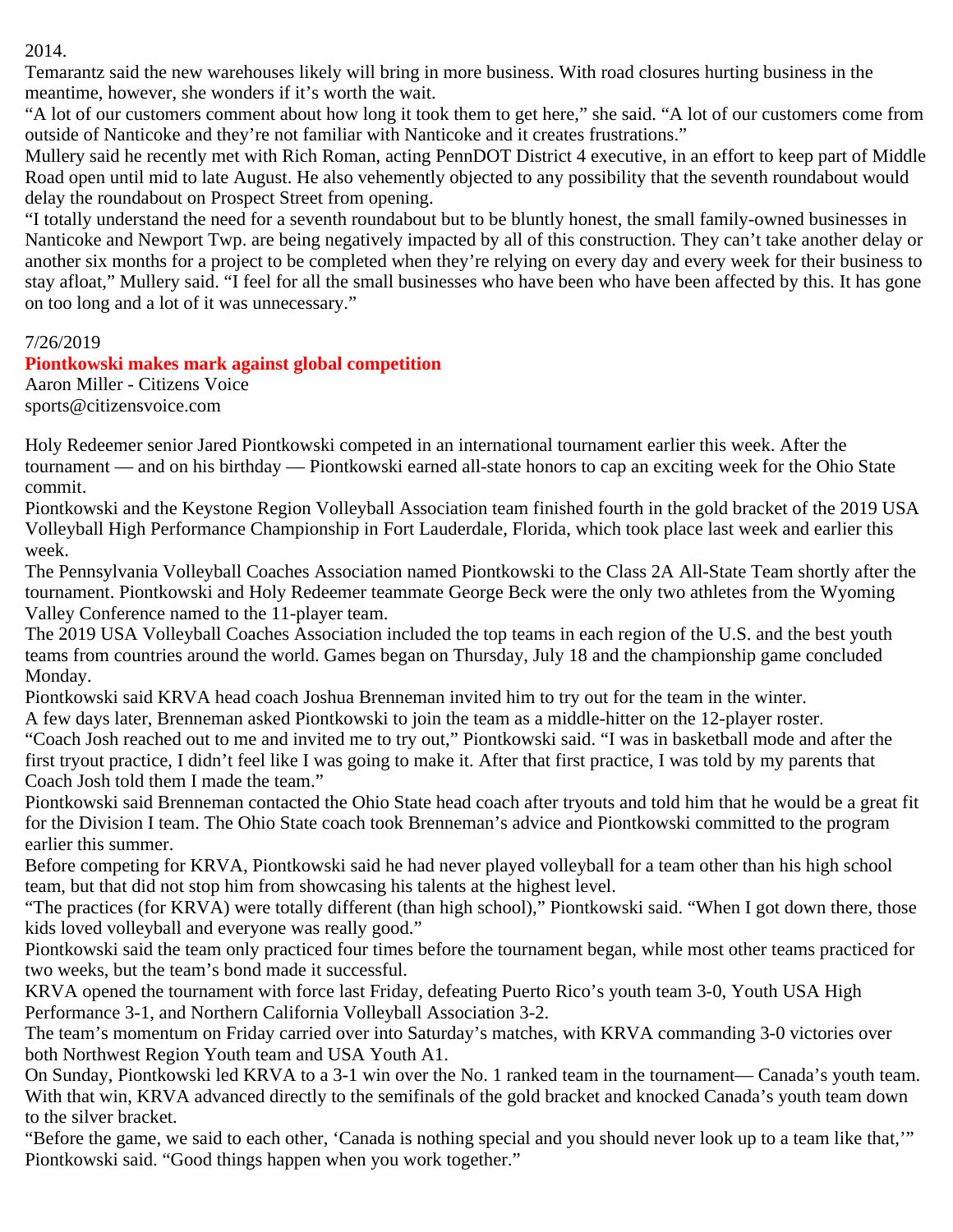However, the team's bond could not withstand the offensive power of USA Youth A1 Select's team in the semifinals of the gold bracket. KRVA lost to Youth A1 Select 3-0, which knocked the team down to the third place match. "I was focused during that game, but we didn't show up to play," Piontkowski said. "We shot ourselves in the foot." KRVA lost to Southern California Volleyball Association 3-0 and ended the tournament with a fourth place finish. "SCVA was a really great team, and we gave our best, but we fell short," Piontkowski said.

Future Ohio State teammates Jacob Pasteur and Nathanial Wilson competed alongside Piontkowski on the KRVA team. "The chemistry was great," Piontkowski said. "I got really close with (Nate Wilson) and (Jacob Pasteur). When high school is over, you have to make friends as quickly as possible and I already started."

#### 7/24/2019

### **LCCC Gets Shout-out in 'Late Night' Movie**

Posted 5:19 pm, July 24, 2019, by Chelsea Strub = WNEPTV

NANTICOKE, Pa. -- You may remember actress Mindy Kaling from the show "The Office" set in Scranton. She's making an appearance on the big screen and it seems our area also has a connection to her latest character. In Mindy Kaling's latest movie, "Late Night," she plays alongside Emma Thompson as a comedy writer who finds herself in the right place at the right time.

Audiences find out in the movie that her character Molly Patel is from Scranton and learned about chemistry at Luzerne County Community College.

"Shortly after the movie came out, we started getting phone calls and emails and Facebook posts. 'Hey, we heard your name Luzerne County Community College on a movie called 'Late Night.'' And I said, 'Wow, this is amazing.' We've never seen that happen before," said Robert Bogdon, director of marketing at LCCC.

"You never really hear about community colleges. You hear about more along the lines of a four-year university as opposed to your local community college," said LCCC student Brian Guerrero.

Students and staff at LCCC say it's validating to see community colleges represented on the big screen.

"It's just fantastic in the movie and it was good to hear that we're getting national recognition for a community college," Bogdon said.

"They're seeing the value and the merit in a community college where it's more real," Guerrero added.

"It's the changing face of our population. People have to go where it's affordable," said Bonnie Lauer of LCCC alumni relations. "She came here, and then I understand she went through the technology programs and then got a job in a manufacturing plant."

If you'd like to see what Mindy Kaling's character does after her time in the manufacturing plant, check your local listings and see "Late Night" at a theater near you.

<https://wnep.com/2019/07/24/lccc-gets-shout-out-in-late-night-movie/>

#### 7/21/2019

### **Keeping the faith at St. Ann's Novena**

jlockwood@timesshamrock.com

Pat Cannon has been faithfully attending the Solemn Novena to St. Ann in West Scranton every year since childhood, first coming with his parents and grandparents.

The 47-year-old Nanticoke man also has been volunteering for years during the annual novena at the grotto at St. Ann's Monastery and Basilica.

The annual novena is where Cannon has spent his summer vacation from his factory job at Offset Paperback Manufacturing in Dallas. He's worked at that factory for the past 20 years and wouldn't think of going anywhere else on vacation.

"This is my two-week vacation. I come here," Cannon said Saturday while helping staff a table at the candle grotto. "I've been doing this all my life. I love it up here."

The 95th Solemn Novena to St. Ann began Wednesday and will conclude with the Feast of St. Ann on Friday. The annual devotion began as a prayer session in the early 1900s to stop a rock slide that threatened to destroy the church at 1239 St. Ann's St. The next day, church officials discovered the slide had stopped and two boulders had locked, creating a stronger foundation, according to a history published by the basilica.

For many, attending the novena daily is not a burden, but rather a blessing, said Ken Quigley, 77, of Dunmore, He also has been attending the annual novena for many years and tries to get there daily.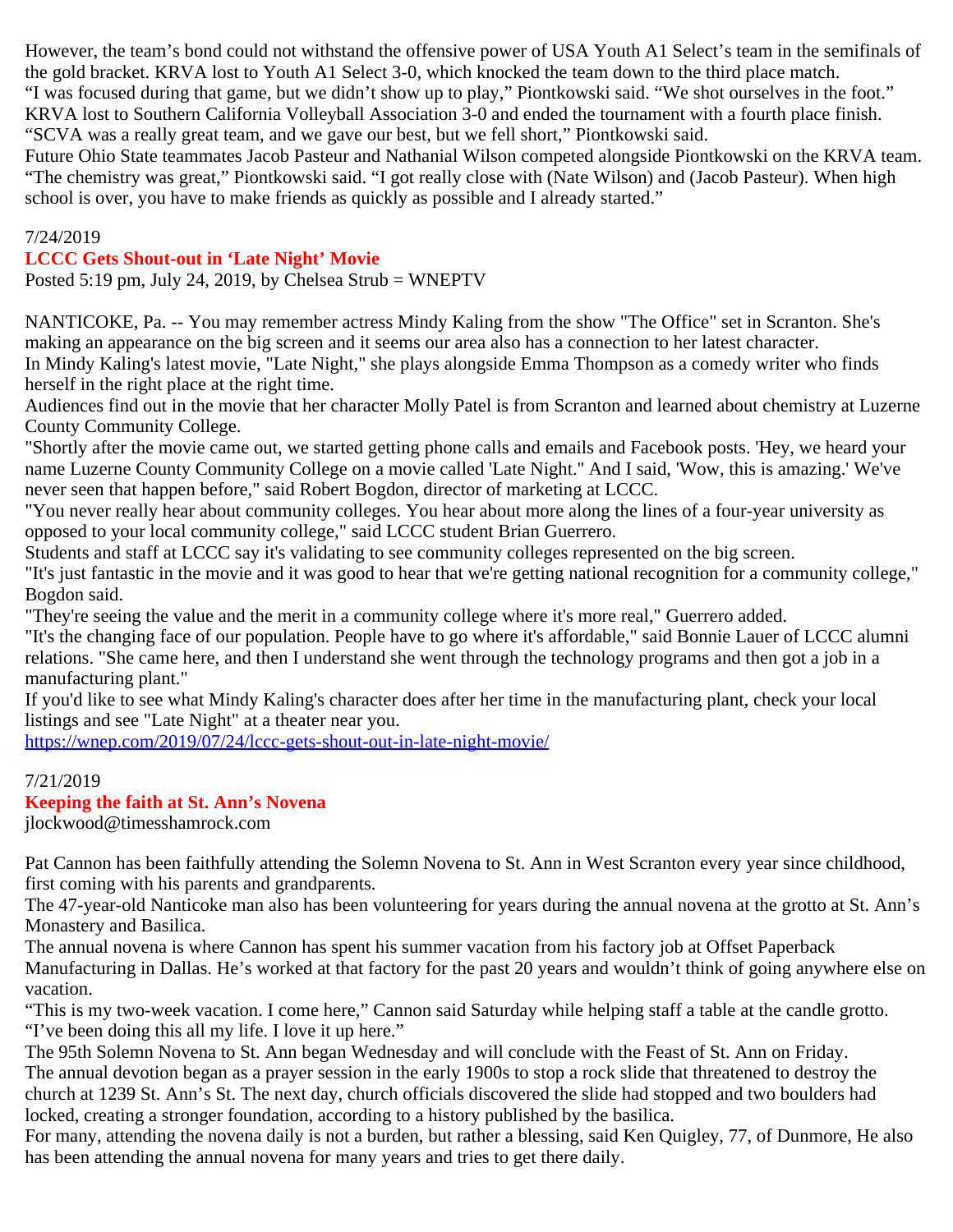"We come willingly because it's important to us," Quigley said. "Faith is very important to me."

Crowds come out no matter the weather, in heat waves and during thunderstorms.

Wednesday's opener was marked by a thunderstorm, Cannon said. A Mass of the Anointing of the Sick held Friday and a Children's Mass on Saturday both drew large crowds, as usual, Cannon noted, despite temperatures in the 90s. By the time the novena concludes, tens of thousands of Christians will have made the pilgrimage to the basilica grounds.

### 7/14/2019

### **Event breaks out the pucks to fight cancer**

Marcella Kester - Times Leader

Hundreds came out to Quality Hill Park Saturday to raise money and have some fun at the 7th annual Puck Cancer Festival.

Founded by Lauren and Shawn Myers, Puck Cancer NEPA is a local nonprofit whose mission is to raise money for the Prescription Fund at Medical Oncology Associates of Kingston.

Headed by Dr. David Greenwald and Dr. Bruce Saidman, the goal of the fund is to help ease some of the many financial burdens cancer patients face while receiving treatment, Lauren explained.

"It helps their patients with copays, medication, transportation, utilities, bills, groceries, things like that," she said. The husband-and-wife team created the nonprofit after Shawn's mother passed from cancer in 2011. Puck Cancer NEPA has steadily grown, raising over \$45,000 to date.

"Last year we ended up donating \$20,000, so we are hoping and praying to of course go over that, and it's very possible," Lauren said. "We're looking forward to a really, really big crowd."

Attendees didn't seem to mind the heat as they enjoyed food, watched live entertainment, played games and more. Getting ready to take her chance at some of the raffles, Wyoming resident Lisa Yurek said she was excited to see what the event had to offer this year.

"My mother herself has cancer, so I think it's a very good cause," she said. "I brought her with me and we come every year. It's a great event."

On the other side of the park several teams were taking turns during a hockey tournament. From the cheeky, pun-filled name to a working relationship with the Wilkes-Barre/Scranton Penguins, the sport plays a major role in several of the nonprofit's events while sharing Shawn's love for hockey.

Hockey fans can expect to see some new events on the roster, too.

"Next year in 2020 we're actually looking to do our next arena takeover," Shawn said of the special games, limited-

edition jerseys and more. "We're also looking to do some ice tournaments and things of that sort to branch out more." A first-time attendee of the event, Scott Arellano talked about the importance of the treatment center and Puck Cancer. "I lost my wife to cancer back in 2014," he said while praising both the treatment center and nonprofit. "They actually

helped us out a lot." Enjoying his time in the sun, Jeff Thomas hopes more cancer patients and survivors will attend event such as the Puck Cancer Festival.

The Dallas resident has been battling the disease sine 2011, and is a patient at the Kingston treatment center. Looking around the crowd, he said it's both gratifying and inspiring to see the support of the community.

"I encourage other survivors to go out and get involved in this kind of thing. It does make the journey less lonely," he explained.

Visit Puck Cancer NEPA on Facebook to learn more about the organization and see upcoming events.

### 7/6/2019

## **Digital Exclusive: Our Town Nanticoke**

by: Revathi Janaswamy - www.pahomepage.com

NANTICOKE, LUZERNE COUNTY (WBRE/WYOU) —The Nanticoke Historical Society held an open house on Saturday to help it's community reconnect with their history. Chester Zaremba, the Vice President and founding member of the Nanticoke Historical Society, says the group tries to hold the open house once a year to educate people on how to use the society as a resource.

"So we usually try to do this once a year. Let the people come in to see what we have. Try to let them be aware of the history of Nanticoke," he said.

Zaremba says that coal mining originally put Nanticoke on the map. Most of the mining industry is gone now, and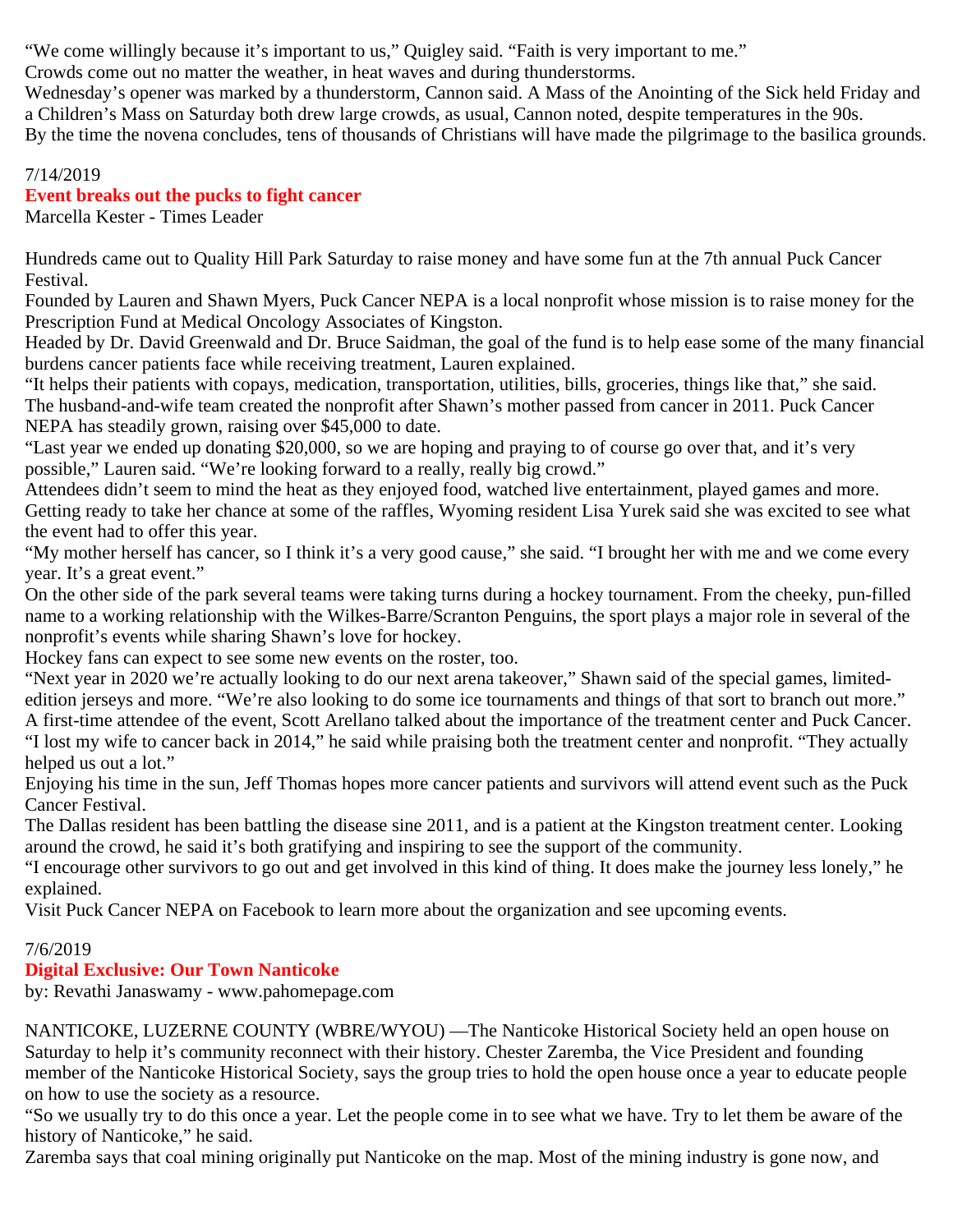people moved away. But Zaremba says people still return to learn about their history.

"Now they want to come back, they want to find out where their ancestors were from, their grandparents were from, what the town was like then, and we certainly provide that information," he said.

The Nanticoke Historical Society does genealogy work as well. Zaremba says they've had requests from all over, including from Australia. The Historical Society has many resources to help track down people's ancestry, including photo library with about eleven thousand photographs, twenty thousand obituaries, a photograph of every building in the area, archival video, and an almost complete set of Nanticoke year books. Zaremba says that the memories of how Nanticoke used to be are important as people return.

"Those days created memories for a lot of people, when those people were young and in school and small and all that. And now they're looking to recreate those days. They want to go back," he said.

"It's all good memories. It's all good memories. And that draws them in here a lot of times too. The good their they want to show their children or their grandchildren about," he said.

Zaremba says the Nanticoke Historical Society is funded through various fundraisers and is run by volunteers. "We're glad to be a service to the community. We feel we're an integral part of the community. And that's what we're here to do. You know, keep the memories alive."

The Nanticoke Historical Society is open Monday through Friday, nine am to two pm.

### 7/4/2019

### **Nanticoke Area keeps same tax rate**

Michael P. Buffer - Citizens Voice

The [Greater Nanticoke Area District](http://www.gnasd.com/) is maintaining the same property tax rate for another year. The school board voted to keep the tax rate at 11.9113 mills. A mill is \$1 on every \$1,000 in property assessment. The board also approved an annual budget with nearly \$31 million in expenditures and \$31.1 million in revenue.

### 7/2/2019

### **New rules in Nanticoke, Forty Fort strive for fireworks safety**

Eric Mark - Citizens Voice

Thursday will mark the second Fourth of July since changes to state law expanded the definition of consumer-grade fireworks.

In response, some local municipalities have amended fireworks regulations to include restrictions on when and where fireworks may be set off.

The changes will protect public safety, officials say.

"We really hope people have a safe happy Fourth of July, and they wake up with all the fingers and toes they had the night before," said Forty Fort Mayor Andy Tuzinski.

Forty Fort adopted an amended fireworks ordinance earlier this year. It sets a 10 p.m. curfew for setting off fireworks throughout the borough. Violators will be fined \$100.

"If the police department receives any complaints, this curfew will be strictly enforced," states a post at the Forty Fort police website.

The post reminds residents that state law prohibits setting off fireworks within 150 feet of an occupied structure. That regulation applies even when no one is at home at an occupied structure, Tuzinski said.

**Nanticoke also adopted a new fireworks ordinance this year.**

**It prohibits setting off fireworks on public property anywhere in the city, including public parks, according to Nanticoke fire Chief Kevin Hazleton.**

**"Basically anything the city owns you can't discharge (fireworks) there," Hazleton said.**

**That change was driven by people who would ignite fireworks in parks or open areas that met the statemandated minimum of 150 feet away from an occupied structure, but still close enough to pose a fire hazard if the ignited fireworks landed on a nearby home, he said.**

**City officials want residents to enjoy the holiday but to focus on safety first, according to Hazleton. "It's just trying to prevent a potential disaster," he said.**

Tuzinski said Forty Fort officials also want residents to have a fun Fourth of July and hope they will comply with the 10 p.m. curfew voluntarily.

"The police do not want to be the fireworks Gestapo," he said. "It comes down to quality of life and safety. Having a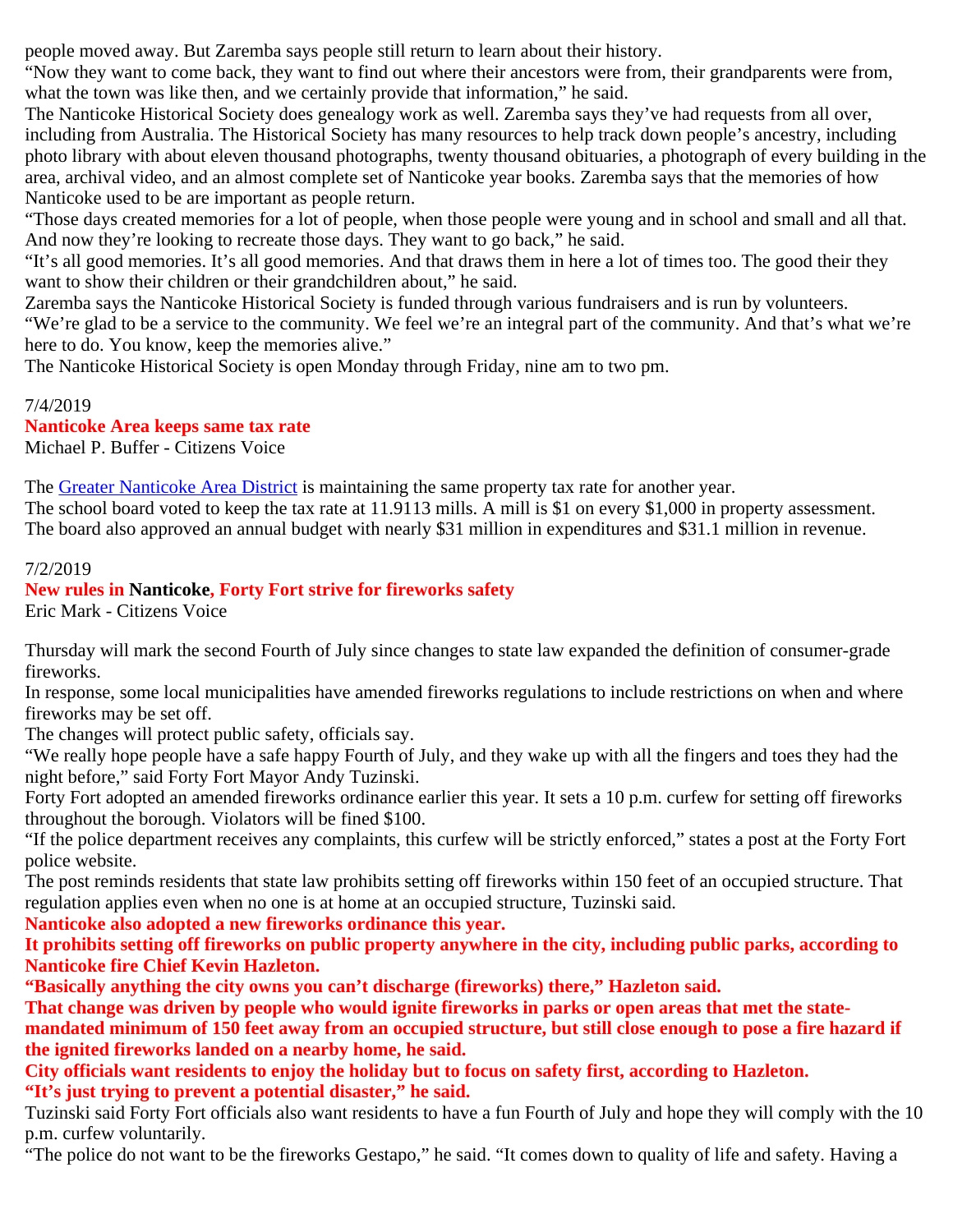good time means having a safe time."

Wilkes-Barre city council last year adopted an ordinance that prohibits setting off fireworks on any city street, sidewalk, park or other city-owned property.

City residents had complained that noise and disturbance from fireworks reached a new level last year, following the changes to state law.

#### 6/30/2019

## **Socioeconomic status plays role in test results**

mbuffer@citizensvoice.com

Hanover Area School Board President John Mahle is not happy with student scores on standardized tests. "I am upset as a board member," Mahle said. "Every year, I am told it's improving. It doesn't show." Mahle said he wants the next superintendent to focus on improving test scores. Applications for the job are due Wednesday.

The board appointed elementary school principal Terry Schnee as acting superintendent after the discovery of transportation overpayments and the suspension of Superintendent William Jones. Last month, the board approved a separation agreement with Jones.

Hanover Area, Wilkes-Barre Area and Greater Nanticoke Area failed to meet state averages on 17 standardized exams and the SAT in Times-Shamrock Newspapers' annual report.

The Wilkes-Barre Area School District has made progress toward increasing standardized test scores, Superintendent Brian Costello said. The district also performs well above average when compared to similar school districts, Costello said, noting 77.5% of the Wilkes-Barre Area student population is considered economically disadvantaged. "Research indicates that a key factor in academic success is socioeconomic status," Costello said.

The economically disadvantaged population is 57.5% in Hanover Area and 66.7% in Greater Nanticoke Area. The lowest percentage in Luzerne County is 7.1% in the Crestwood School District.

Wilkes-Barre Area's economically disadvantaged population, along with a transient population, "presents our district with one of its greatest challenges in bringing up the proficiency levels of all our students," and those "challenges are compounded" by state underfunding, Costello said. The district's annual budget is \$126 million, and Costello said the district is \$33 million dollars underfunded according to the state's Basic Education Funding Formula.

The state's academic-growth measurement shows Wilkes-Barre Area ranked first in Luzerne County and 24th in the state on the Keystone Literature Exam and fourth in the county and 66th in the state on the PSSA English Language Arts test for students in grades 3 to 8, Costello said.

Recent high school graduates in Wilkes-Barre Area accepted more than \$10 million in scholarship money, and 88% of the 510 graduates will attend post-secondary institutions, enter the military or join the workforce, Costello said. Greater Nanticoke Area is also showing growth when student progress is examined, and the district has the highest percentage of special education students in Luzerne and Lackawanna Counties, Superintendent Ronald Grevera said. "Our first goal with those students is to meet their needs evident in their individual IEP's," Grevera said.

An Individualized Education Program is a plan to help special-needs students with learning disabilities and other challenges.

"We expose those students to the standards as much as possible through ensuring they are being taught in their least restrictive environment, but the scores of these students is secondary as we are looking at individual progress rather than making the state benchmark," Grevera said.

The population of special-education students is 22.7% at Greater Nanticoke Area. It's 18.9% in Wilkes-Barre Area and 18.6% in Hanover Area. The lowest in the county is 10.7% in Crestwood.

Scores for sixth and seventh grade students at the Greater Nanticoke Area Educational Center improved dramatically, Grevera said. The score that measures academic growth at that school was significantly above the state averages on both the PSSA English Language Arts test and math test.

Greater Nanticoke Area has also increased opportunities for Advanced Placement courses in the high school and provides students opportunities to retake Keystone Exams, and next year, high school students will receive remedial help during the school day to better prepare for the Keystone exams, Grevera said.

#### 6/28/2019

**Nanticoke's annual fireworks event moves to new spot this weekend** Bob Kalinowski - Citizens Voice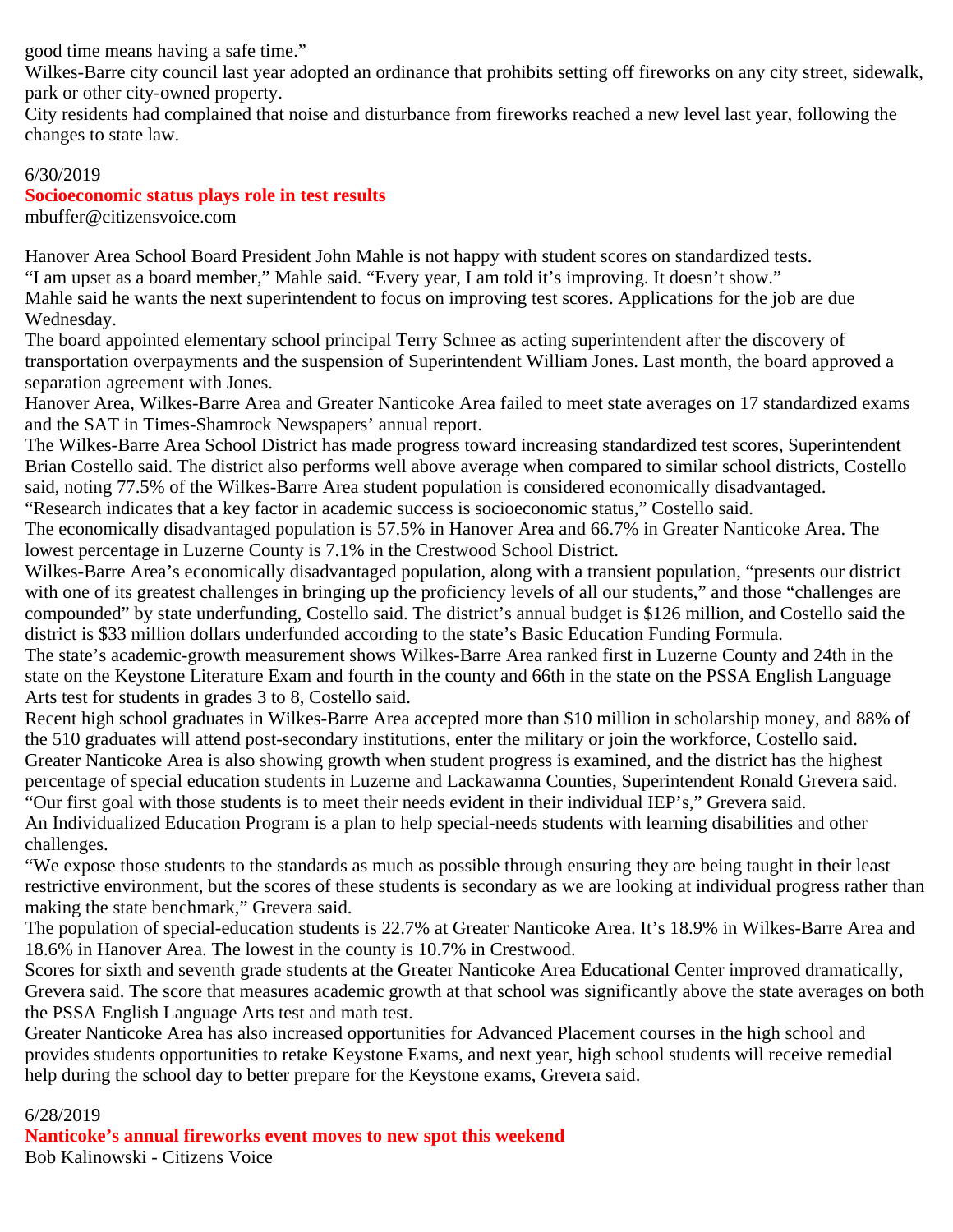The city's annual fireworks display, the Big Bang, is slated to be held Saturday in memory of late Mayor Rich Wiaterowski, who first organized the event six years ago.

However, this year's event is moving to the main campus of Luzerne County Community College due to some surface problems near the Greater Nanticoke Area High School's football stadium that couldn't be repaired in time.

"We are doing it in memory of Richie. This was his favorite event he held in the city," said Nanticoke Mayor Nicole Mackiewicz, who was appointed to the position after Wiaterowski's death in December from leukemia. "For me, it's a different experience. I was always his second in command planning the event."

The event kicks off at 4 p.m., featuring food vendors, food trucks, games, raffles, activities and other events along the Prospect Street side of LCCC. A fireworks display, by Big Daddy's Fireworks, will be held at dusk.

Mackiewicz thanked Big Daddy's for putting on the show, which she promises to be bigger and better than ever in memory of Wiaterowski.

She also thanked LCCC for saving the event.

"I would like to extend a huge thank you to LCCC for holding the event there on such short notice. I can't be more appreciative."

In the event that bad weather cancels the celebration, the make up date is Sunday.

### 6/27/2019

### **Habitat for Humanity presents awards at home dedication**

Submitted - Citizens Voice

Wyoming Valley Habitat for Humanity recently presented awards at the dedication of a home in Nanticoke to honor those who have made significant contributions to the build over the past year.

Kathleen Nestorick received the Golden Hammer award. Wyoming Valley Habitat for Humanity gives this honor to a person who has shown exceptional commitment to help further the mission of Habitat. Nestorick donated the property on which Habitat built the house in Nanticoke.

Jim Zarra received the Herm Shiplett Award. Wyoming Valley Habitat for Humanity gives this honor to a volunteer who has demonstrated an outstanding level of commitment and support to Wyoming Valley Habitat for Humanity. Attorney David Harris received the Gottfreid Csala Award. Harris received this award for providing professional expertise and knowledge to further the mission of Habitat.

### 6/26/2019

#### **Nanticoke seniors graduate from nutrition program** mbiebel@timesleader.com

Nutrition education advisor Karel Zubris brought only one graduation cap to the Rose Tucker Active Adult Center on Tuesday morning, but what a cap it was — one she'd decorated with a little toy pumpkin and cauliflower, an apple and the Penn State College of Agricultural Science's owl mascot.

"Everybody took turns wearing it and having their picture taken," Zubris said after she held a graduation ceremony for the 15 senior citizens who had attended a four-part, educational nutrition program she had taught at the center.

During the Penn State Nutrition Links lessons, sponsored by the Department of Agriculture and Penn State Extension, Zubris talked about reading labels while grocery shopping, eating fresh foods when they are in season and making smart beverage choices, such as opting for water instead of soda.

"Today we made fruit smoothies," she said. "Every time I have a food demonstration, I get lots of volunteers to help me in the kitchen and help me clean up."

Participants learned about the importance of keeping hot foods hot and cold foods cold and learned that "It's OK to toss something out" rather than eat food past its expiration date.

Zubris is based in Luzerne County's Penn State Agricultural Extension Office in West Pittston and travels to Active Adult Centers and other settings to offer nutrition advice.

"It's like I operate a home-ec class out of my car," she said.

In the near future she expects to teach similar Penn State Nutrition Links classes at the senior centers in Edwardsville and Shickshinny, among other locations.

Nutrition Links is designed to help people of limited income make healthful food choices. It is supported by funds from the Expanded Food and Nutrition Education Program (EFNEP) and Supplemental Nutrition Assistance Program Education (SNAP-Ed), known in PA as PA TRACKS.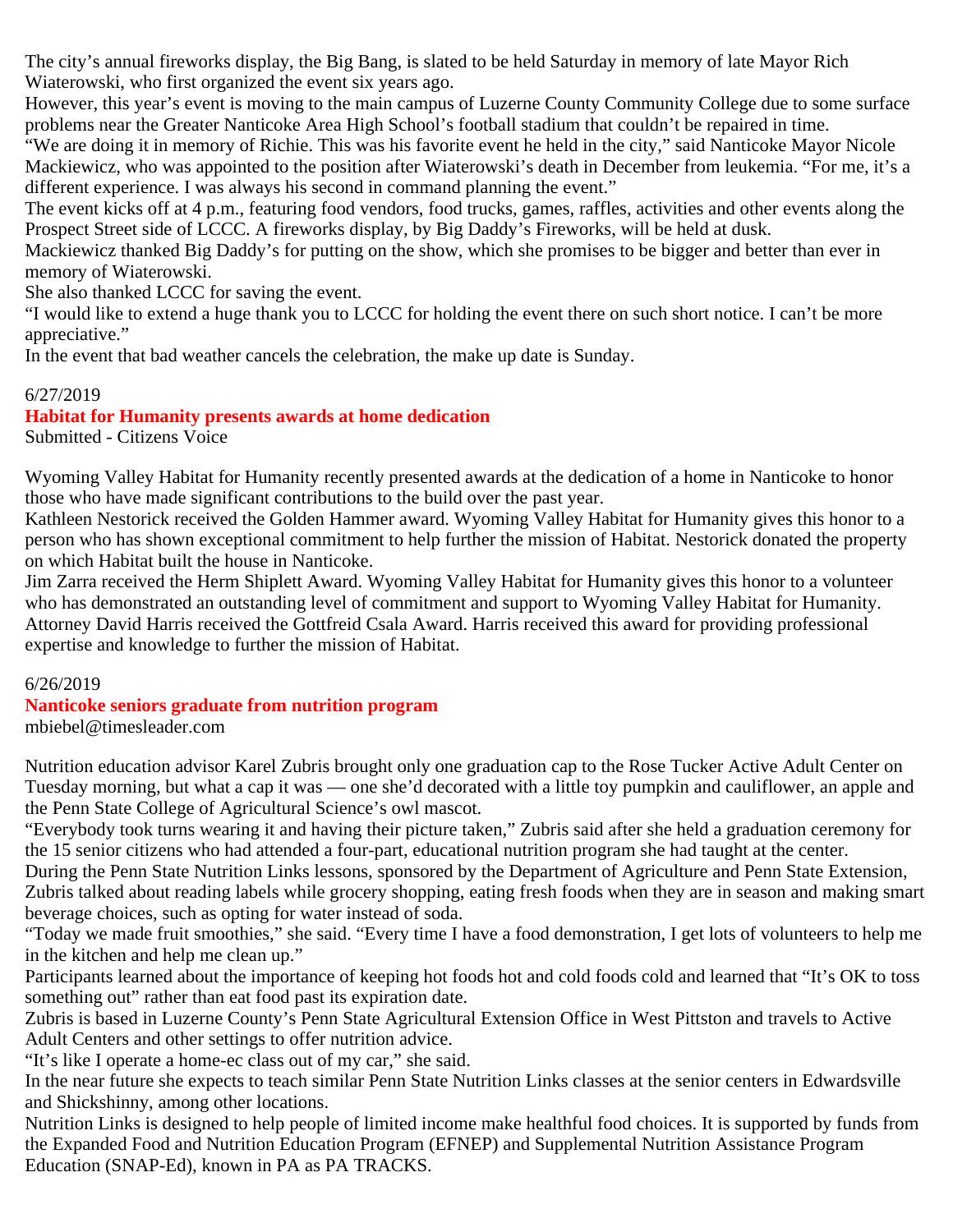Because Tuesday was the last class at the Rose Tucker Center, Zubris gave the program grads a cookbook as well as a certificate of professional development, and brought graduation gowns for them to wear — plus that one, fancy mortarboard — to make the day extra special.

"I'm always looking for caps and gowns," Zubris said, noting that many people have academic garb in the back of their closet. If you'd like to donate some that you're not using, she said you can email her at [kzz65@psu.edu](mailto:kzz65@psu.edu).

### 6/15/2019

**Over six decades in the making, 83-year-old receives high school diploma from Nanticoke** mguydish@timesleader.com

Ronald Grabowski got his high school diploma with a little more experience under his belt than any of his fellow grads. There's the 21 years in the Air Force, for example, and 10 years as a manager for a company that sells money counters and ATMs, and the 26 years driving a school bus. Oh, and a stint with an insurance company.

If you're grappling with the math here's the answer: Grabowski is 83. He dropped out of school in Nanticoke as a sophomore to help his financially strapped parents support the family, a move that allowed two siblings to finish high school. And while he got his GED high school equivalency by the time he was 20, he had to wait another six decades to actually hold a diploma in his hand.

"There were complications at home," Grabowski said as he recounted the decision to drop out. "My dad wasn't making the money and my mother had to work, and she was making minimum wage. I had to supplement the income for the family, so I went to work at a gas station with my uncle, then got a job with a Nanticoke chicken market."

From there it was into the Army National Guard for about 18 months before enlisting with the U.S. Air Force in 1955. Within a year after that, he notched two other experiences: Get that GED, and come home long enough to marry his sweetheart, now his wife for 63 years.

"They've been great years," he added.

An actual high school degree? Well, clearly that was on the back burner - the way, way, way back burner.

The military service took him to - among other places - Thailand, Alaska, Hawaii, Indiana, California and Africa. "My one son was born in Morocco," he noted.

Traveling "was good," he said, "Around every four years I was going someplace."

After the military, Grabowski did a pretty wide variety of work: 10 years as a manager with Cummins Allison, a corporation known for automated coin and bill counters and other related equipment. He did about a year and a half in the insurance industry. And he drove that school bus.

While one son died eight years ago following medical complications, his daughter is teaching in Berwick, where Grabowski now lives, while his other son "is in charge of security and safety at a college out in Missouri." Both came to town to attend his graduation, made possible, he said, by said son.

"He called the school and they said they had some kind of program that they were able to do this."

In a rare reversal of the usual order, it was the son, Mark, flying in to see his dad graduate from high school Friday - two days before Father's Day.

But Grabowski points out graduation isn't really the end of anything important, other than high school.

"I had more schooling after I left high school than before." Since dropping out, he learned numerous skills. "In the Air Force I had many different jobs, with electronics, computers, radio and radar. I went to many schools and got many certificates." Oh, and he took some of those quaint "correspondence courses" colleges offered before online learning was a thing.

"If anyone tells you when you leave school you're done, you're not."

### 6/15/2019

### **Veteran finally receives his Greater Nanticoke Area diploma**

Bob Kalinowski - Citizens Voice

It was 65 years late, but Ronald Grabowski finally got his diploma from Greater Nanticoke Area High School on Friday night.

The 83-year-old ended up being the star of the school's graduation ceremony, receiving probably the loudest and longest ovation after his name was called as the school's final graduate of the Class of 2019.

"It's great. It's a dream I had for years," Grabowski said.

Grabowski was supposed to graduate from Nanticoke High School in 1954, but he had to drop out of school to support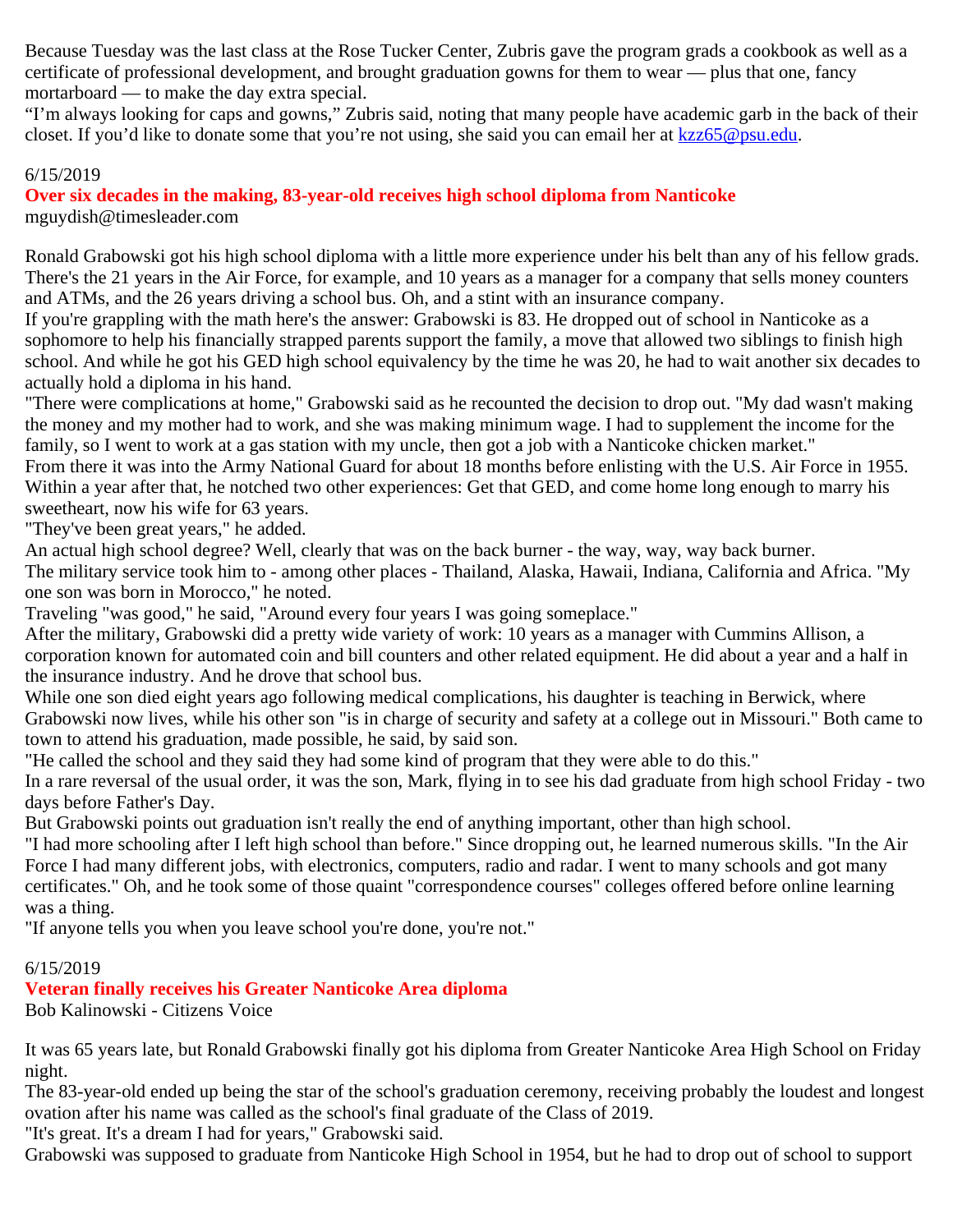his family.

"My dad wasn't working and my mom was hardly making ends meet. We had to supplement the income and I needed to go work," Grabowski said.

Grabowski later served in the Army Reserves for a 1 1/2 years before enlisting in the Air Force. He spent more than 20 years in the Air Force and served in the Vietnam War.

Grabowski's son, Mark Grabowski, 57, traveled from Missouri to see his dad graduate.

He said it was beautiful to see a Vietnam War veteran being saluted by so many since they were not saluted when they returned home from the war.

"To see a Vietnam War veteran get recognized, it's great. When they came back they didn't get any recognition," Mark Grabowski said.

Mark Grabowski said he heard about a Vietnam War veteran who graduated many years later at a Missouri high school and contacted Greater Nanticoke Area's superintendent to see if they could do the same for his father.

"He said 'Yeah, we do that here,'" Mark Grabowski said.

Ronald Grabowski said after entering the military without a high school diploma, he got his GED. He also attended several years of college.

"It's not like I stopped," he said.

After retiring from the military, Ronald Grabowski returned to the area and became a school bus driver for 26 years for the Millville Area School District in Columbia County. He and his wife, Carol, now live in Berwick.

Greater Nanticoke Area Superintendent Ronald Grevara said Ronald Grabowski was an example of "servant leadership," the theme of his speech to the 2019 graduates.

"Mr. Grabowski was unable to complete his education at Nanticoke High School. He was unable because of servant leadership. He had to put his family first. He had to quit school to work 40 hour weeks to take care of his family. Additionally he practiced servant leadership by serving in the military," Grevara said. "It gives us great pleasure as school district for him to join us tonight and for us to give him his diploma. He's waited a long time for this."

### 6/6/2019

### **Warehouse project eyed for coal land near LCCC**

By Borys Krawczeniuk - Citizens Voice

A New Jersey developer has plans for up to 1.5 million square feet of new warehousing on reclaimed former coal mining land near Luzerne County Community College.

Earth Conservancy President and Chief Executive Officer Michael Dziak revealed the project after a news conference in downtown Scranton where a federal Environmental Protection Agency official announced another \$500,000 grant to help the conservancy clean up more abandoned mine land near the college.

The New Jersey developer's warehouse project would sit on about 130 acres in Nanticoke and Newport and Hanover townships. It is separate but not far from several warehouses built in the neighborhood by Missouri-based NorthPoint Development, Dziak said. Dziak declined to name the New Jersey developer because the deal remains incomplete. The company would likely develop the 130 acres in 2021. Plans call for multiple buildings, but could change.

"We'll see how they configure it," Dziak said. "A lot depends on the market. Right now, big buildings are in vogue." In the last few years, NorthPoint has developed warehouses in the same neighborhood for Spreetail, an online home and garden products retailer; Chewy.com, a pet products manufacturer; Adidas, the sneaker company; Patagonia, a clothing retailer; and True Value, the hardware retailer.

Reclaiming the 130 acres will cost about \$7 million by the time the land is ready for development, Dziak said. The project will include a roundabout at Middle Road and Prospect Street that feeds an access road to the land, he said. He has no estimate of the number of jobs the project will create because its nature remains so uncertain, he said. "We won't know that for a long time," Dziak said.

The \$500,000 grant will help pay for the design of a \$3 million project to clean up another 50 acres unrelated to the New Jersey developer's project, Dziak said.

EPA has awarded the conservancy about \$4 million over the years to clean up rocky and scarred abandoned mine land, a remnant of the region's long-gone coal mining era. In all, the conservancy has cleaned up more than half the more than 16,000 acres of former Blue Coal Co. land in Luzerne County that it acquired in August 1994 for about \$12.5 million. Former U.S. Rep. Paul Kanjorski helped obtain the land with a special \$20 million federal budget earmark.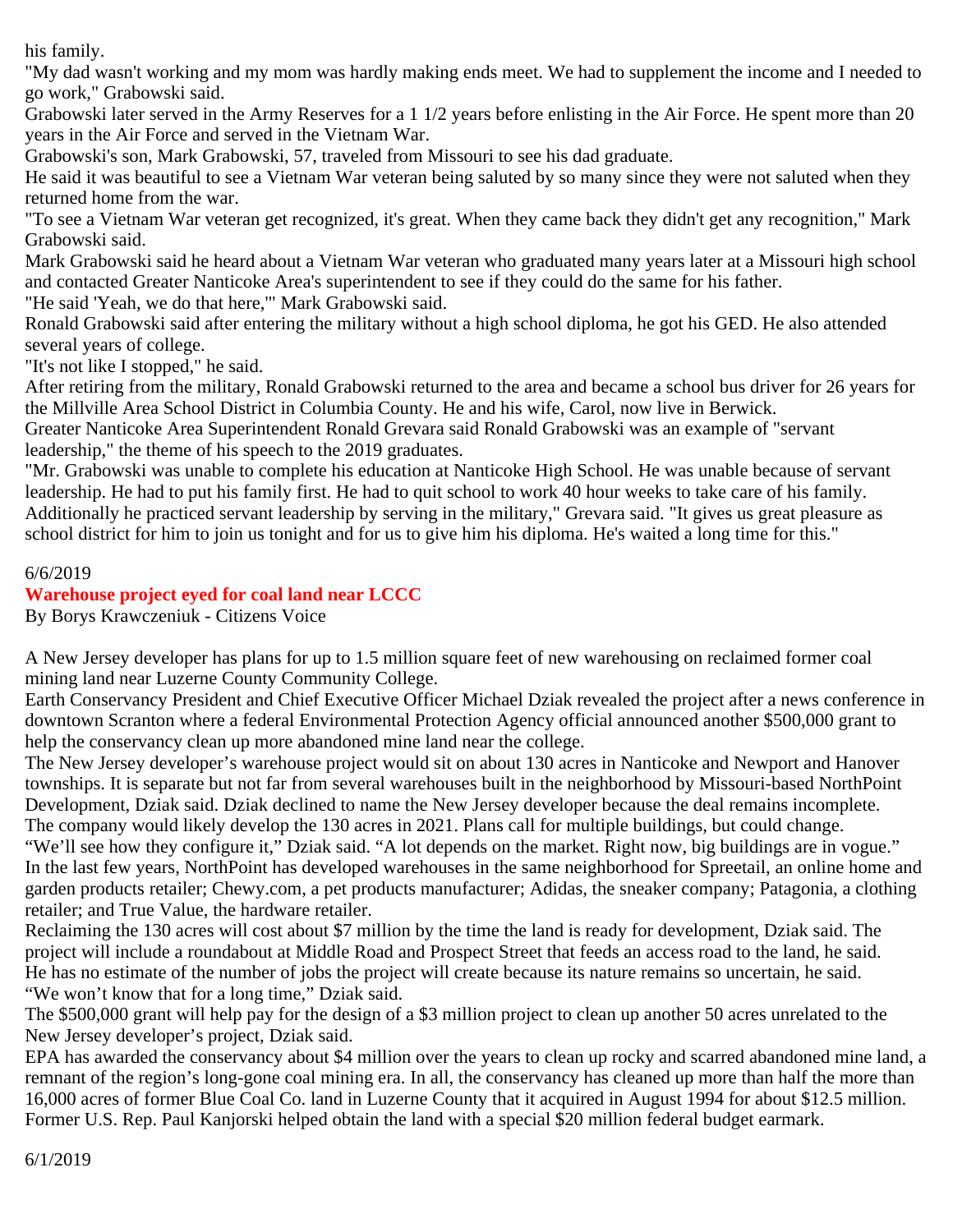### **Nanticoke firefighter headed to Normandy**

Bob Kalinowski - Citizens Voice

Born 22 years after D-Day on June 6, 1966, Nanticoke firefighter Tom Sadowski always wanted to spend a birthday in Normandy, France, to pay respects to all of the men killed on the day he was born. This year he will.

As part of a World War II airborne reenactment group, Sadowski will jump out of a C-47 plane over the sacred beachhead as part of the 75th anniversary ceremony of that fateful day that changed the course of the war.

"It's going to be emotional for me. I was born 22 years after D-Day, but I was born on D-Day, so I always knew what D-Day was my whole life," Sadowski said. "To picture in my mind what they went through and the sheer volume of people who didn't make it through, I kind of look at it personally like they did that for me. I almost am dreading going to the cemetery because I know I am going to bawl my eyes out there."

D-Day launched the battle of Normandy, the massive invasion by air, land and sea that helped lead to the liberation of Europe and the end of World War II.

Sadowski, 52, served two years in the U.S. Army with the 101st Airborne Division — the unit he'll be representing in his reenactment next week in France. He continued his service to his community and country by becoming a Nanticoke firefighter 33 years ago.

After the Sept. 11 terror attacks, he enlisted in the Pennsylvania Army National Guard for four years and deployed as an infantry soldier in Iraq during the war.

A little over a year ago, Sadowski met a group of World War II re-enactors at an air show in Reading. But they didn't just dress they part. He learned they jumped out of planes, too.

Sadowski soon signed up to be part of the World War II Airborne Demonstration Team, a group of 200 volunteers who train to keep the legacy of World War II airborne units alive.

From the mechanics to the pilots to the paratroopers, no one gets paid. The nonprofit organization relies entirely on donations. The volunteers pay their own way to events and for their own training.

Sadowski, who never jumped out of a plane before joining the group, trained for nine days in Frederick, Oklahoma before gaining his "wings." He's been a full-fledged member ever since.

He knows few experiences will be as memorable as the one he's about to embark upon.

Sadowski leaves today for France, where he will join 70 other members of the World War II Airborne Demonstration Team. They'll be meeting up with some Normandy survivors as well.

Not a bad way to spend his 53rd birthday.

"I always said I wanted to be in Normandy some year for my birthday," Sadowski said. "Now I get to be in Normandy and jump out of an airplane."

### 5/28/2019

#### **Tax rate will remain unchanged at Greater Nanticoke Area**

Michael P. Buffer - Citizens Voice

The Greater Nanticoke Area School Board has proposed a \$30.9 million budget with no increase in the property tax rate. The property tax rate would remain 11.9113 mills under the budget proposal. A mill is \$1 on every \$1,000 in property assessment.

The board is required to adopt a final budget by June 30 for the 2018-19 fiscal year. The fiscal year starts July 1. The school district projects \$31 million in revenue with \$19.3 from the state, nearly \$9.9 million from local sources and nearly \$1.9 from federal sources. Property taxes for the upcoming year are expected to generate \$6.6 million in local revenue.

The budget would allocate \$20 million for instruction, nearly \$1.7 million for debt payments, nearly \$2 million for transportation and nearly \$2.3 million for the operation and maintenance of plant services.

#### 5/26/2019

### **Nanticoke market makes spot on nightly news**

Bob Kalinowski - Citizens voice

A Nanticoke meat market was featured on "NBC Nightly News" on Saturday for a report about how swine flu in China is causing global pork prices to surge.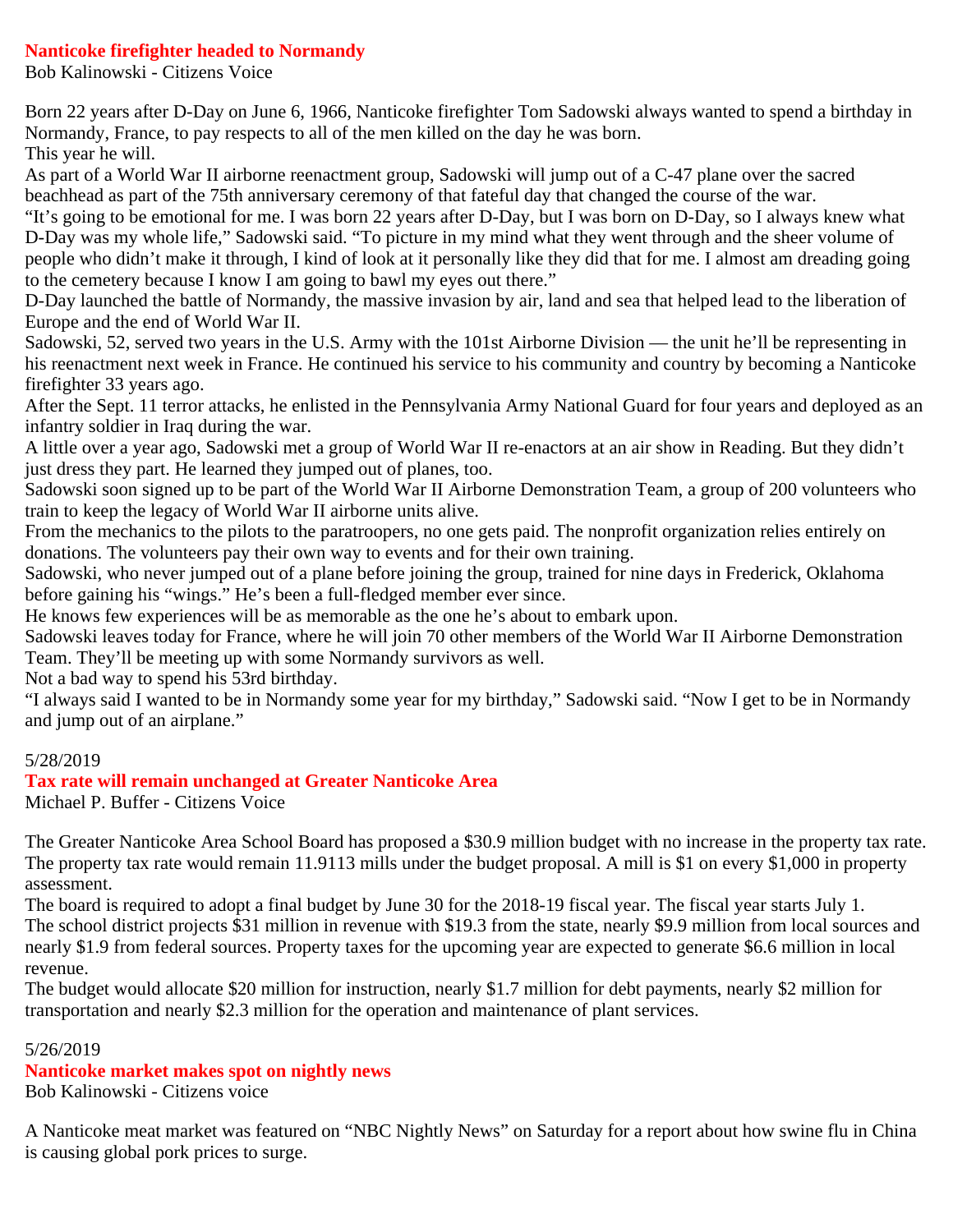A crew from NBC spent hours at Jerry & Son Market a day after a Citizens' Voice report on the topic also featured the sixth-generation business.

While the dramatic rise in pork prices is hurting the business' bottom line, owners John and Joanne Gerrity said they are resisting raising prices for customers.

## 5/26/2019 **Unions still play vital role in region**

Bob Kalinowski - Citizens Voice

Two nights a week, dozens of electricians-in-training meet in a former parochial school in **Nanticoke** to learn the trade inside classrooms.

During the week, they work in the field alongside veteran electricians.

The schooling is free. They get paid for their work. Immediately, they have health care benefits and union protection. After five years and 8,000 hours of on-the-job training, they become journeymen electricians without the thousands of dollars in loans most college students accumulate.

"School is free. It doesn't cost anything. Then you get paid to go to work," said John Nadolny, director of the training center for the International Brotherhood of Electrical Workers, Local 163.

"It's not a job. It's a career. You can earn a livable wage, buy a house, have a family and get an excellent retirement," Nadolny said.

While the union workforce isn't as prominent in Northeast Pennsylvania as it was during the heyday of coal mining and the garment industry, unions are still vital to the region's employment landscape.

Most building trade unions, from ironworkers to carpenters, offer similar apprenticeships that lead to full-time work and a chance at a good living.

There are about 300 union electricians working for IBEW 163.

Often there's not enough workers to keep up with the demand, Nadolny said.

"Last year, we were so busy, we had full employment and we could have used some more people. All across the country, that's the way it is," Nadolny said.

The union, which has a meeting hall on the Sans Souci Parkway in Hanover Twp., trains and organizes workers in Luzerne, Wyoming, Sullivan and Bradford counties.

Meanwhile, the next-door chapter, IBEW Local 81, the Scranton Electricians, has a similar training program that covers Lackawanna, Monroe, Wayne, Susquehanna and Bradford counties.

One of the biggest regional unions is the American Federation of State, County, and Municipal Employees. AFSCME Council 87, based in Dunmore, which represents more than 5,000 government employees in Northeast Pennsylvania. The American Federation of Government Employees, Local 1647, represents more than 1,000 employees at the Tobyhanna Army Depot, the region's largest employer. Other AFGE unions represent hundreds of workers at the Social Security Administration facility and the Department of Veterans Affairs Medical Center, both in Plains Twp. Unions played major roles in two of the biggest construction projects in region's modern history: the Lackawanna Energy Center power plant in Jessup and the Moxie Cathiness Freedom power plant in Salem Twp. Hundreds of union workers took part in the construction.

The Salem Twp. project primarily used union labor, while the Jessup project used nearly 100 percent union labor, according to Martin Williams, business manager for the International Brotherhood of Boilermakers, Local Union No. 13.

The union boilermakers built and maintained pressure vessels on both job sites during construction, he said. At peak employment, about 120 boilermakers were working in Jessup and about 100 were on site in Salem Twp., he said.

"We're always thankful for the work. We know on those projects we have to perform at the highest level every time and consistently show our values," Williams said. "In addition to the work we performed, the other building trades greatly contributed. We are proud to have played a role."

A spokesman for the Moxie Cathiness Freedom plant said about 500 union workers were employed during the peak of the two-year construction.

"During major maintenance periods, work will be completed primarily by union labor as well," spokesman Steve Kratz said.

William E. Cockerill Jr. of the Scranton Central Labor Union said the building trades are doing well in recruiting new members, but the region is lacking new people to fill the ranks of industrial apprenticeships.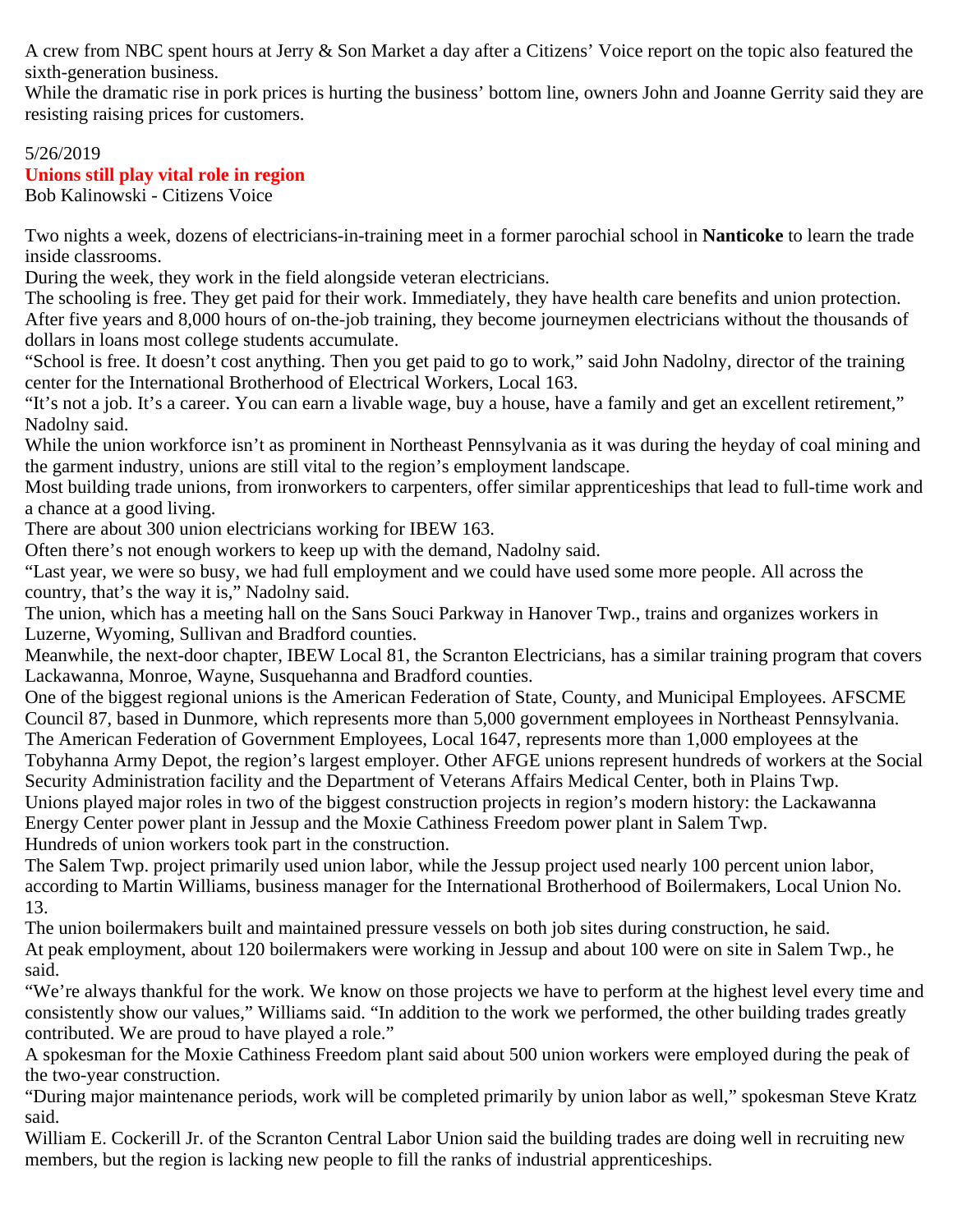These workers fill jobs at places like General Dynamics in Scranton, Schott Glass in Duryea and Intermetro Industries in Wilkes-Barre, he said.

"We are trying to reestablish the industrial apprenticeships. There are so many jobs open because there are not enough people training," Cockerill said. "The workforce has aged and there is no backfill. The guys are aged and there is no one coming up to replace them."

A union member for more than 45 years, Cockerill is an official with the AFL-CIO, which has a partnership with the United Way of Lackawanna County.

Cockerill belongs to the International Alliance of Theatrical Stage Employees, often called the stagehands union. He works at the Scranton Cultural Center and the Pavilion at Montage Mountain.

The union movement, not as strong as it once was, is "holding our own" in the area, he said.

"Holding our own is a big thing right now," Cockerill said.

In 2018, 10.5 percent of workers in the United States belonged to a union, down from 10.7 percent in 2017, according to a report released by the U.S. Department of Labor in January.

That's down from a 20.1 percent union membership rate in 1983, the first year comparable data was available, the report said.

Pennsylvania was one of 24 states that saw an increase in union membership from 2017 to 2018. The percentage of union workers in Pennsylvania rose from 12 percent to 12.6 percent, for a total of 5,575,000 workers.

One regional union frequently in the news is the Pennsylvania Association of Staff Nurses and Allied Professionals, which represents 600 registered nurses at Geisinger Community Medical Center in Scranton and Wilkes-Barre General Hospital in Wilkes-Barre. The nursing union remains united and strong, said PASNAP Vice President Roben Schwartz, who works at Geisinger CMC.

"While more nurses and health care workers are in unions now than ever, the decline of manufacturing has meant that we have fewer and fewer union brothers and sisters in the private sector to build with," Schwartz said.

It's important for unions to support each other, he said.

"We wouldn't be able to have any power at all without our sisters and brothers in the labor movement," Schwartz said.

### 5/24/2019

### **Local businesses struggle as pork prices soar**

dallabaugh@citizensvoice.com

At small butcher shop Jerry & Son Market in Nanticoke, owners John Gerrity Jr. and his wife Joanne started to see the price of pork increase before Easter and it hasn't come back down.

"It should be down by now but it isn't. For how high it is right now, it's going to go up again because the Fourth of July is hot dog season," John Gerrity said, while cutting porterhouse steaks Thursday. "We're losing money."

Pork prices have increased up to 40 percent as China struggles with a deadly swine disease that has sent shockwaves through global meat markets.

China produces and consumes two-thirds of the world's pork, but output is plunging as Beijing destroys herds and blocks shipments to stop African swine fever. Importers are filling the gap by buying pork as far away as Europe, boosting prices and causing shortages in other markets.

For the most part, the Gerritys have not yet passed the price increase onto customers at the sixth-generation family meat market, except for the price of scrapple going up 30 cents a pound. They sell about 12 pounds of scrapple a week. "Right now, we're trying to hold steady. We don't try to take anybody over. When suppliers gouge us right before the holidays, we just swallow it and then we pray it comes down," John Gerrity said. "We've been waiting for it to come down for a while. Usually, the week before Easter, people are done processing stuff for the holidays so pork starts coming down. It continued to rise."

If the price of pork continues to go up, he said they will have no choice but to raise prices for customers.

"We are held hostage," Joanne Gerrity said. "The good thing on our part is that swine flu isn't here."

The Gerritys get their processing pork from the Midwest and pork chops from Hatfield in Pennsylvania.

The U.S. supplies China with pork all the time. Now that China's suppliers can't sell pork because of the swine disease, the country is buying more pork from the U.S., they said.

"They are buying more now because where they were buying from has that swine flu," John Gerrity said. "They're not letting any pork products back in the country from China. If you have American-made pork and it goes to China and gets processed into something, they won't let that come back in. Normally they would have but they won't because of the disease. Our government is stopping everything from coming in so we don't get it."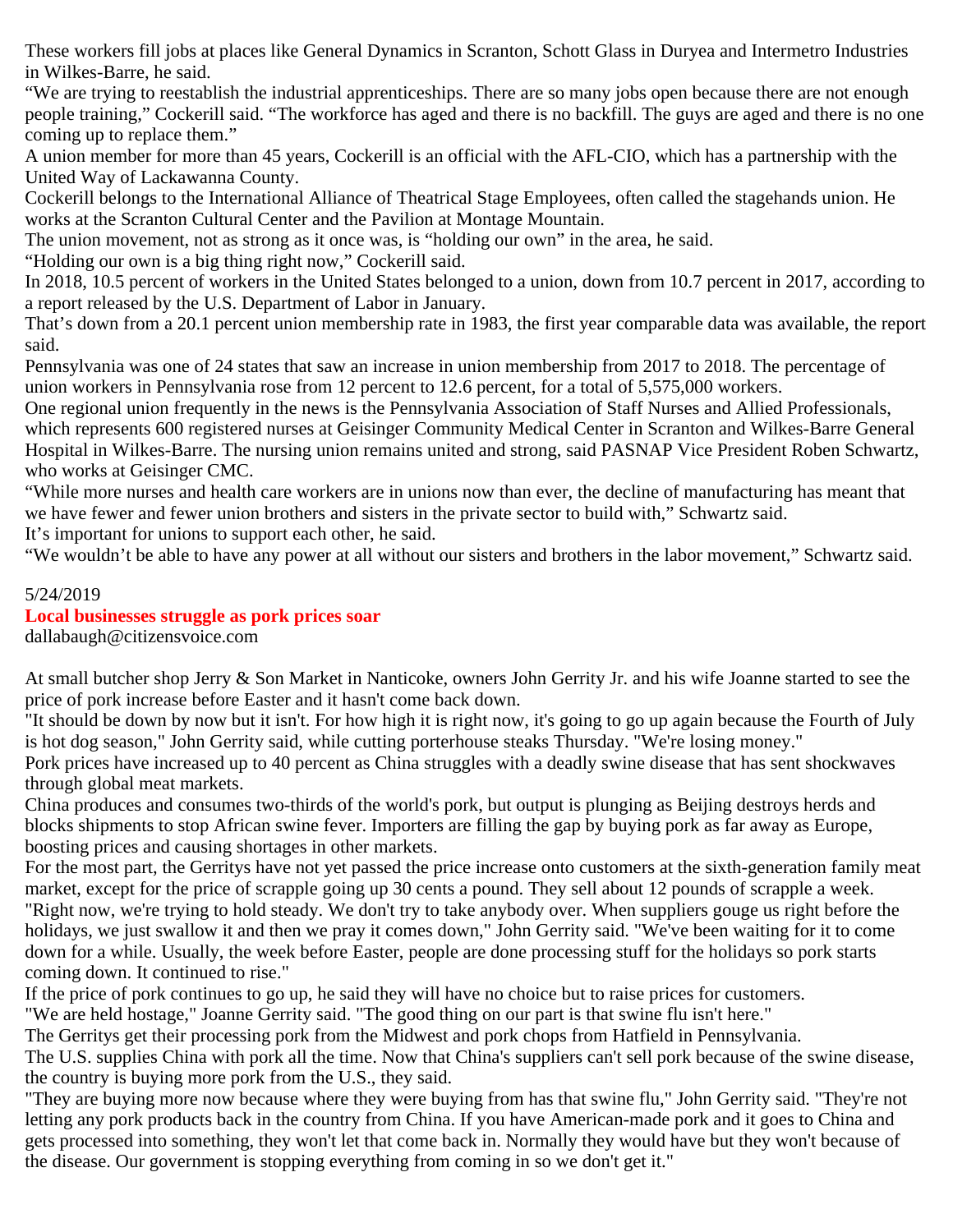African swine fever doesn't harm humans but is fatal and spreads quickly among pigs. It was first reported in August in China's northeast. Since then, 1 million pigs have died and the disease has spread to 31 of China's 34 provinces, according to the U.N. Food and Agriculture Organization.

"The disadvantage is a higher price for us but not the disease for the U.S.," Joanne Gerrity said, emphasizing they will continue to sell quality meat. "Maybe we have to pay more but we're not going to be subjected to the disease." Rising pork prices also have impacted Stookey's Famous Bar-B-Que in West Nanticoke, a local staple that has been in

business for 93 years.

Owner Ralph Frank said he has seen the price of pork increase by a dime a pound. Selling pork is

the core of his business and he buys about 1,000 pounds of pork a week. Seventy-five percent of his business consists of selling the popular pork BBQ sandwiches.

Frank also has not yet increased prices for customers but he said he may be forced to if the cost of pork continues to go up.

"I've looked at some of the news stories about pork prices and it does not look good," he said.

#### 5/21/2019

### **Local Veterans of Vietnam War post closes after national group shutters**

Paul Golias, Correspondent - Citizens Voice

A national Vietnam War veterans' organization has closed up shop and its former posts are doing the same, leading to a spate of donations to other nonprofit organizations.

Post 56 of the Veterans of the Vietnam War, Nanticoke, has donated a new American flag to the Hanover Green Cemetery, Hanover Twp. A ceremony will be held at 6:30 p.m. Wednesday to raise the flag.

Frank Park, of Hunlock Creek, the last commander of Post 56, said declining membership prompted the national organization to shut down a few weeks ago and Post 56 followed.

"We had 60 to 65 members at our peak," Park said, representing all branches of the U.S. military. Park was an Army ranger who, like his comrades in arms, saw action in Vietnam.

The organization used acronym the VVNW, Park said. The group was organized in Pittston, which hosted Post 1, and the national organization had several commanders over the years.

In shutdown mode, Post 56 has donated to the bingo project at the Department of Veterans Affairs Medical Center, Plains Twp.; to the Eagles Aerie in Nanticoke, where the Vietnam vets met for many years, and to other charities. Even though defunct, Post 56 will have a presence at five cemeteries as they prepare for Memorial Day this year. The vets helped place flags on graves of veterans, Park said.

"We also take care of a small cemetery at Sweet Valley,'' Park said. The vets began cutting grass and resetting toppled tombstones several years ago, he said. The cemetery is unnamed, he said, but six to eight Vietnam War vets are dedicated to maintaining the 100 graves on the site.

Len Luba, president of the Hanover Green Cemetery Association, said AMVETS Post 59 of Hanover Twp. will assist in the flag ceremony. The old flag will be lowered and the new flag will be presented by Post 56 members and then hoisted. The AMVETS, formed in December 1944, accepts members from all wars.

Luba said the Hanover Twp. Community Ambulance Association will be on hand. Its new headquarters is on the site of the former Hanover Green fire station just north of the cemetery. The public is welcome to attend, he said.

Another Vietnam vets' organization, the National Vietnam Veterans of America, lists a membership of approximately 65,000, with 617 chapters throughout the United States and its possessions, according to its website. The closest chapter listed is in Thornhurst, Lackawanna County.

#### 5/10/2019

### **No tax hike in Greater Nanticoke Area budget**

mguydish@timesleader.com

Greater Nanticoke Area became the second local school board in three days to pass a "proposed final budget" with no tax increase for the 2019-20 school year.

On Monday, the Dallas School Board pulled a similar feat. Both must pass the final budget by the end of June. GNA Superintendent Ron Grevera cited two unexpected savings: Health insurance premiums had been expected to increase by 8.2 percent, but the district recently learned it would only increase 5 percent. And the district got a break on the monthly premium it pays for one month.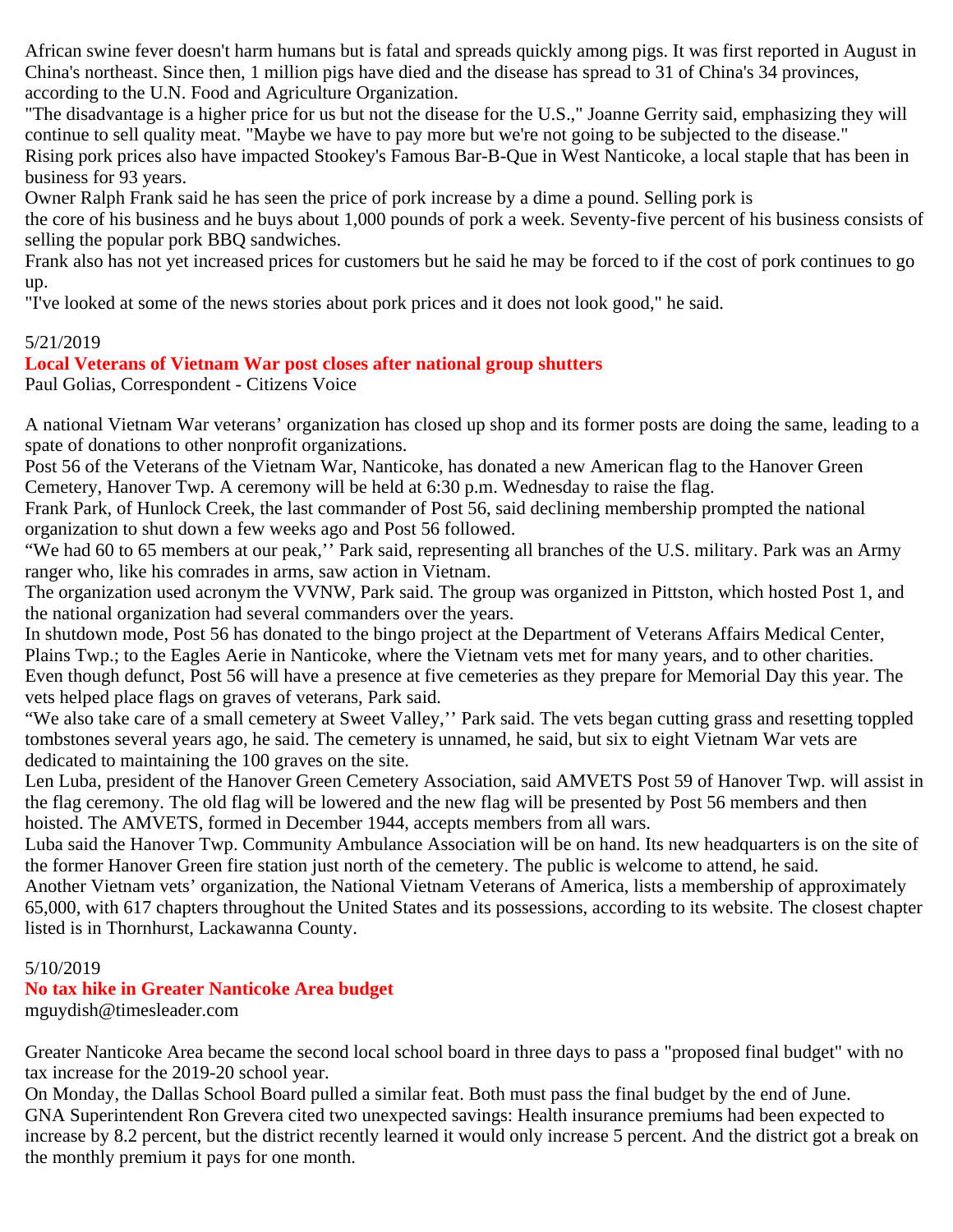The district is a member of the Northeast Pennsylvania School District Health Trust, a consortium of area districts formed to save money by combining buying power. The Trust gave districts a one-half credit for for one month recently, something it has done in the past if the Trust surplus gets above a set point.

The Trust had issues more than a decade ago with surpluses so large districts complained, prompting several district to withdraw from the consortium in the belief they could save more money on their own.

The budget calls for total expenditures of \$30.9 million and revenue a bit more than \$31 million. Business Consultant Al Melone said the budget shows a surplus of about \$120,000, which - if it materializes - would increase the district fund balance at the end of the upcoming fiscal year to \$4.4 million.

The board voted on a list of athletic appointments, but ran into snag in hiring Ed Grant as girls basketball head coach. With Board Member Matthew Landmesser absent, three members - Len Olzinski, Wendy Kotsko Wiaterowski and Mark Cardone voted against the appointment, while Erika Jacobs abstained from all the coach hirings.

Solicitor Vito Deluca noted the abstention was essentially a "no," splitting the board 4-4, which meant the motion to hire Grant failed. Board President Tony Prushinski said he felt any concerns about the appointment should have been brought up in executive session prior to the regular board meeting, but Deluca suggested there should be no discussion of hiring in privacy other than talk related to disciplining employees. Deluca then suggested "further conversation here is not advisable."

Appointments that were approved included boys basketball head coach John Beggs and assistants Ed Lukowski, Zach Pientka and Matt Meade. The board also accepted the resignation of Marnie Kusakavitch as field hockey head coach and voted to advertise the post.

The board accepted the resignation of Grevera's executive secretary Carol Kelly. Grevera praised her decades of service and extensive knowledge of the district thanks to serving in multiple departments. The boar appointed Sarah Engle as secretary to the superintendent at a salary of \$35,000.

And the board approved a string of bill payments, all below \$17,000 except for a new high school alarm system recently installed at a cost of \$178,542. Grevera said the new system id primarily hazard detection, with heat, smoke and carbon monoxide

### 5/7/2019

### **Bureau of Forestry probes wildfires around Nanticoke**

Staff Report - Citizens Voice

The Bureau of Forestry is investigating wildfires that were intentionally set around Nanticoke.

The bureau is offering a \$1,500 reward for information that leads to an arrest.

According to a news release:

Several wildfires were set the evening of April 3 in Newport Twp. and Hanover Twp. outside of Nanticoke. At the time the fires were set, eastern Pennsylvania was under a "red flag warning," a warning issued by the National Weather Service to indicate increased wildfire danger.

The fires burned dozens of acres.

"Circumstances around all of these fires have led us to the conclusion that the fires have been intentionally set. Some of the fires have put public and firefighter lives and property at risk, which is of great concern," said Michael Kern, chief of the bureau's Division of Forest Fire Protection, in the press release. "Intentionally setting a wildfire is arson and we take that very seriously. We are asking for anyone who may have information to come forward."

Information can be forwarded to bureau Special Investigator Terry Smith at 717-362-1472 or at terrsmith@pa.gov. Anonymous tips also will be accepted but do not qualify for the reward.

### 4/5/2019

### **Banko's restaurant heads to sheriff's sale**

Bob Kalinowski - Citizens Voice

J.J. Banko's seafood restaurant, a popular venue that abruptly closed after the 2017 death of its owner, is slated to be sold in June at a Luzerne County sheriff's sale.

The mortgage lender for Banko's filed foreclosure proceedings against the estate of Jeff Bankovich following his death in October 2017.

A judgement for \$903,555 was recently awarded to the mortgage lender, which included \$384,671 in principal balance plus daily interest and other fees that accrued since his death.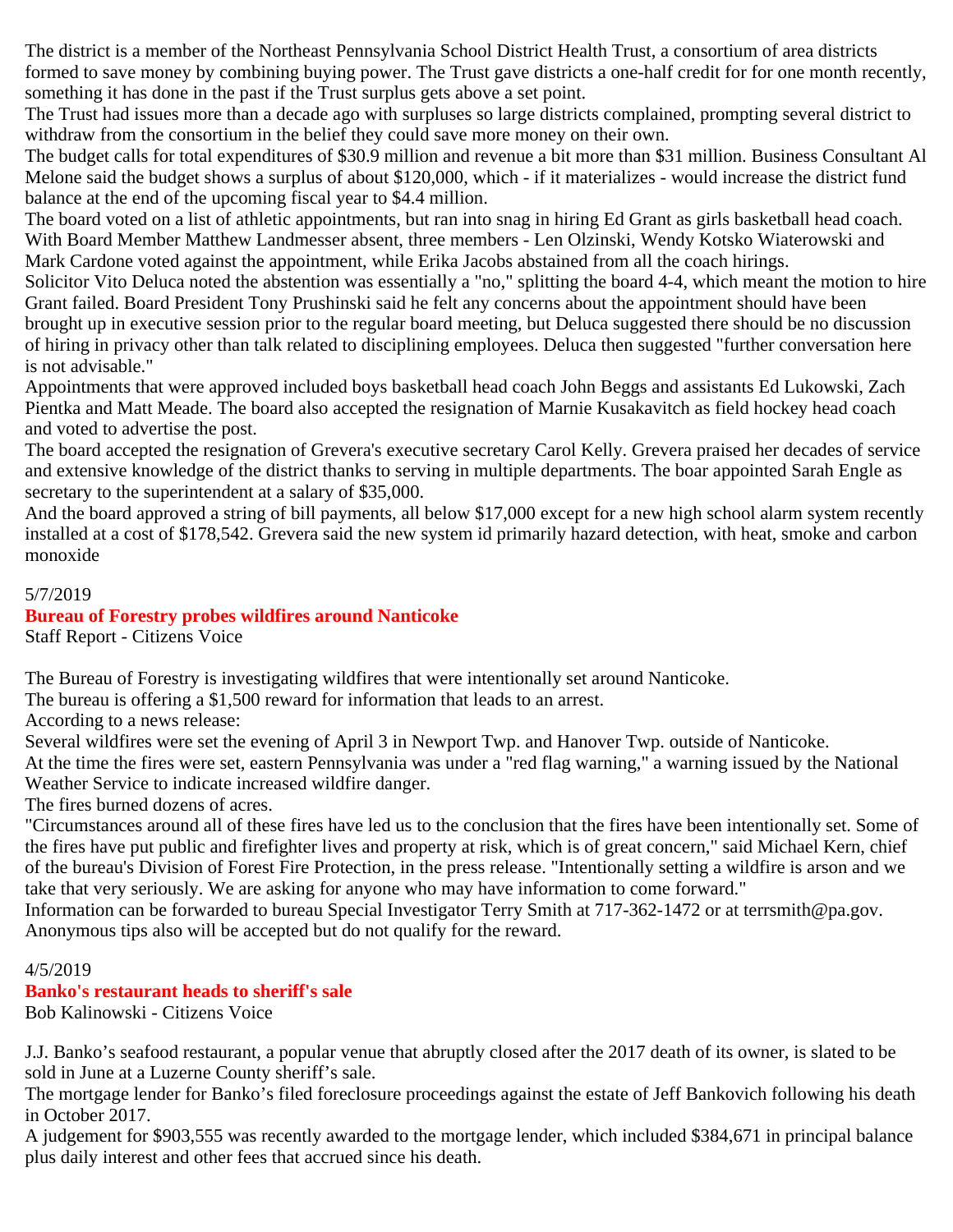"There's basically no assets in the estate. There's mortgages. There's liens against the property. It's unfortunate what happened," said Kingston attorney Thomas O'Connor, who was appointed by the county Register of Wills Office to administer Bankovich's estate.

In August 2017, two months before his death, Bankovich took out a two-year, \$402,000 mortgage on the restaurant along Route 11 that required daily payments of \$1,492.99 to New Jersey-based World Business Lenders, court records show.

Bankovich, 44, who had been recovering from several strokes, died Oct. 19, 2017.

It was not immediately clear what the starting bid for Banko's will be when the property is auctioned during the June 7 sheriff's sale, starting at 10:30 a.m. at the Luzerne County Courthouse. The property is assessed at \$328,700 for tax purposes, according to county records.

The Luzerne County Tax Claim Bureau has also sought to auction other properties Bankovich owned due his and his estate's failure to pay back taxes. They include lots and property adjoining the restaurant, 821 Beverly Drive in Plymouth Twp. and 68 Park Ridge Road in Hunlock Twp.

State and federal tax liens also remain against the business, totaling at least \$98,733.

Longtime friends say Bankovich was a visionary businessman who developed a cult following of customers who loyally flocked to J.J. Banko's on U.S. Route 11 near the intersection with state Route 29.

Bankovich bought the family business, then known as Banko's, from a realtor in 1999. He renamed it J.J. Banko's. Since that time, the restaurant was flooded four times. Each time, Bankovich bounced back quickly, with an army of friends volunteering to do the work. Because the business was located in the floodplain, near Harveys Creek and the Susquehanna River, he couldn't get flood insurance and funded renovations out of pocket.

Bankovich liked to have a little fun with his battles with flooding.

"Located along (and sometimes in) the water on Route 11 in West Nanticoke," read advertisements he placed in The Citizens' Voice.

### 4/4/2019

### **E-commerce company coming to Nanticoke**

dallabaugh@citizensvoice.com

National e-commerce company Spreetail will occupy the second warehouse in the Hanover 9 project near Luzerne County Community College and plans to hire dozens of workers at a starting wage of \$16.50 per hour.

Spreetail will move into a 610,000-square-foot fulfillment center in Missouri-based NorthPoint Development's 2.4 million-square-foot business park being built in Nanticoke and Hanover Twp.

State Sen. John Yudichak, D-14, Plymouth Twp., said Spreetail's investment in the \$40 million facility in Nanticoke is the largest economic development project that the city has seen in the last four decades.

Yudichak joined NorthPoint Development, state and local officials to announce the new tenant at a press conference late Wednesday afternoon at the site.

Spreetail, established in 2006 in Lincoln, Nebraska, sells home, garden and backyard products online. Over the last 13 years, the company has grown and expanded across the country with offices in eight cities and six states with more than 650 employees. The fulfillment center is tentatively expected to open on June 1.

This year, Spreetail will employ 50 people at the Hanover 9 site and company officials expect to employ 120 by 2021. "We are very excited to open our new, state-of-the-art facility in Luzerne County," said Bret Naugle, regional fulfillment manager for Spreetail.

Naugle said the location in Nanticoke offers logistical advantages to satisfy customers who reside in the Northeast. He encouraged interested job candidates to look at open positions and apply at the company's website at Spreetail.com. He said applicants are already rolling in and the company has hired some community residents for full-time positions. The business focuses on delivering products in one to two days, he said.

In addition to paying \$16.50 an hour, Spreetail offers other perks such as paying employees on the job for two years \$5,000 toward a home purchase.

"If you're on the job three years, you get a beach vacation," Yudichak said.

Spreetail's decision to invest in Nanticoke "continues to build upon an unprecedented surge in economic growth" along the new South Valley Parkway, Yudichak said.

"Today, with our great partner, NorthPoint Development, we welcome Spreetail to a growing list of global companies that are investing hundreds of millions of dollars and creating thousands of jobs in the South Valley/I-81 corridor," Yudichak said. "If you are looking to do business as an e-commerce company, a manufacturing company or a logistics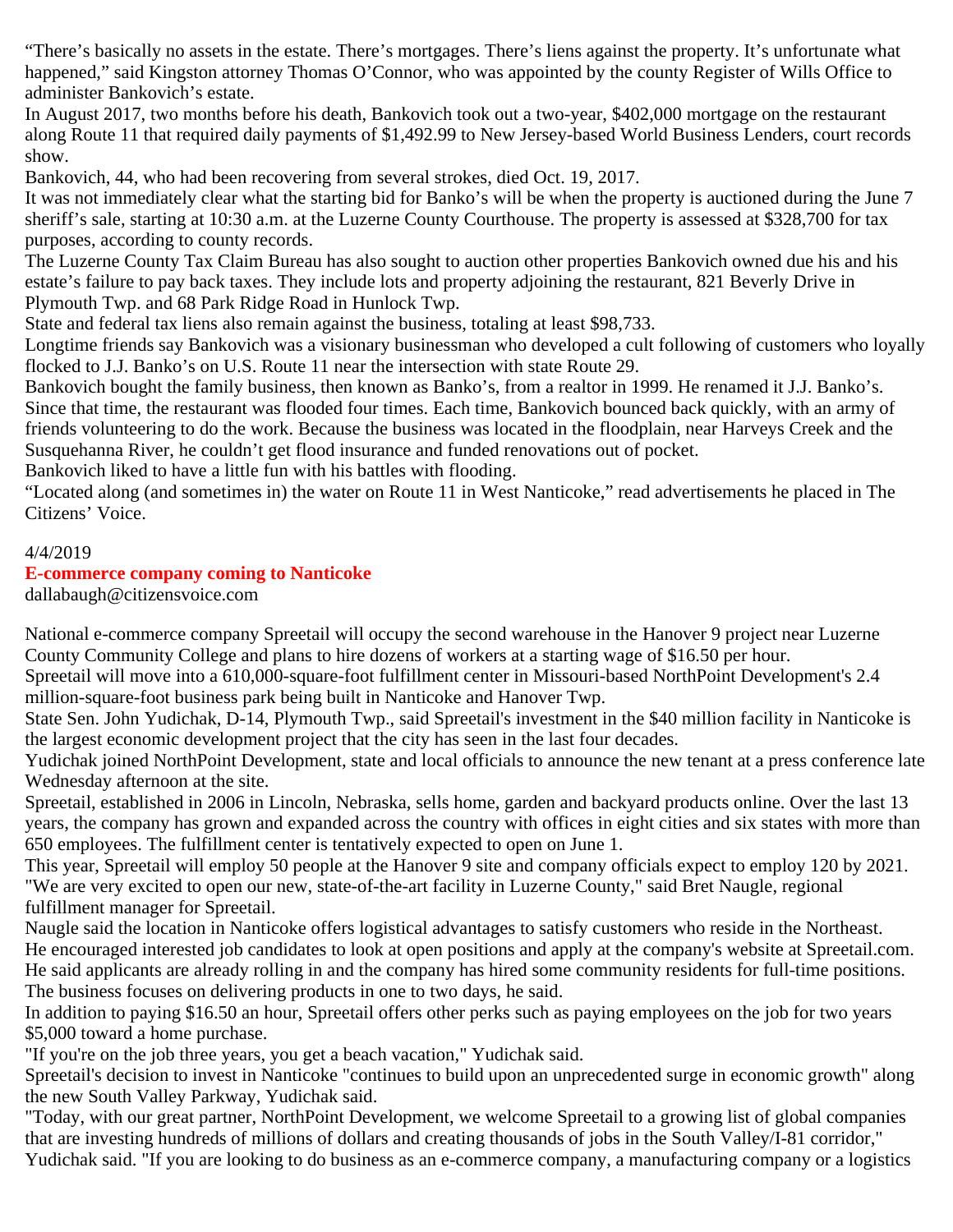company, the South Valley is the place to do business."

The announcement follows a previous announcement in February that True Value Company would occupy another distribution center under construction in the business park.

True Value Company, expected to open in the fall, plans to create hundreds of jobs at the site and is investing more than \$150 million in the project. It plans to occupy 1 million square feet of space in a more than 1.3 million square-foot distribution center being built next to the warehouse for Spreetail.

Nearly 400,000 square feet is left for another business in the warehouse True Value is occupying, said Brent Miles, vice president of economic development for NorthPoint

Development. A third warehouse measuring more than 300,000 square feet is coming soon to the Hanover 9 site and Miles said there may be a possibility for a fourth warehouse.

NorthPoint Development bought the mine-scarred Hanover 9 site from the Earth Conservancy for nearly \$10 million last year.

Elected officials approved a tax break on the construction site under the state's Local Economic Revitalization Tax Assistance program that calls for full real estate tax forgiveness for seven years, 90 percent exemption in the eighth year, 80 percent in the ninth and 70 percent in the 10th year.

NorthPoint Development also brought huge warehouses for Chewy, Adidas and Patagonia to a 172-acre parcel in another part of Hanover Twp. Chewy opened in 2017 and Adidas and Patagonia are hiring and close to opening, Miles said.

"We are pleased they (Spreetail) will join the names of Chewy.com, Adidas, Patagonia and True Value as great tenants NorthPoint has been able to secure for Northeast Pennsylvania," Miles said. "We are proud of the public-private partnership we have built with the city of Nanticoke, Luzerne County, the Earth Conservancy, the school districts and the community college as we continue to invest in the area and keep the momentum to an all time high with capital investment and jobs for the area."

Recently, NorthPoint recently purchased another 173 acres from Earth Conservancy and the Greater Wilkes-Barre Chamber of Commerce for another development called the "Chamber Loomis" project along Dundee Road in Hanover Twp. which also received a LERTA tax break. Work also has begun at that site.

In all, NorthPoint Development has invested more than \$393 million in capital investment in the South Valley Corridor, creating more than 4,600 new jobs.

Spreetail received support from leaders of Luzerne County, Hanover Twp., Nanticoke, school districts, Luzerne County Community College and the Earth Conservancy.

Nanticoke Mayor Nicole Colatosti-Mackiewicz said Spreetail has a long history of community involvement and she is thrilled to welcome the company to Nanticoke. She said the announcement is special to Nanticoke because it's the largest jobs announcement for the city in decades.

"The jobs being created by Spreetail are good-paying, family-sustaining jobs that will benefit our residents," said Luzerne County Manager David Pedri. "We look forward to continuing a partnership that will pay dividends for the South Valley Corridor for years to come."

### 4/4/2019

### **Officials hail announcment of e-commerce tenant for Nanticoke site**

jandes@timesleader.com

Lincoln, Nebraska-based e-commerce company Spreetail.com will occupy a new 610,000 square-foot building along Kosciuszko Street across from Luzerne County Community College, with plans to start fulfillment team members at \$16.50 per hour, officials announced Wednesday afternoon.

Established in 2006, the company will hire 50 employees this year and expects to employ 120 by 2021. Spreetail.com offers a "simple and enjoyable way" to shop online for home, garden and backyard products, a release said. The new \$40 million fulfillment center is tentatively expected to open June 1.

It's the second tenant announced for Missouri-based NorthPoint Development's 322-acre Hanover 9 Industrial Park, which falls in both the city and Hanover Township. Chicago-based True Value Company said in February it will occupy most of a 1.4 million square-foot distribution center also under construction and set to open this fall. Two more buildings are planned at the site, which has become accessible due to the new South Valley Parkway, officials said. NorthPoint also brought Chewy.com, Adidas and Patagonia Inc. to its first 172-acre project in Hanover Township known as the Hanover Ridge Trade Center, and it is working on a third development with three structures planned on 173 acres it purchased along Dundee Road in the township.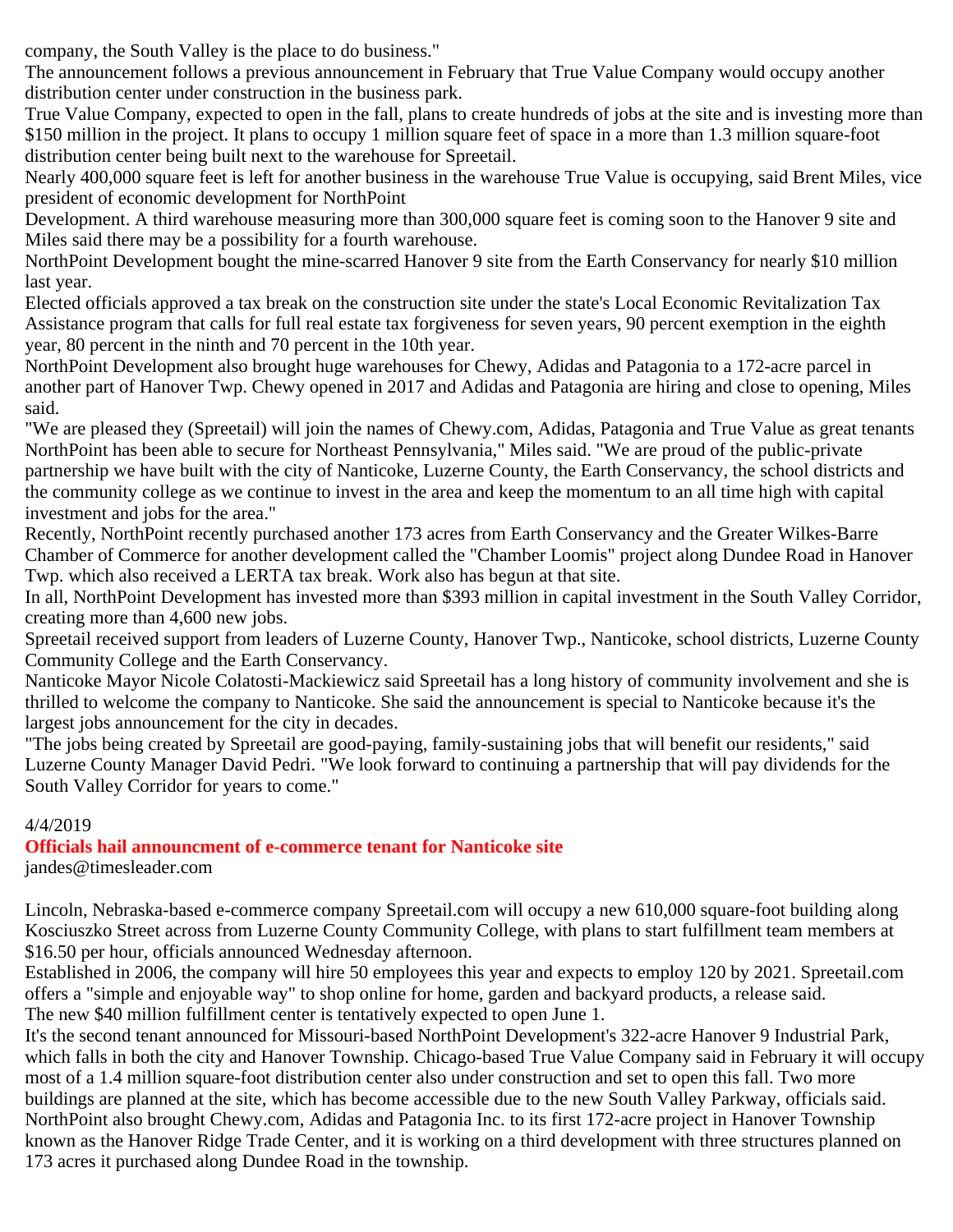Spreetail.com has grown and expanded across the country over the past 13 years, with offices now located in six states employing more than 650, a release said.

The Nanticoke site offers "logistical advantages" to continue that growth and create new opportunities in this region, said Bret Naugle, Spreetail.com's regional fulfillment manager.

In an announcement event Wednesday attended by a contingent of area legislators and elected officials, Naugle said he can already tell the company selected the right location for its latest facility because local employees hired to date meet its search for "hardworking and humble team members."

In the announcement release, county Manager C. David Pedri described the company's new positions as "good-paying, family-sustaining jobs that will benefit our residents."

'Unprecedented development'

Standing in the cavernous structure during Wednesday's event, state Sen. John Yudichak, D-Nanticoke, said Spreetail.com's investment is the largest single economic development project in the city in four decades, noting the last was the community college construction.

"Welcome to the Hanover 9 business site, where an unprecedented economic development story is unfolding at a breathtaking pace right before our eyes," Yudichak said.

In addition to creating jobs, Spreetail.com will benefit the community because it donates 5 percent of every purchase to charity, which has added up to more than \$1 million to date helping other areas where it has facilities, Yudichak said. The company also provides attractive benefits, including vacations and money toward home purchases after employees have reached certain tenure milestones, he said.

Brent Miles, NorthPoint's economic development vice president, said his company is proud of its public-private partnership with taxing bodies, the community college and Earth Conservancy, which is the nonprofit that originally owned two of the sites and much of the third tract along Dundee Road.

More than \$400 million has been invested in NorthPoint projects to date, Miles said, promising to continue the momentum.

"Thank you for believing in us," Miles told the group, repeating his mantra that capital goes where it is welcomed. The Hanover 9 park received a tax break on new development but not the land, which was exempt under Earth Conservancy. Spreetail.com and True Value will receive full real estate tax forgiveness on new buildings for seven years, 90 percent exemption in the eighth year, 80 percent in the ninth and 70 percent in the 10th and final year, officials have said.

Chicago-based Clayco constructed the first three NorthPoint buildings and also is handling the True Value and Spreetail.com structures.

Nanticoke Mayor Nicole Colatosti-Mackiewicz and county Council Chairman Tim McGinley also spoke during the announcement.

Colatosti-Mackiewicz praised her predecessor, the late Rich Wiaterowski, for putting in long hours to secure the project. McGinley said many people worked together to make the Spreetail.com and other NorthPoint projects a reality. "I think it's just terrific what's happened here," McGinley said.

4/2/2019

**Pharmacy, therapy center set for closed personal care home in Nanticoke**

bkalinowski@citizensvoice.com

A former personal care home in downtown Nanticoke will see new life as a pharmacy and physical therapy center. The city's General Municipal Authority has agreed to sell the former Villa Personal Care Home to FCLN Real Estate LLC for \$450,000, according to a real estate consulting firm handling public relations on the project.

Nockley Family Pharmacy, which has locations in Hanover Twp. and Scranton, plans to open its third location at the property.

Cawley Physical Therapy and Rehabilitation plans to use part of the building to relocate and grow its Nanticoke practice. The business has five locations including the Nanticoke facility. The move will allow Cawley to increase available services in Nanticoke by adding an aquatics therapy pool.

Additional retail space will be available.

"Good things are happening," City Manager Donna Wall said.

The Municipal Authority bought the property at East Main and Walnut streets for \$825,000 after the personal care home closed in 2014. The purchase was made through a \$1 million grant from the Pennsylvania Department of Community and Economic Development's Pennsylvania First.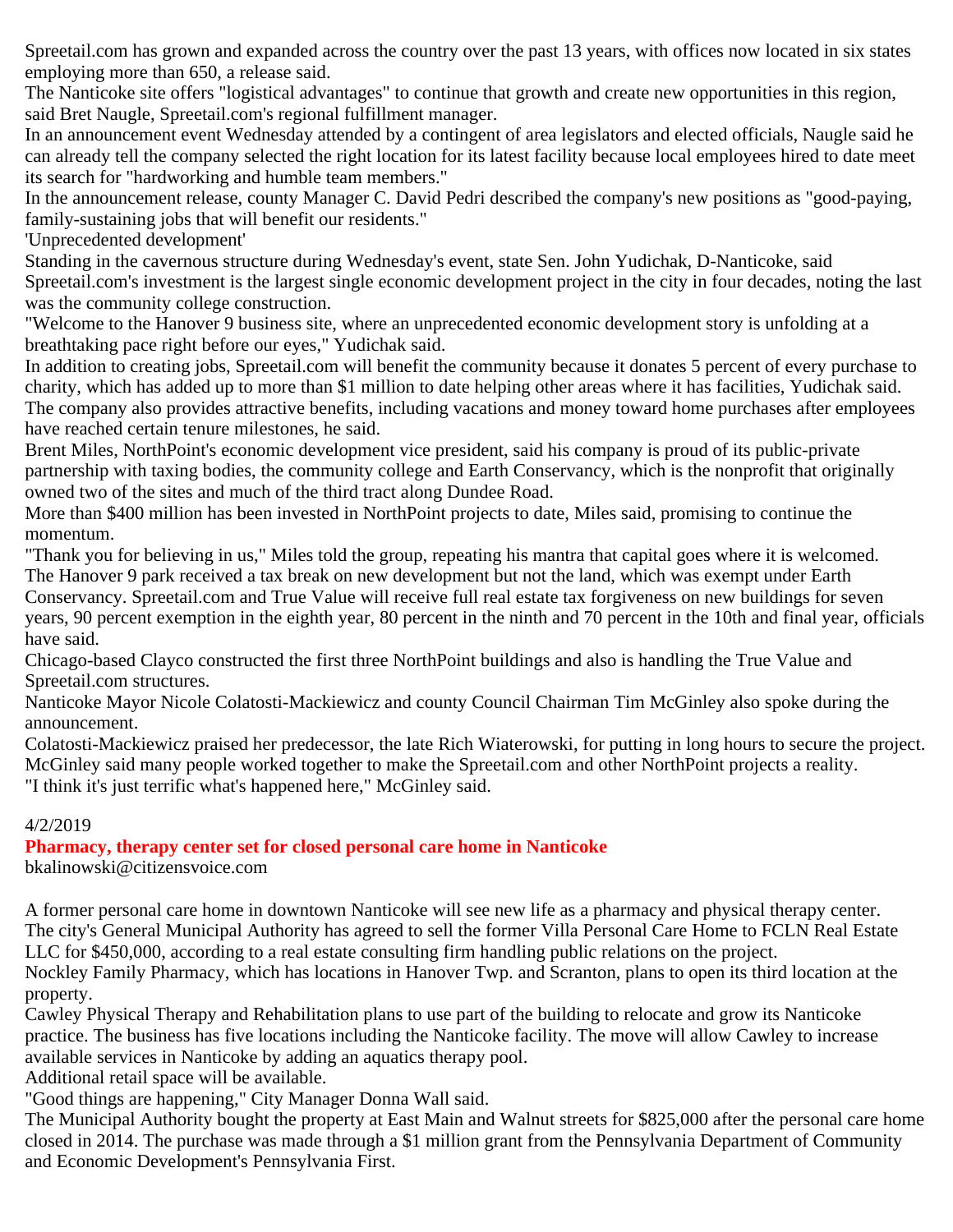The Municipal Authority voted to sell the property last Monday. The sale is still pending. Proceeds will be used to fund other projects in the downtown.

"We've been a quiet partner in Nanticoke's economic development for a long time and now our efforts are starting to show. We look forward to continuing to support the City of Nanticoke in its revitalization efforts so that the whole community can benefit," said John Nadolny, chairman of the municipal authority.

The development is the latest in downtown Nanticoke in recent years.

Luzerne County Community College opened its culinary arts center in a new building at Market and Main streets and moved its health and sciences center to the former Kanjorski Center at 38 E. Main St.

Geisinger Health System built a clinic at 128 E. Main St.

On the other side of East Main Street, a \$21 million project is planned after existing properties are claimed through the eminent domain process. The proposed five-story property will include dozens of affordable housing units, retail space and a transit hub.

### 4/2/2019

### **Nanticoke to sell former personal care home; new tenants already lined up**

pkernan@timesleader.com

The city of Nanticoke will be selling a former personal care home that's sat empty since 2014, and it will be revitalized to include a family pharmacy and rehabilitation center.

The announcement came Monday in a press release from the General Municipal Authority of the City of Nanticoke, which said the former Nanticoke Villa Personal Care Home would be sold to FCLN Real Estate LLC.

The property, located at the corner of East Main and Walnut streets, will be sold for \$450,000.

The Villa closed in October 2014, and has sat vacant since then. According to the release, the property has since become "dilapidated," leading to numerous calls for fire and police crews.

According to the release, the building will become a new home to the third location of Nockley Family Pharmacy. The company already has locations in Hanover Township and Scranton.

Cawley Physical Therapy and Rehabilitation will also relocate its Nanticoke practice into the building, pursuing a plan to add an aquatics therapy pool to its practice.

The release has said additional retail space is still available.

The chair of the municipal authority, John Nadolny, said in the release that improvements like these are showing off the authority's work in the city.

"We've been a quiet partner in Nanticoke's economic development for a long time and now our efforts are starting to show," he said. "We look forward to continuing to support the City of Nanticoke in its revitalization efforts so that the whole community can benefit."

### 4/1/2019

**Pharmacy, physical therapy center to open in former Nanticoke personal care home** |Bob Kalinowski - Citizens Voice

A former personal care home in downtown Nanticoke will see new life as a pharmacy and physical therapy center. The General Municipal Authority has agreed to sell the former Villa Personal Care home to FCLN Real Estate LLC for \$450,000, according to a real estate consulting firm handling public relations on the project.

Nockley Family Pharmacy, which has locations in Hanover Township and Scranton, plans to open their third location at the property.

Cawley Physical Therapy and Rehabilitation, plans to use part of the building to relocate and grow their Nanticoke practice. The business has five locations including the Nanticoke facility. This move will allow Cawley to increase available services in Nanticoke by adding an aquatics therapy pool.

Additional retail space will be available.

"Good things are happening," said City Manager Donna Wall.

The Nanticoke Municipal Authority bought the property at East Main and Walnut Streets for \$825,000 after the personal care home closed. The purchase was made through a \$1 million grant from the Pennsylvania Department of Community and Economic Development's Pennsylvania First.

The Municipal Authority voted to see the property last Monday. The sale is still pending. Proceeds will be used to find other projects in the downtown.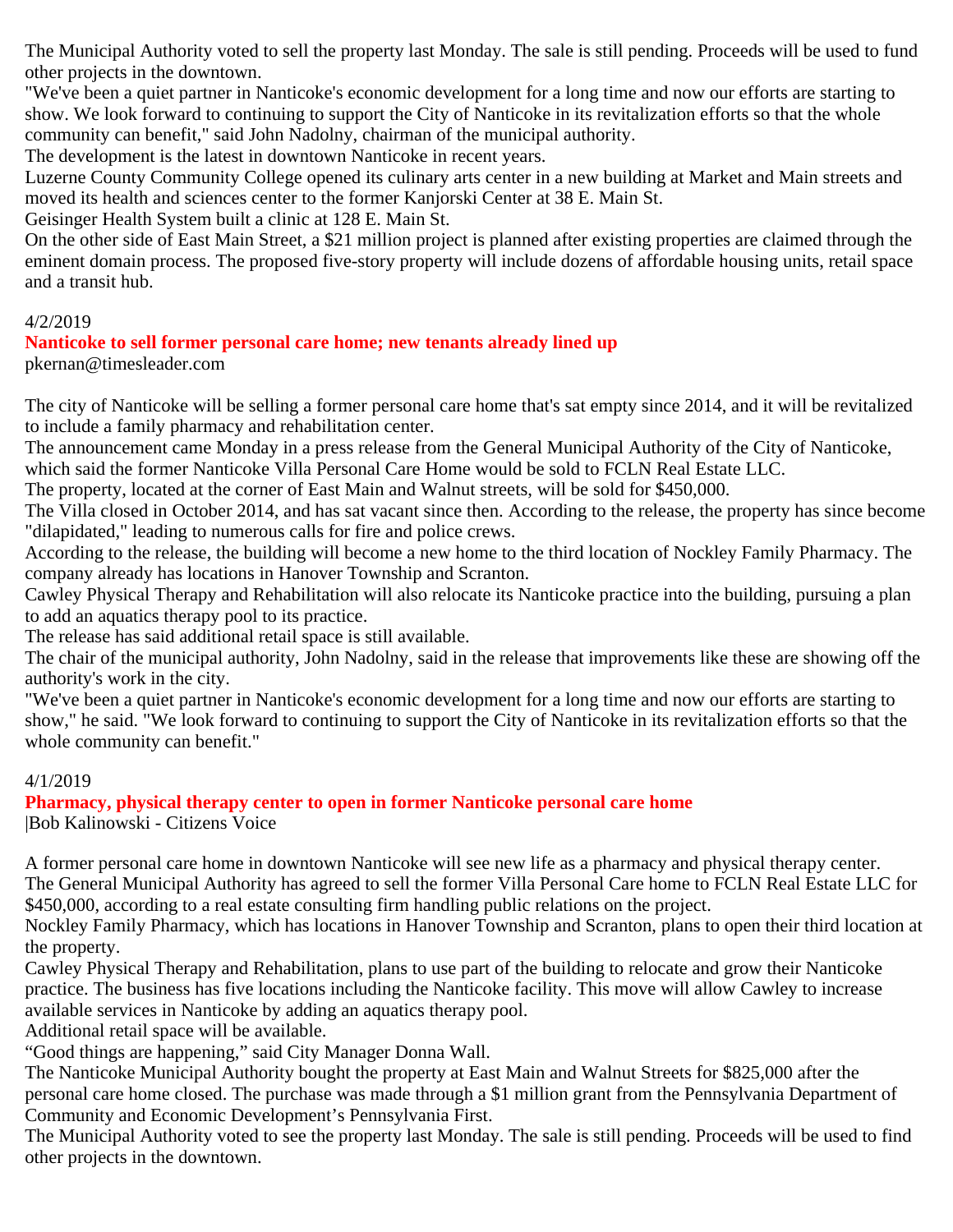"We've been a quiet partner in Nanticoke's economic development for a long time and now our efforts are starting to show. We look forward to continuing to support the City of Nanticoke in its revitalization efforts so that the whole community can benefit," said John Nadolny, chairman of the municipal authority.

### 3/24/2019

### **Nanticoke Fire Department shows off new engine at open house**

Marcella Kester - Times Leader

Children happily ran around a shiny red fire truck inside the Nanticoke Fire Department on Saturday, occasionally stopping to examine all the buttons and levers on display.

Several apparatuses were available for public inspection as a big crowd came out to celebrate the addition of a new fire engine to the department's fleet.

Donning a sleek red paint job and an image of the American flag emblazoned on its grille, Engine 3 made its official debut — something Nanticoke Fire Chief Kevin Hazleton said culminated a 10-year process.

"It's been many, many years in the making. We've been trying to get the grant for over 10 years," he said of efforts to acquire the new engine. "At the end of the day, this is \$438,000. So you can understand why you only get them every so often."

The 2019 Pierce Saber can hold 500 gallons of water; uses a 1,500 gallon per-minute pump; and carries the Jaws of Life, a hydraulic rescue tool that can help free people from small places such as a crushed passenger compartment after a vehicle crash.

The engine will be replacing a 45-year-old truck.

It was financed through a collaborative effort that involved the city, a community development block grant and volunteer donations.

Saturday's open house also showcased a new rescue engine that was obtained for the department in October through the Nanticoke Firemen's Relief Association.

Before Engine 3 received an official blessing by Father James Nash, Chief Hazleton took a moment to point out a very important message that has been placed on both sides of the engine.

Growing emotional, Hazleton pointed to a memorial patch honoring late Nanticoke Mayor Richie Wiaterowski, who was instrumental in the effort to obtain the fire truck.

'Deserves recognition'

Pausing mid-run to stop and stare into the glimmering metal bumper before running her hands across an array of attachments, 2-year-old Teagan Bruza was just one of many children fascinated by the apparatus.

Her mother, Nanticoke resident Amanda Bruza, said she wanted to come out and support the fire department for all it does for the community.

Not only does the department help keep residents safe, but it also assists with education in schools and elsewhere, said Bruza.

"Our fire department definitely deserves a lot of support and recognition," she said. "Plus, my daughter loves fire trucks, so we thought it'd definitely be something she'd enjoy seeing."

Another person who enjoyed the open house was new Mayor Nicole Colatosti-Mackiewicz, who also took a moment to congratulate firefighters on their much-needed addition.

"It's about time we got a new engine. Engine 4 is older than me," she said, drawing chuckles from the audience.

"It is imperative that we continue to support 24/7 fire department services that keep our community safe," she added.

### 3/24/2019

### **Nanticoke café set to open second location**

Staff reports - Citizens Voice

A new specialty café is moving into downtown Hazleton where a former restaurant operated.

Grateful Roast Coffee, a café featuring specialty coffees made with an in-house coffee roaster, is set to open in April at 9 E. Broad St., previously occupied by Dragonfly Café.

Along with its signature coffee, Grateful Roast also will have a menu including pastries and breakfast and lunch items. It is the latest new business in the downtown, about a block away from the recently reopened Dragon Chinese restaurant.

The Hazleton café is Grateful Roast's second location, following the opening of its first in Nanticoke three years ago.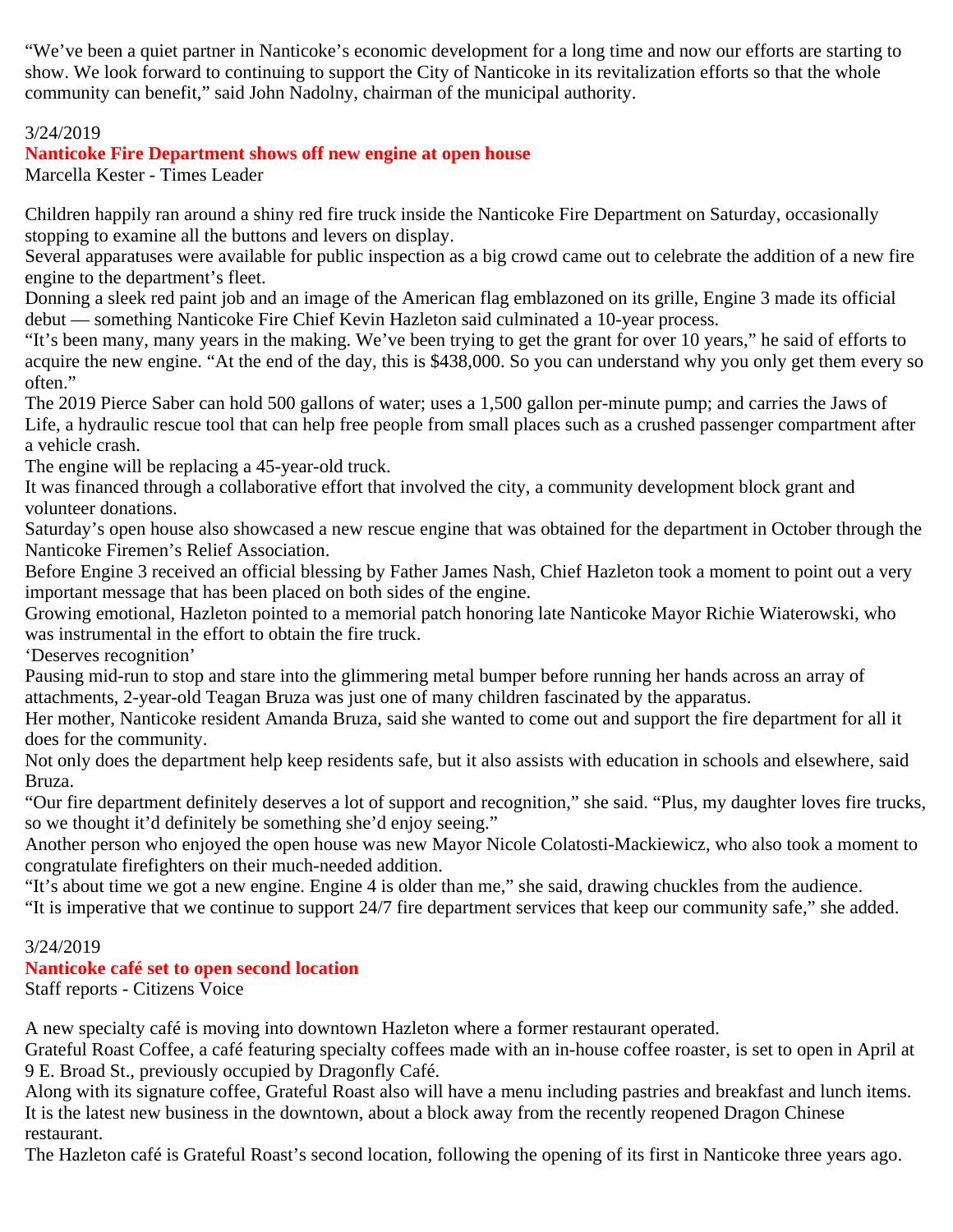Owners Brian Williams and Sarah Kratz expect the hours to be the same as the Nanticoke location: Monday through Friday from 7 a.m. to 4 p.m. and Saturdays from 8 a.m. to 3 p.m.

As a native of Portland, Oregon, Williams grew up in the coffee culture of the Pacific Northwest area. When he and Kratz moved to Northeast Pennsylvania to be closer to her family, they quickly realized the region needed a quality coffee alternative to what was being served at chain coffee and donut shops.

Williams began studying coffee roasting, building a business idea and making plans to open a café.

"I knew pretty early on that if we really wanted a coffee culture, we needed to build it ourselves," Williams said. "I took whatever start-up money we had saved and purchased a little 2-kilo (4-pound maximum batch size) coffee roaster. I put that on my sun porch, purchased a few delicious coffees and taught myself how to roast."

When asked what makes Grateful Roast stand out from the competition, he said rather than its coffee and unique food items, is the local community.

"We stay mindful of our place in a community," he said. "We feel that we have a responsibility to give back to the community we serve in and we can use our coffee as a vehicle for change, so we do. We often host events aimed at raising funds or awareness for various local causes."

In Hazleton, Grateful Roast Coffee already is working with Brandon's Forever Home by roasting Brandon's Brew. When someone purchases a bag of Brandon's Brew from the foundation, \$5 is donated to Brandon's Forever Home. The coffee is roasted in-house, and that the menu items feature high-quality, locally sourced ingredients.

"We are the only place in Luzerne County that actually roasts our own coffee locally, in our own café," Williams said. "You can come into the café and actually see the coffee roaster and smell the beans roasting.

"We place an emphasis on high-quality and locally sourced whole foods. We use local artisans, bakers and farms to produce the foods that we offer. The more local foods we can offer, the better we feel about the business we're doing. It's very important to support local because we're all in this together."

Williams said the spirit of Grateful Roast Coffee seems to fit with the downtown revitalization Hazleton is experiencing, Williams said.

"I love what Hazleton and the Downtown Hazleton Alliance for Progress are doing," he said. "The downtown looks great and is only getting better. One night after visiting the space, before we signed the lease, we were driving down Broad Street heading to Interstate 81 and I noticed how all the trees were lit up with lights; not even just downtown, but all down the street. It's things like this that really show a city's pride. I am very proud to be a new business in this revitalizing city."

Turning the thought of a second Grateful Roast Coffee location in Hazleton from an idea to reality was a team effort involving the city of Hazleton, the downtown alliance, CAN DO and other organizations supporting downtown. Jocelyn Sterenchock, CAN DO's coordinator of entrepreneurial services, assisted Williams in navigating the licensing and permitting process, leaning on the relationships developed with the city.

"Working to bring this business to downtown Hazleton took a lot of teamwork and it could not have been done without the support of those partnerships we rely so heavily upon," she said. "I'm passionate about having new and young businesses in downtown Hazleton. I think Grateful Roast Coffee will be a complement to the many long-established restaurants that are already in our community."

Williams said Sterenchock's assistance throughout the entire process had an integral role launching the second location. "Jocelyn is amazing," Williams said. "She kept us informed throughout the entire process and spearheaded everything from start to acceptance. I can't say enough about how awesome she's been. Running a cafe is crazy enough, and trying to open a second is insane, but she made it happen and, for that, we are truly grateful."

### 3/22/2019

### **Nanticoke Fire Department set to unveil new fire truck**

Bob Kalinowski - Citizens Voice

The Nanticoke City Fire Department is hosting an open house from 1 to 4 p.m. Saturday to unveil its new fire truck to the public.

Engine 3, a 2019 custom-built Pierce Saber, will be blessed at the event by the Rev. James Nash of St. Faustina Parish in Nanticoke.

City officials will offer comments during the open house.

The City of Nanticoke purchased the new engine with funds from a DCED grant and state grant money allocated to the volunteer hose companies that support the city's full-time department.

This new engine is equipped with a 500 gallon water tank and can deliver 1500 gallons per minute with its pump. It was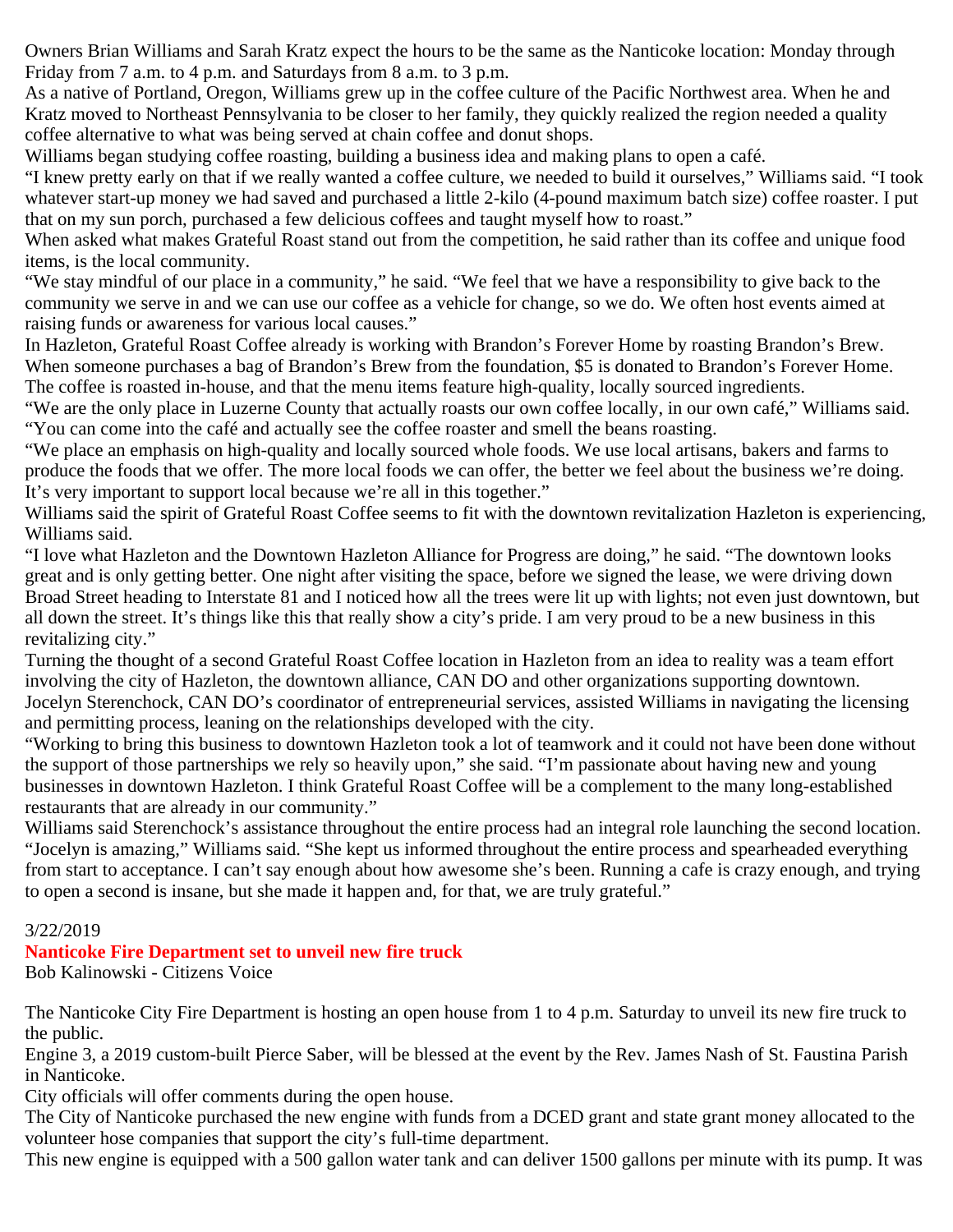designed with a short wheel base and an overall length of 28 feet, four inches to navigate through tight streets and alleys in the city. The truck has a

### 3/19/2019

#### **Nanticoke's oldest tree coming down**

Bob Kalinowski - Citizens Voice

The oldest tree in the city is coming down.

Work began Monday to cut down a hulking maple tree that towered and leaned over East Main Street in Nanticoke, a landmark estimated by an arborist to be nearly 250 years old.

The last of the tree should be ground down to nothing by Wednesday, said Jeff Arnott, owner of Arnott Tree Service of Hanover Twp.

"It's all rotted, dead. It was falling on the road," Arnott said.

After a recent inspection, it was determined the tree was too much of a possible hazard to remain standing, Arnott said. Much of the tree was hollowed out, he said.

"It's full of cavities," he said.

Arnott and workers spent Monday sawing brush and branches off the tree, leaving being the bulkier trunk and some bigger branches.

Main Street was closed to traffic in both directions.

Nanticoke police Chief Tom Wall, who monitored the operation on Monday, said the city had little choice but to have the tree cut down when an arborist gave the opinion it was a safety hazard.

"Once it was determined it was an unsafe tree, if we didn't do anything, we obviously would have been liable if something happened," Wall said.

#### 3/18/2019

#### **Look Back: Nanticoke evacuated in 1987 due to poisonous fumes from blaze** elewis@timesleader.com

Nearly 18,000 people in Nanticoke fled their homes under a mandatory evacuation ordered by then Mayor John Haydock early in the morning of March 24, 1987.

A poisonous acidic cloud settled over the city due to a blaze, which erupted at 12:30 a.m., inside the Spencer Metal Processing Plant on Alden Road. Six 55-gallon drums of sulfuric acid and nine other chemicals were inside the building, the Times Leader on March 25, 1987.

The combination of heat from the fire and water from fire hoses caused a poisonous cloud to "hover" over the city, Haydock told the Times Leader on March 24, 1987. Then Gov. Robert P. Casey signed a proclamation declaring a disaster emergency.

Luzerne County Emergency Management Director Jim Siracuse expanded the evacuation to include residents in the Sheatown section of Newport Township and parts of West Nanticoke in Plymouth Township. Approximately 127 patients from Nanticoke State Hospital were transported to other hospitals, and residents at Birchwood Nursing Center and St. Sanislaus Medical Center were sent to other nursing home facilities.

Ambulances poured into Nanticoke to transport patients as firefighters and police officers went door-to-door to rattle people awake instructing them to get out.

"Most residents said the first frightening sound they heard was the pounding of a stranger at the door – and their first thought was that something had happened at the Susquehanna Nuclear Power Plant, located less than 20 miles away near Berwick," the Times Leader reported March 25, 1987.

Evacuation shelters were set up at high schools at Hanover Area, Wyoming Valley West and Crestwood, Kistler Elementary School in Wilkes-Barre, the U.S. Army Reserve Center in Hanover Township and the Italian American Sports Club in Glen Lyon, Newport Township, the Times Leader reported March 25, 1987.

"Evacuees described a disoriented, nighttime flight from their homes into streets filled with bumper-to-bumper traffic and a sky suffused with the red glow of fire," the Times Leader reported.

The National Guard blocked roads leading into Nanticoke at 8 a.m., as traffic jammed on Sans Souci Parkway, Middle Road and state Route 29 leading out of the Trojan city.

"In the main corridor at Hanover Area before dawn, a crowd stood shoulder-to-shoulder. Some people cradled babies, dogs or cats in their arms," reported the Times Leader, noting the cafeteria and gymnasium were completely filled with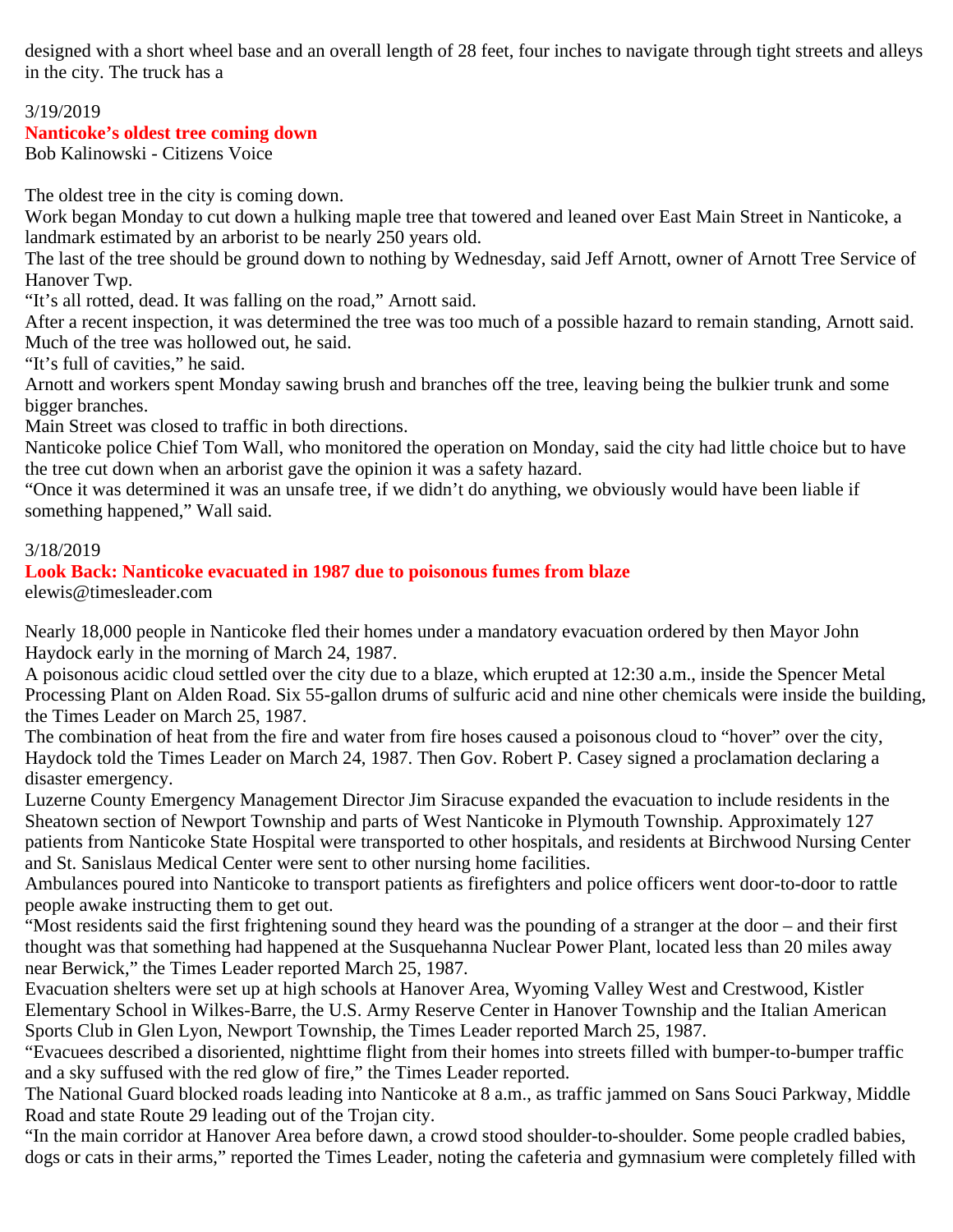evacuees.

A decade before cellphones, a long line formed waiting to use the lone pay phone inside the corridor at the Hanover high school.

More than 100 firefighters battled the blaze that destroyed the building.

"A ring formed around the entire city. The smoke was very heavy and very irritant," Nanticoke Fire Commissioner Mark Yeager told the Times Leader.

Hours after the blaze was extinguished and the state Department of Environmental Protection conducted air tests, residents were permitted to return home.

A state police deputy fire marshal determined the fire was caused by an electrical malfunction and ruled it an accident. Cleanup at the Spencer site took several months.

[Nanticoke Webdesign Info: Read more about the fire here.](http://nanticokecity.com/spencer%20fire.pdf)

### 3/15/2019

### **GNA ramps up security**

mbuffer@citizensvoice.com

The [Greater Nanticoke Area](http://www.gnasd.com/) School Board voted Thursday for a policy to enhance security and enact tougher disciplinary actions at the Educational Center.

The Educational Center this year became a middle school for sixth through eighth grades. The new policy is a reflection of that change, Superintendent Ronald Grevera said.

The school district is installing a metal detector at the facility, and next year, students will be required to use clear backpacks, Grevera said. The district also is imposing a "restricted movement plan" for students outside classrooms and is hiring two part-time hall monitors for the school, Grevera said.

"Students at the Educational Center must learn appropriate behavior and how to interact appropriately with peers,"

Grevera said. "They also have to realize that when they do things, there are consequences for their actions."

The school board also approved an agreement with Franklin and Marshall College to participate in the College Advising Corps. in 2019-20. The district will pay \$25,000 of the \$50,000 cost to participate in the program, which provides a fulltime advisor at the high school to help students with the college-admission process, Grevera said.

Next year will be the fourth year the district has participated in the program, and Greater Nanticoke Area is the only district in Luzerne County that participates, Grevera said.

3/14/2019

### **Trevor Stanley Grohowski receives Eagle Scout Award**

Citizens Voice Submitted

Trevor Stanley Grohowski, a member of the Boy Scout Troop No. 418, sponsored by the American Legion Post 395, and a resident of Nanticoke City, has earned the honor of Eagle Scout, the highest rank that the Boy Scouts offers. Grohowski, 18, a honor student at John S. Fine High School, part of the Greater Nanticoke Area School District, achieved the 21 merit badges required to receive the Eagle Scout award. For his service project, he designed and constructed a toddler area for the Hanover Recreation Association in the Hanover section of Nanticoke. A ceremony honoring Grohowski took place on Oct. 28, 2018, at the Party Place, Nanticoke. At the ceremony, he was also honored with citations from former U.S. Rep. Lou Barletta, state Sen. John Yudichak, and state Rep. Jerry Mullery for his accomplishment.

He resides in the Hanover section of Nanticoke with his parents, Diane and Eric Grohowski and siblings, Dr. Deric Grohowski, and Amber Grohowski.

3/6/2019

**Crowds rush to local favorites for Fat Tuesday desserts**

Bob Kalinowski - Citizens Voice

As people rushed to his Nanticoke bakery for their Fat Tuesday fix, Joe Kowalski of [Sanitary Bakery](http://www.sanitarybakery.com/) revealed the secrets behind a good paczki.

"A paczki to me is a high-performance doughnut," Kowalski said. "It's a doughnut with extra sugar, extra eggs and mashed potatoes, believe it or not. That's what makes the doughnut so rich. The mashed potatoes on the inside give it a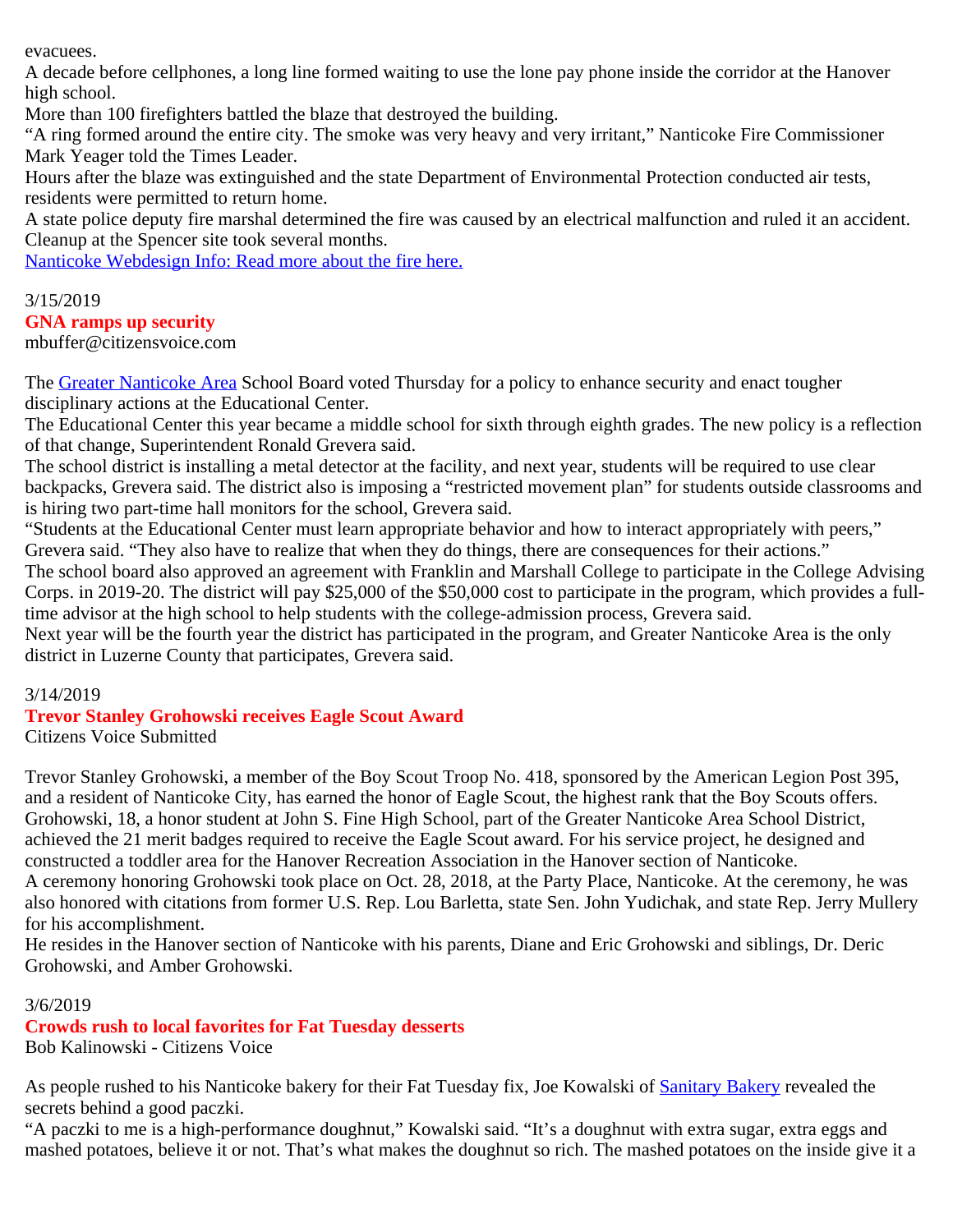good texture compared to a regular doughnut."

Paczkis, pronounced "poonch-keys" and sometimes spelled "ponczkis," are a traditional Polish treat that are a staple on Fat Tuesday, the day before Catholics begin fasting for Lent. Legend has it the extra-rich pastry got its start in Poland centuries ago when families were encouraged to use up all their eggs, butter, sugar and fruits before fasting for Lent. Sanitary Bakery on Tuesday offered apple, blueberry, prune and black raspberry paczkis.

Kowalski and his co-owner brother, Ed, worked 16-hour days getting ready for Fat Tuesday. They started at 1 a.m. Tuesday, expecting to sell around 400 dozen paczkis and fasnachts, the German cousin of the paczki.

Stanley and Marion Viercinski traveled from Old Forge, the self-proclaimed 'pizza capital of the world,' to Sanitary Bakery in Nanticoke on Tuesday to buy paczkis for their neighborhood.

"This is the paczki capital of the world," Stanley Viercinski said with a laugh.

Asked if they were giving up anything for Lent, Marion Viercinski was quick to answer:

"Not giving up paczkis, she said.

Residents from throughout the area also descended on Bakery Delite in Plains Twp. for paczkis, fasnachts and king cakes.

Staff started working around 10 p.m. Monday to prepare for the big day. The owners prepared to sell up to 10,000 paczkis and fasnachts.

George Blom, a co-owner, defined a paczki as an "extra rich-doughnut."

"It's really a fried pastry," Blom said.

Fat Tuesday is one of the busiest days of the year, ranking with Christmas Eve and the day before Thanksgiving, he said.

"It's been busy since 4 or 5 o'clock in the morning," Blom said Tuesday afternoon. "We were open all night, really."

### 3/3/2019

### **Nanticoke man quits day job, starts urban farm**

dallabaugh@citizensvoice.com

After battling melanoma, Yale Wolfe wanted to adopt a healthier lifestyle and grow some of his own food.

Wolfe, 41, grows unconventional things like broccoli and green pea shoots, red amaranth, popcorn shoots and purple rambo radish sprouts in his Nanticoke home. He said these "microgreens" are packed with nutrients and have many nutritional benefits.

Microgreens are the seedlings of vegetables and herbs harvested after sprouting as shoots. They have more nutrients than full-grown vegetables and Wolfe said he could just harvest them and eat them.

Most take seven to eight days to grow. The best way to eat microgreens is raw like a salad, he said.

"It's really considered a superfood," he said. "Eating a small amount of this is like eating a big bushel of broccoli as far as the nutrients."

Wolfe likes gardening and he said he started growing microgreens in his quest for better health after battling melanoma and undergoing three surgeries.

"I had to start living a more healthy lifestyle," he said. "I really had to make some changes."

Later, Wolfe grew his urban farm into a business. He transformed his former music studio into a business that he calls Wolfepack Urban Farm where he grows racks of microgreens.

He formerly worked as a sales manager in the wireless industry and decided to quit his day job to operate his urban farm.

He has a background in graphic arts and social media marketing and a computer in his growing room. He promotes his microgreens on a Facebook page and an Instagram account for Wolfepack Urban Farm.

"I took that scary plunge of quitting my day job to pursue this because it was something I was passionate about," he said. "Some of my friends who are chefs were really encouraging me to do this."

Wolfe sells his microgreens to customers, including chefs who like to use them to enhance dishes with their aroma, texture and visual appeal. Chefs like red amaranth because the vibrant color pops on their plate, Wolfe said. He also grows and sells cilantro and basil.

The Beer Deli in Forty Fort sells 2-ounce packages of Wolfe's microgreens for \$5 each and chef William Kuchta said he adds them to food like soups and salads and as sandwich toppers.

Kuchta has seen a big demand for microgreens at the Beer Deli.

"Everything has gotten great reviews and it's been a great success so far," Kuchta said. "They're a good thing because they don't just add a wonderful color and aroma but they pack such a punch with flavor. Based on reports going back to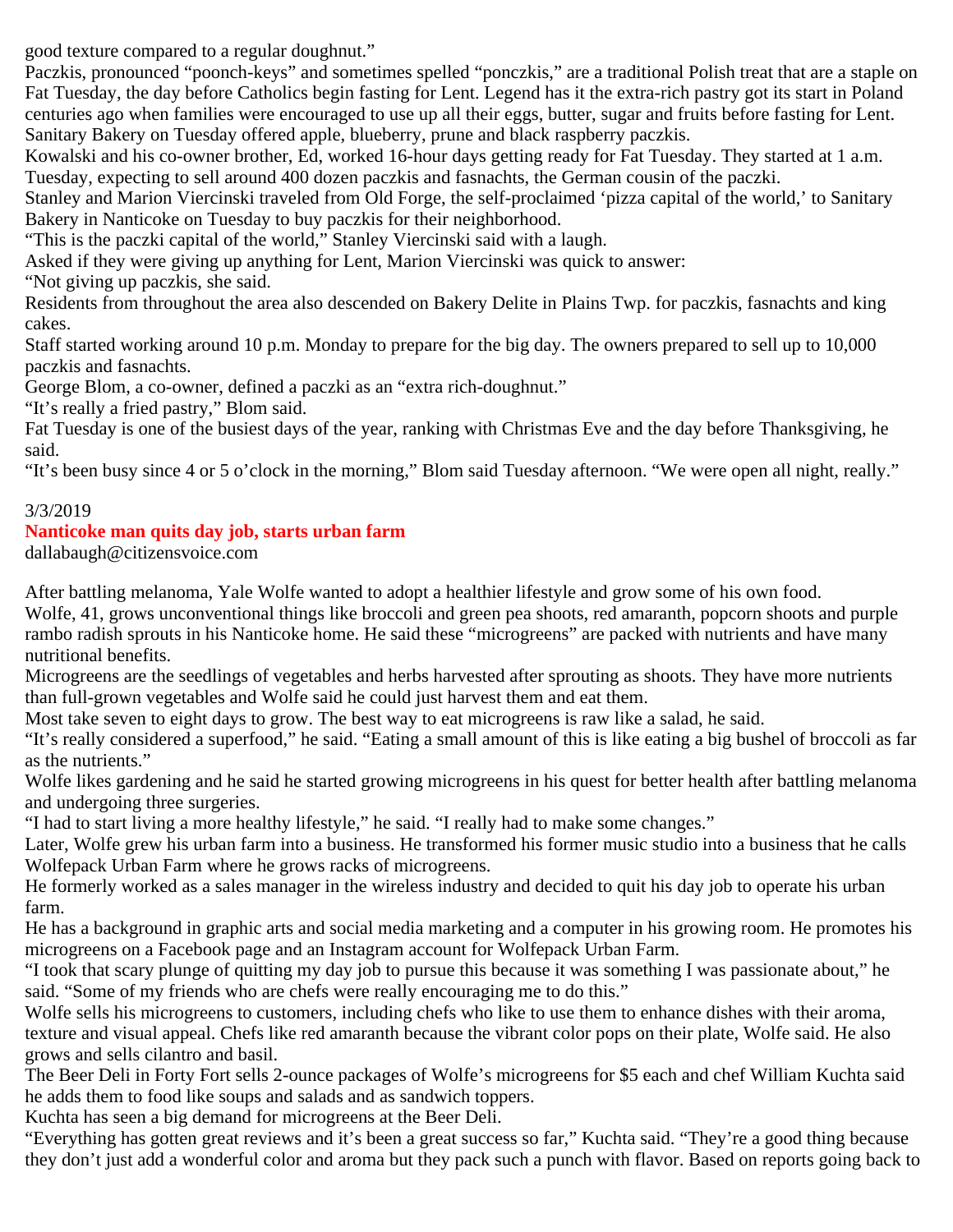2012, their nutritional value is 40 times greater than their mature counterparts. If you eat a pea shoot, it has more nutrients than a pea."

Wolfe's customers also include chef Jeff Kochanski of Bettelli's Villa in Wilkes-Barre, who is part of a group called NEPA Chefs For Sustainability.

Kochanski has used microgreens Wolfe grows like red amaranth to garnish dishes. He purchases microgreens from Wolfe for \$3 to \$5 for 2-ounce containers that he said last for two or three days.

"We like buying small and local," Kochanski said. "It's the small local guys helping the small local guys." Wolfe recently donated spicy mixed microgreens and green pea tendrils for an eight-course dinner chefs held at Bettelli's Villa to benefit Four Seasons Farm in Meshoppen.

Kochanski said he has garnished pork with broccoli microgreens, which have more nutrients than full-grown broccoli. When people find their food aesthetically pleasing, he said they will reap benefits from eating more nutrients.

Wolfe spends extra money to buy high-quality organic seeds. He delivers the microgreens he grows. He has met chefs like Kochanski through photos he has posted on Instagram.

"All the business I have so far is people reaching out to me through my Instagram," he said. "Instagram is huge because that's where all the chefs are. Chefs are taking cool pictures of their food and posting that on Instagram."

Wolfe has seen a demand for microgreens and in the future, he plans to expand by growing more in his garage and adding a greenhouse in his yard. His goal is for more people to order boxes of microgreens that could be delivered to their homes.

"I'm scaling up quickly," he said.

#### 2/26/2019

# **Heavy winds cause damage to building in Nanticoke**

Bill Wellock - Citizens Voice

High winds damaged a building that was once home to a beer distributor in downtown Nanticoke.

Winds pulled down part of the roof on the Nanticoke Beer Distributors building at 201 Arch St.

After winds pulled down the material under the building's eaves — known as a "soffit" — bricks on the wall started falling where the soffit had blow off.

City employees put fencing around the building to keep passersby away from the hazard of falling debris.

At some point, the building will likely have to be demolished, said city manager Donna Wall.

Mark Construction Services of Moosic have said in the past that they could demolish the structure to make space for a parking lot that would complement a planned development project at the nearby site of the now-closed Nanticoke Villa, an assisted living facility that closed in October 2014.

### 2/25/2019

### **Honey Pot Club members trying to move past theft**

Bob Kalinowski - Citizens Voice

The Honey Pot Club has been a part of Angela Sullivan's life since she was a kid. Her grandfather would walk her down to the social hall to buy a candy bar and talk to the neighborhood elders.

As an adult, she'd visit to have some drinks with friends and share some laughs.

Sullivan, 42, has been saddened to drive by in recent weeks to see the building sit empty and idle, the result of the building's utilities being shut off due to a large theft.

"It's dark and cold when you drive by now," Sullivan said. "It's sad."

Sullivan is among the club's board members who are leading the effort to reopen the club under new leadership. First, they need to raise money to pay off nearly \$13,000 in bills and taxes that racked up while the club's former treasurer allegedly embezzled tens of thousands of dollars.

The club is selling "Save the Honey Pot Club" T-shirts and is hosting a craft fair on March 10 at the 400 Club in Nanticoke.

"The goal remains to open the doors and become operational again," Sullivan said.

The abrupt shuttering of the club also forced the Honey Pot Volunteer Fire Department out of service because it shared the building with the club. The department on Feb. 6 said it was operating under limited service. Three days later, the department announced it was completely out of service until further notice.

In court documents, police said former board member and treasurer Daniel Wozniak admitted to stealing from the club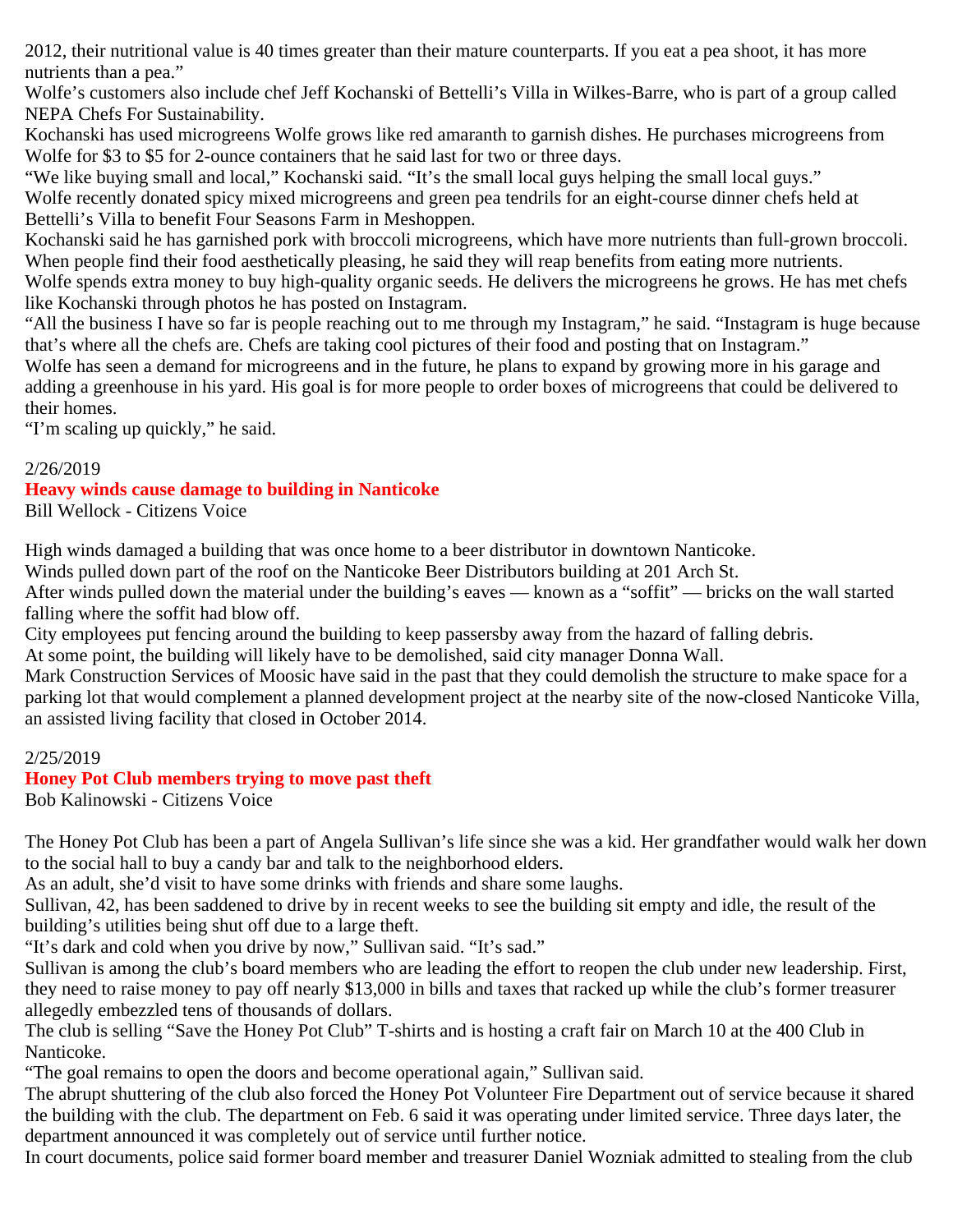for years to support a gambling habit. He admitting to taking money from nightly cash deposits until there wasn't enough money left to pay bills, court papers say.

Since the theft came to light, Wozniak and three of his family members left the club's board.

Four new members were appointed at an emergency meeting held Thursday, Sullivan said.

Sullivan, her husband and her mother are the other three board members.

Sullivan said "better systems" will be in place to track finances. She noted that financial reports presented at meetings "were not accurate."

Some former board members have stepped up in leadership roles to help, Sullivan said.

"They know the checks and balances that need to be in place," she said.

### 2/18/2019

### **Court fight continues over eminent domain issue in Nanticoke**

Bill Wellock - Citizens Voice

An eminent domain dispute in Nanticoke is still working through county court.

The General Municipal Authority of the City of Nanticoke filed a declaration of taking for properties along the 100 block of East Main Street on Aug. 28, 2018.

On Jan. 28, attorneys for the municipal authority filed the latest motion in the ongoing dispute.

The purpose of the project is to provide affordable senior housing and public transportation, as well as to improve the infrastructure, streetscape, pedestrian safety and economic development in the city, and those are valid purposes for using eminent domain, attorneys argued. The fact that private interests may also benefit is immaterial.

The taking should not be considered excessive, attorneys argue, because it fulfills a need in the city.

In its declaration of taking, the authority said it plans to build a five-story mixed-use building on the site that will include affordable housing for senior citizens, a Geisinger center for the elderly, a parking garage and a bus station. But Nilved Apartments, LLC, owned by Debbie Massaker, and Clifford and Mary Lou Pomicter objected to the project. Among the complaints raised by the Pomicters and Nilved Apartments are beliefs that the project will include additional commercial space and that some of the apartments will not be used for senior citizens. There is already enough affordable housing for senior citizens in the city, their motions contend.

The motions also say they believe an older adult center could be replaced by a YMCA and that plans for an intermodal center are not finalized, and that the possibility of those changes means the project does not have a definitive plan. The basis for that belief is a news article published in The Citizens' Voice in 2018 about the project, which quotes state and local officials.

The municipal authority denies those contentions, saying the project does not include additional retail or commercial space. The authority also denies that any housing won't be for senior citizens in Nanticoke and says there are not adequate vacancies at three other senior housing facilities in the city, Oplinger Towers, Nanticoke Towers and Park Towers.

### 2/16/2018

### **Leadership WB group aims to improve Nanticoke's Quality Hill Park**

boboyle@timesleader.com

A Leadership Wilkes-Barre project committee is looking to restore and beautify Quality Hill Park on Hill Street in Nanticoke.

The committee said the public park is a destination for many local families to host parties and gatherings. The project consists of various renovations and upgrades throughout the park, including:

- Replacing or repairing an existing fence that was damaged during a recent storm
- Painting of existing facilities throughout the park
- Upgrades and renovations to the community center and public restrooms
- Landscape upgrades such as shrubs, perennials, mulch and trees
- Pavement repairs for the existing basketball court

The committee will be holding a fundraiser Thursday, Feb. 21, from 6 p.m. to 9 p.m. at Sabatini's Pizza in Exeter. Cost is \$25 and includes all-you-can-eat pizza and up to three drinks. There will be raffle baskets and a 50/50 raffle with a \$100 minimum guaranteed.

Tickets can be purchased prior to the event by contacting Jeff Kiluk at jkiluk@sordoni.com, or at the door the day of the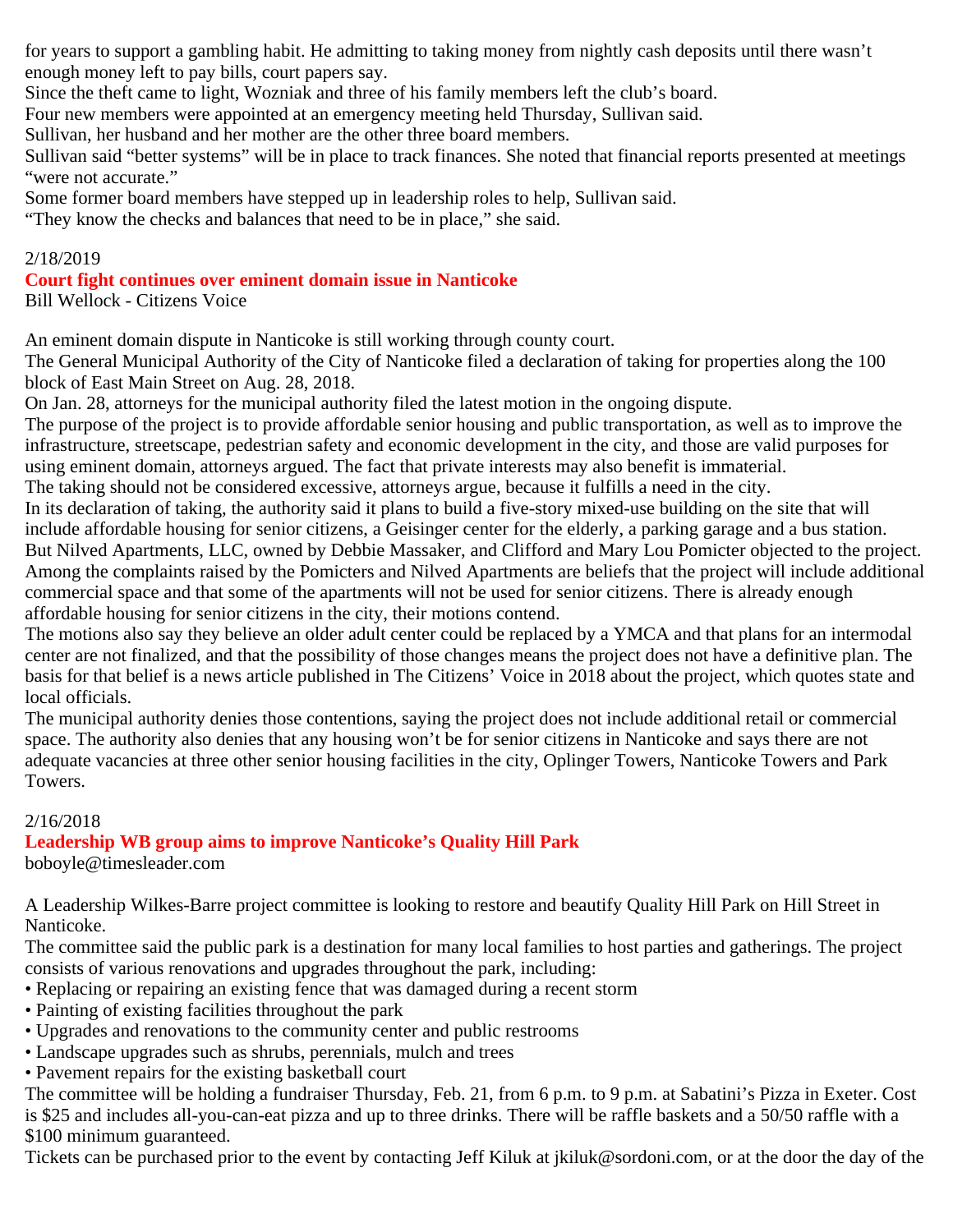event.

The committee's goal is to raise \$5,000. Every dollar that is raised will be invested in the park and will help pay for the materials needed to complete the renovations.

Donations to help support the project can be made by contacting Matt Daube at mdaube@toyotasportsplex.com. The park includes basketball courts, tennis courts, swing sets, a merry-go-round, slides, a community center with restroom facilities, picnic tables and benches.

Besides Kiluk and Daube, committee members include:

- Candice Dutko cgdutko@geisinger.edu
- Dawn Gilliland gillilandd@service1.org
- Christine Mackin cmackin@wvcakids.org
- Tyler Salerno tyler.salerno@assuredpartners.com
- Deb Telesz deborah.telesz@prudential.com
- Desiree Voitek desireevoitek@kings.edu

### 2/14/2019

### **Local school districts tightened security in Parkland massacre's wake**

Michael P. Buffer 0 Citizens Voice Note: This excerpt was taken from full article

The [Greater Nanticoke Area School District](http://www.gnasd.com/) "has been very proactive in safety and security" since the Parkland shooting, Superintendent Ronald Grevera said. Greater Nanticoke hired a full-time school police officer this year, and the \$39,000 cost was covered by a Safe Schools Grant.

The district added two walk-through metal detectors and metal detector wands at the high school, and they have also been used for sporting events, Grevera said. Clear backpacks are required in the high school, and they will be used at the Educational Center beginning in the 2019-20 school year, Grevera said.

"All buildings in the district now have locking vestibules, which we did not have a year ago," Grevera added. Visitors must now present a valid ID for a check on whether they are on the list of registered sex offenders. The district also plans to use a \$7,000 grant to add communication systems to the district through "walkie-talkies" and a repeater for a district frequency through the FCC, Grevera said.

### 2/12/2019

### **Demolition begins at shuttered St. Joseph Church in Nanticoke**

Staff Report - Citizens Voice

Demolition began on the former St. Joseph Church in Nanticoke on Monday.

The church and an adjoining rectory at 107 E. Noble St., closed in May 2010 as part of the Catholic church consolidation.

Demolition is being done by Brdaric Excavating, Inc.

The Diocese of Scranton will try to find a buyer for the property once demolition is complete, according to diocese spokesman Eric Deabill.

### 1/26/2019

## **WVIA seeking volunteers for 'Our Town Nanticoke' segment**

Staff Report - Citizens Voice

Nanticoke will be featured in WVIA's "Our Town" series.

"Our Town Nanticoke" will be a "day-in-the-life" one-hour video scrapbook focusing on the people, places and happenings of Nanticoke, as seen through the eyes of its residents.

Nanticoke residents are invited to attend the first "Our Town Nanticoke" community/volunteer meeting at 6:30 p.m. Jan. 31 at the Nanticoke City Municipal Building.

Residents will discuss which landmarks, events and local stories the program should tell about their town.

A second community/volunteer meeting will be held at 6:30 p.m. Feb. 7 at the same location.

During this meeting volunteers will participate in a whiteboard session to determine the stories to be told in the program and which stories each volunteer will videotape to create the show.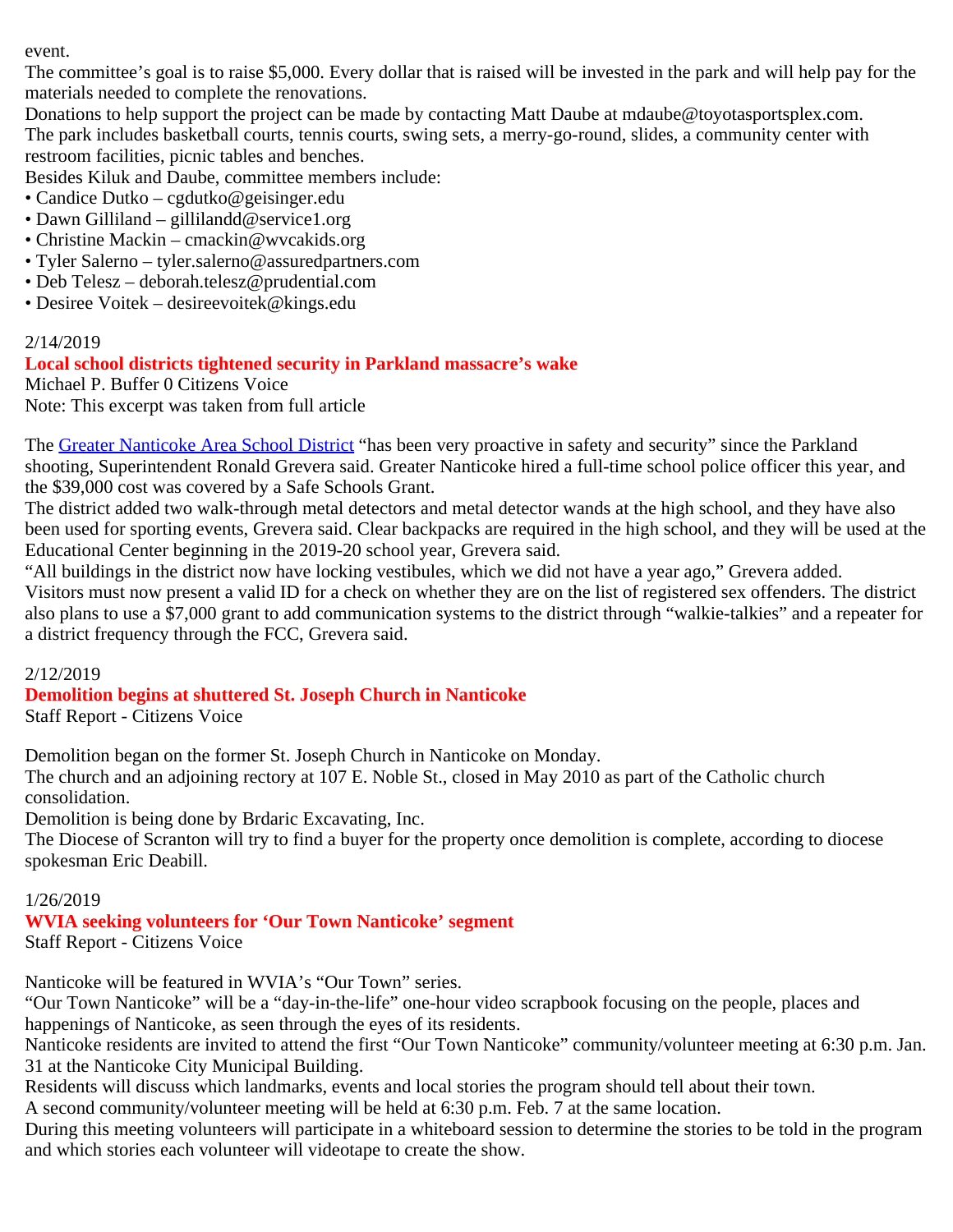WVIA hopes to recruit 20 to 25 area residents with personal camcorders.

Anyone interested in being a videographer and/or storyteller for the program should contact Lisa Mazzarella at 570-602- 1164 or email lisamazzarella@wvia.org.

"Our Town Nanticoke" will debut April 25.

#### 1/23/2019 **Five people displaced after fire in Nanticoke**

elewis@timesleader.com

Five people have been displaced due to a fire at an apartment building on East Washington Avenue that could have been much worse early Wednesday morning.

Fire Chief Kevin Hazleton said a woman was awake in her second floor apartment at 5 E. Washington Ave. when she smelled smoke just before 5:30 a.m.

The woman grabbed her son and called 911 while escaping the building.

Hazleton said the woman did the right thing by closing doors, which prevented the fire from spreading.

"On her way out, she closed the bedroom door and closed the apartment door," Hazleton said. "It starved the fire of oxygen and kept the fire to the bedroom. We ran a line and nailed this fire. She did the right thing by closing the doors." Hazleton said the fire was extinguished within 10 minutes. No injuries were reported.

Three people in a first floor apartment were displaced due to water damage.

Hazleton said the second floor apartment sustained fire damage to the bedroom and smoke damage.

Smoke alarms were activated alerting other tenants, Hazleton said.

Hazleton said there were no issues with the cold temperatures that was around 25 degrees at the time of the fire.

"We did have the street department come up and spread salt around," Hazleton said.

Fire departments in Hanover Township and Kingston assisted at the scene.

### 1/15/2019

### **Father of slain correctional officer pens historical novel**

bkalinowski@citizensvoice.com

Don Williams of Nanticoke has written a historical novel dedicated to his son Eric, a correctional officer killed nearly six years ago in a federal prison.

While the novel is based on a real event at the end of the Revolutionary War in 1782, a common theme of the book deals with a topic he's thought a lot about in recent years: revenge.

"It mostly surrounds revenge for the murder of family members," Williams said.

Williams, who advocated for the death penalty for the inmate who killed his son, said the book is based on a littleknown event at the end of the war, the Gnadenhutten massacre, also known as the Moravian massacre.

"It's an occurrence very few people know about," Williams said. "It was an unbelievable tragedy."

The massacre was the killing of 96 Christian Moravian Indians by a colonial white American militia from Washington County, Pennsylvania on March 8, 1782. Survivors of the dead vowed revenge.

The summary of Williams' book, Eighteen for Mercy, says he knows the topic well, following the death of his son. His son's killer was convicted of murder, but spared from getting the death penalty.

"He understands being compelled to seek revenge and didn't just write about those things; he lived them," the summary says. "As the characters in his book had to do, Donald also had to move forward and continue to live this life and hopefully experience some joy here and there among the struggles."

Williams said he wrote the book previously, but it ended up like a history book. This time, he wrote it as a novel and he thinks it's more compelling.

The fighting described in the book wasn't just imagined, according to Williams' website. He was able to describe some scenes from what he experienced during the Vietnam War.

"Breathing in the thick gunpowder and smelling feces and blood, which he described in a battle scene in his novel, Eighteen For Mercy, wasn't something he read somewhere," the book summary says. "The smells, the confusion, dryness in the mouth, and the inability to swallow experienced in battle, was something Donald had experience during his time in Vietnam."

BUY THE BOOK

You can purchase Eighteen for Mercy at **donaldwilliams** *ir.com* or by going to **Amazon.com**.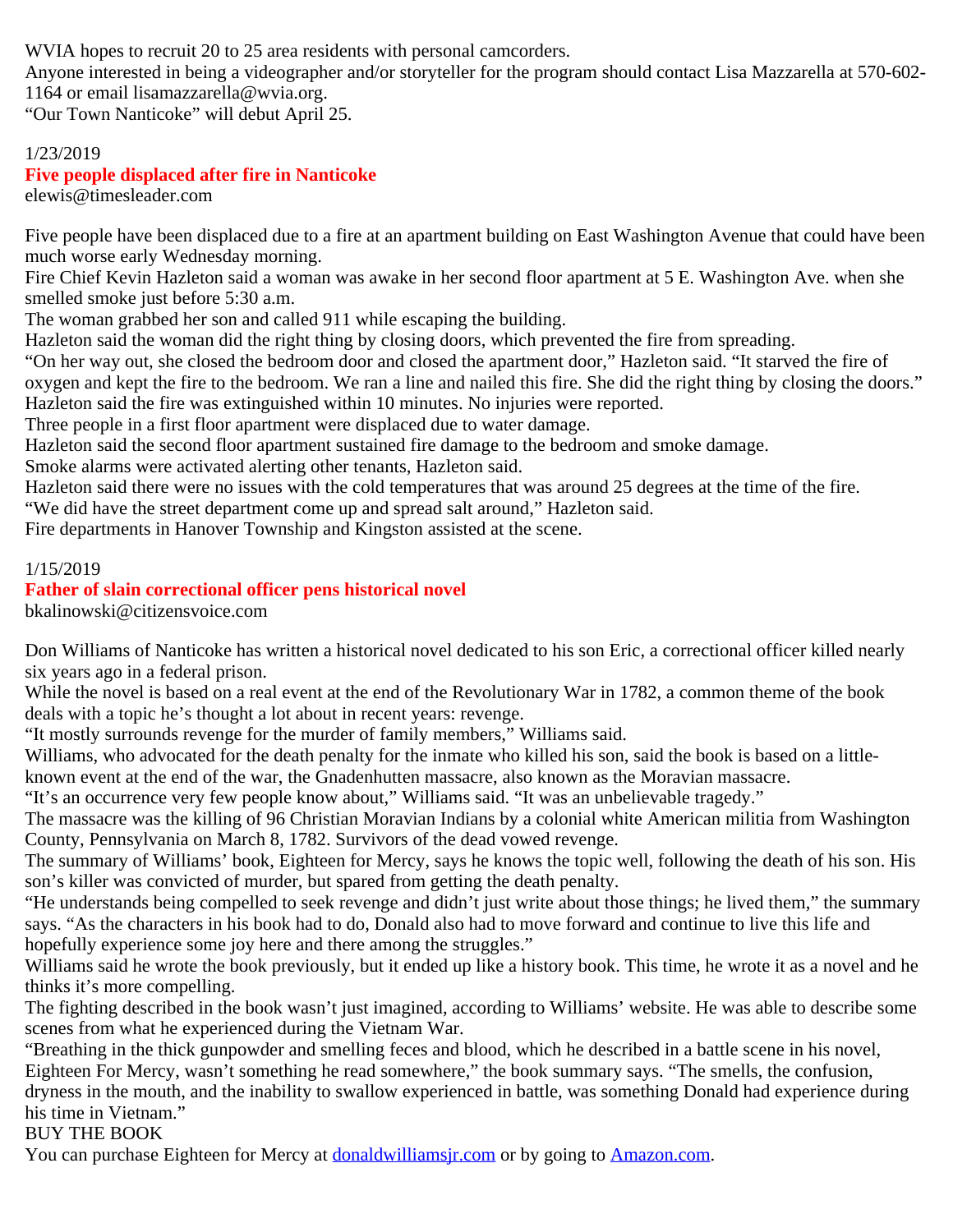#### 1/11/2019

## **Greater Nanticoke Area votes to limit taxes, narrow kindergarten registration window**

mguydish@timesleader.com

The Greater Nanticoke Area School Board voted Thursday on several major issues:

• To limit any potential tax increase in 2019-20 to a state maximum of 3.5 percent;

• To classify e-cigarettes and "vaping" equipment under the district's tobacco policy (thus banning them on school grounds);

• And to limit kindergarten registration to no later than Sept. 30 unless a child is transferring from kindergarten in another district.

The tax-limit vote will be common among school boards this month. Under the state law known as Act 1, which legalized gambling, some money from that gambling is used to reduce school property taxes. But districts are restricted in how much they can raise taxes without a voter referendum or state approval under a limited number of exemptions. If districts vote to stay within the limit this month, they need not approve a preliminary budget until the end of May. If they don't vote to stay in the limit, they must prepare a preliminary budget in February. The limit, known as the "Act 1 Index," can vary year to year and district to district. This year, Greater Nanticoke Area's index is the highest among Luzerne County's 11 school districts.

Asked if the vote meant the board would raise taxes, President Tony Prushinski said it does not, and that under state law a final decision on any increase doesn't have to be made until June 30.

K registration

Superintendent Ronald Grevera said the change in kindergarten registration policy was aimed at those who register children later in the year for kindergarten when they were not attending school anywhere else. He said teachers can't cover all the lessons a student missed if they don't start school until, say, November. Those who are transferring from another district can still register mid-year because they were getting their lessons at the other district.

Grevera also praised high school administration and teachers for getting the district on the 9th annual "Advanced Placement Honor Roll." The title is given by the College Board — which oversees the AP program — to districts in the United States and Canada that increase access to AP courses while maintaining or improving the rate of students scoring 3 or higher on AP exams, which are scored on a scale of 1 to 5. Some 373 districts made the honor roll this year. Aide terminated

The board also voted to terminate a paraprofessional, or teacher aide, identified only by employee number. The vote apparently prompted a person to leave the room, which in turn prompted Prushinski to make a criticism he said he has done in the past: Urging people to stay for the whole meeting.

Noting the board takes actions based on the advice of Grevera and Solicitor Vito Deluca, Prushinski said all were present "for the students" and "the taxpayers," and that while he won't attempt to stop people from leaving, he will continue to comment when it happens.

"Do they have a right to walk out? Absolutely," he said. "But it is rude."

Asked after the meeting about the person who walked out, Grevera said only that it "is a personnel matter."

### 1/4/2019

### **Nanticoke swears in first female mayor**

Nicole Colatosti-Mackiewicz takes the place of Rich Wiaterowski Kelly Choate - pahomepage.com NANTICOKE, LUZERNE COUNTY (WBRE/WYOU)

The City of Nanticoke has a new mayor.

Councilwoman Nicole Colatosti-Mackiewicz was sworn in Thursday night as the city's first female mayor during a special ceremony at the Nanticoke Municipal Building.

She's taking the place of Rich Wiaterowski, who died last month after a battle with leukemia.

Wiaterowski dedicated his life to this community. He also served as a volunteer firefighter in the city for 25 years. Colatosti-Mackiewicz said she was fortunate to call Wiaterowski her close friend.

"We did a lot of things together besides the political things in the town," said Colatosti-Mackiewicz. "We had a great time, and I love every memory of it."

Colatosti-Mackiewicz said she'll pick up where Wiaterowski left off, attracting more businesses to the city, paving